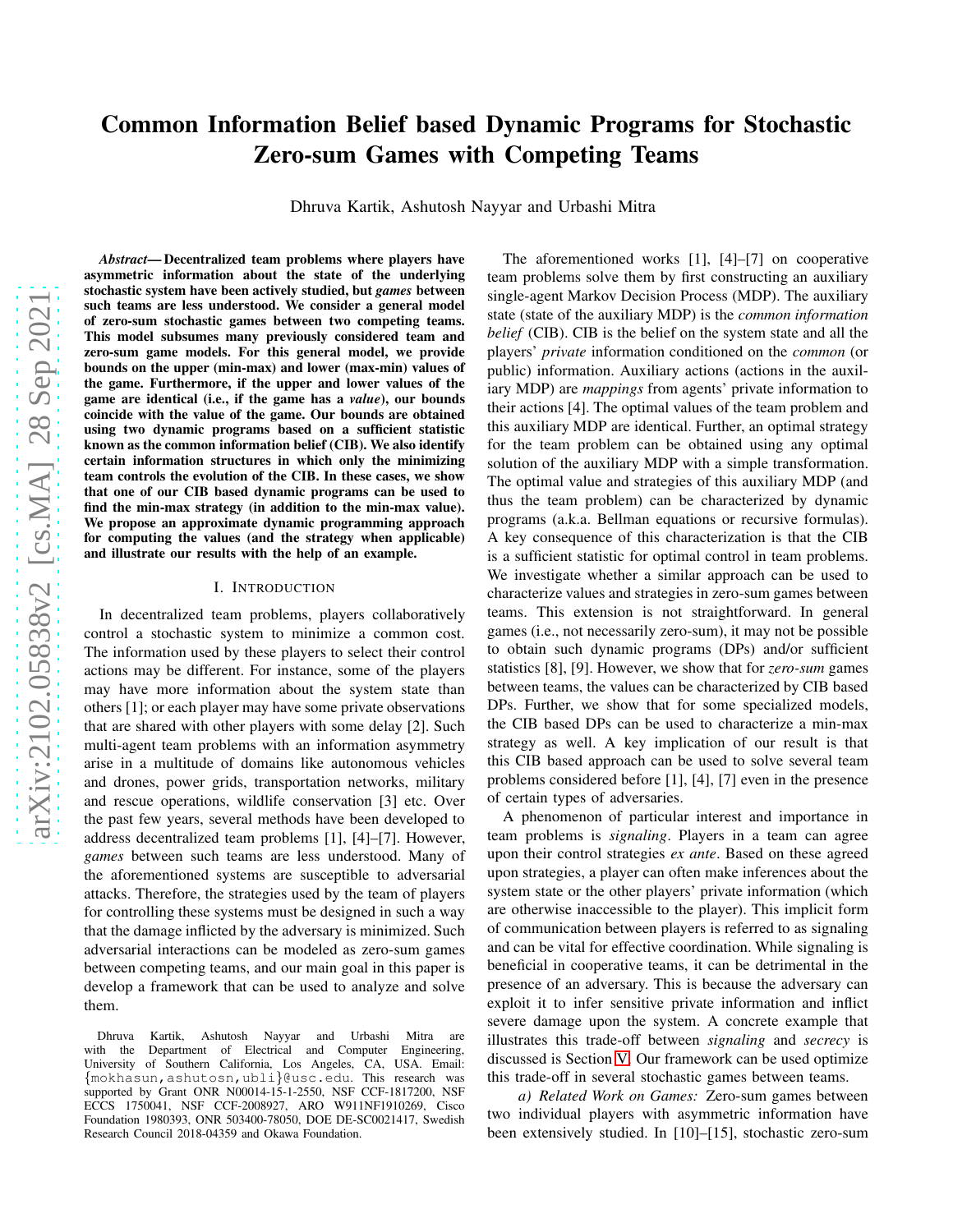games with varying degrees of generality were considered and dynamic programming characterizations of the value of the game were provided. Various properties of the value functions (such as continuity) were also established and for some specialized information structures, these works also characterize a min-max strategy. Linear programs for computing the values and strategies in certain games were proposed in [16], [17]; and methods based on heuristic search value iteration (HSVI) [18] to compute the value of some games were proposed in [19], [20]. Zero-sum *extensive form* games in which a team of players competes against an adversary have been studied in [21]–[23]. Structured Nash equilibria in general games (i.e. not necessarily zerosum) were studied in [24]–[26] under some assumptions on the system dynamics and players' information structure. A combination of reinforcement learning and search was used in [27] to solve two-player zero-sum games. While this approach has very strong empirical performance, a better analytical understanding of it is needed. Our work is closely related to [15], [28] and builds on their results. Our novel contributions in this paper over past works are summarized below.

*b) Contributions:* (i) In this paper, we study a *general* class of stochastic zero-sum games between two competing teams of players. Our general model captures a variety of information structures including many previously considered stochastic team [1], [5], [7] and zero-sum game models [15], [19], [20] as well as game models that have *not* been studied before. Our results provide a unified framework for analyzing a wide class of game models that satisfy some minimal assumptions. (ii) For our general model, we adapt the techniques in [15] to provide bounds on the upper (minmax) and lower (max-min) values of the game. These bounds provide us with fundamental limits on the performance achievable by either team. Furthermore, if the upper and lower values of the game are identical (i.e., if the game has a *value*), our bounds coincide with the value of the game. Our bounds are obtained using two dynamic programs (DPs) based on a sufficient statistic known as the common information belief (CIB). (iii) We also identify a subclass of game models in which only one of the teams (say the minimizing team) controls the evolution of the CIB. In these cases, we show that one of our CIB based dynamic programs can be used to find the min-max value as well as a minmax *strategy*[1](#page-1-0) . (iv) Our result reveals that the structure of the CIB based min-max strategy is similar to the structure of team optimal strategies. Such structural results have been successfully used in prior works [7], [27] to design efficient strategies for significantly challenging team problems. (v) Lastly, we discuss an approximate dynamic programming approach along with key structural properties for computing the values (and the strategy when applicable) and illustrate our results with the help of an example.

*c) Notation:* Random variables are denoted by upper case letters, their realizations by the corresponding lower case letters. In general, subscripts are used as time index while superscripts are used to index decision-making agents. For time indices  $t_1 \leq t_2$ ,  $X_{t_1:t_2}$  is the short hand notation for the variables  $(X_{t_1}, X_{t_1+1}, ..., X_{t_2})$ . Similarly,  $X^{1:2}$  is the short hand notation for the collection of variables  $(X^1, X^2)$ . Operators  $\mathbb{P}(\cdot)$  and  $\mathbb{E}[\cdot]$  denote the probability of an event, and the expectation of a random variable respectively. For random variables/vectors X and Y,  $\mathbb{P}(\cdot|Y=y)$ ,  $\mathbb{E}[X|Y=y]$ and  $\mathbb{P}(X = x | Y = y)$  are denoted by  $\mathbb{P}(\cdot | y)$ ,  $\mathbb{E}[X|y]$  and  $\mathbb{P}(x \mid y)$ , respectively. For a strategy g, we use  $\mathbb{P}^g(\cdot)$  (resp.  $\mathbb{E}^g[\cdot]$ ) to indicate that the probability (resp. expectation) depends on the choice of g. For any finite set  $A$ ,  $\Delta A$  denotes the probability simplex over the set  $A$ . For any two sets  $A$ and  $\mathcal{B}, \mathcal{F}(\mathcal{A}, \mathcal{B})$  denotes the set of all functions from  $\mathcal{A}$  to  $\beta$ . We define RAND to be mechanism that given (i) a finite set  $A$ , (ii) a distribution d over  $A$  and a random variable K uniformly distributed over the interval  $(0, 1]$ , produces a random variable  $X \in \mathcal{A}$  with distribution d, i.e.,

<span id="page-1-4"></span>
$$
X = \text{RAND}(\mathcal{A}, d, K) \sim d. \tag{1}
$$

### II. PROBLEM FORMULATION

Consider a dynamic system with two teams. Team 1 has  $N_1$  players and Team 2 has  $N_2$  players. The system operates in discrete time over a horizon<sup>[2](#page-1-1)</sup> T. Let  $X_t \in \mathcal{X}_t$  be the state of the system at time t, and let  $U_t^{i,j} \in \mathcal{U}_t^{i,j}$  be the action of Player j,  $j \in \{1, ..., N_i\}$ , in Team  $i, i \in \{1, 2\}$ , at time t. Let

$$
U_t^1 \doteq \left( U_t^{1,1}, \ldots, U_t^{1,N_1} \right); \quad U_t^2 \doteq \left( U_t^{2,1}, \ldots, U_t^{2,N_2} \right),
$$

and  $\mathcal{U}_t^i$  be the set of all possible realizations of  $U_t^i$ . We will refer to  $U_t^i$  as Team i's action at time t. The state of the system evolves in a controlled Markovian manner as

<span id="page-1-3"></span><span id="page-1-2"></span>
$$
X_{t+1} = f_t(X_t, U_t^1, U_t^2, W_t^s),
$$
\n(2)

where  $W_t^s$  is the system noise. There is an observation process  $Y_t^{i,j} \in \mathcal{Y}_t^{i,j}$  associated with each Player j in Team  $i$  and is given as

$$
Y_t^{i,j} = h_t^{i,j}(X_t, U_{t-1}^1, U_{t-1}^2, W_t^{i,j}),
$$
\n(3)

where  $W_t^{i,j}$  is the observation noise. Let us define

$$
Y_t^1 \doteq \left(Y_t^{1,1}, \ldots, Y_t^{1,N_1}\right); \quad Y_t^2 \doteq \left(Y_t^{2,1}, \ldots, Y_t^{2,N_2}\right).
$$

We assume that the sets  $\mathcal{X}_t$ ,  $\mathcal{U}_t^{i,j}$  and  $\mathcal{Y}_t^{i,j}$  are finite for all  $i, j$ and t. Further, the random variables  $X_1, W_t^s, W_t^{i,j}$  (referred to as *the primitive random variables*) can take finitely many values and are mutually independent.

*Remark* 1*.* An alternative approach commonly used for characterizing system dynamics and observation models is to specify the transition and observation probabilities. We emphasize that this alternative characterization is equivalent to ours in equations  $(2)$  and  $(3)$   $[29]$ .

<span id="page-1-0"></span><sup>1</sup>Note that this characterization of a min-max strategy is *not* present in [15]. A similar result for a *very specific model with limited applicability* exists in [28]. Our result is substantially more general than that in [28].

<span id="page-1-1"></span><sup>2</sup>With a sufficiently large planning horizon, infinite horizon problems with discounted cost can be solved approximately as finite-horizon problems.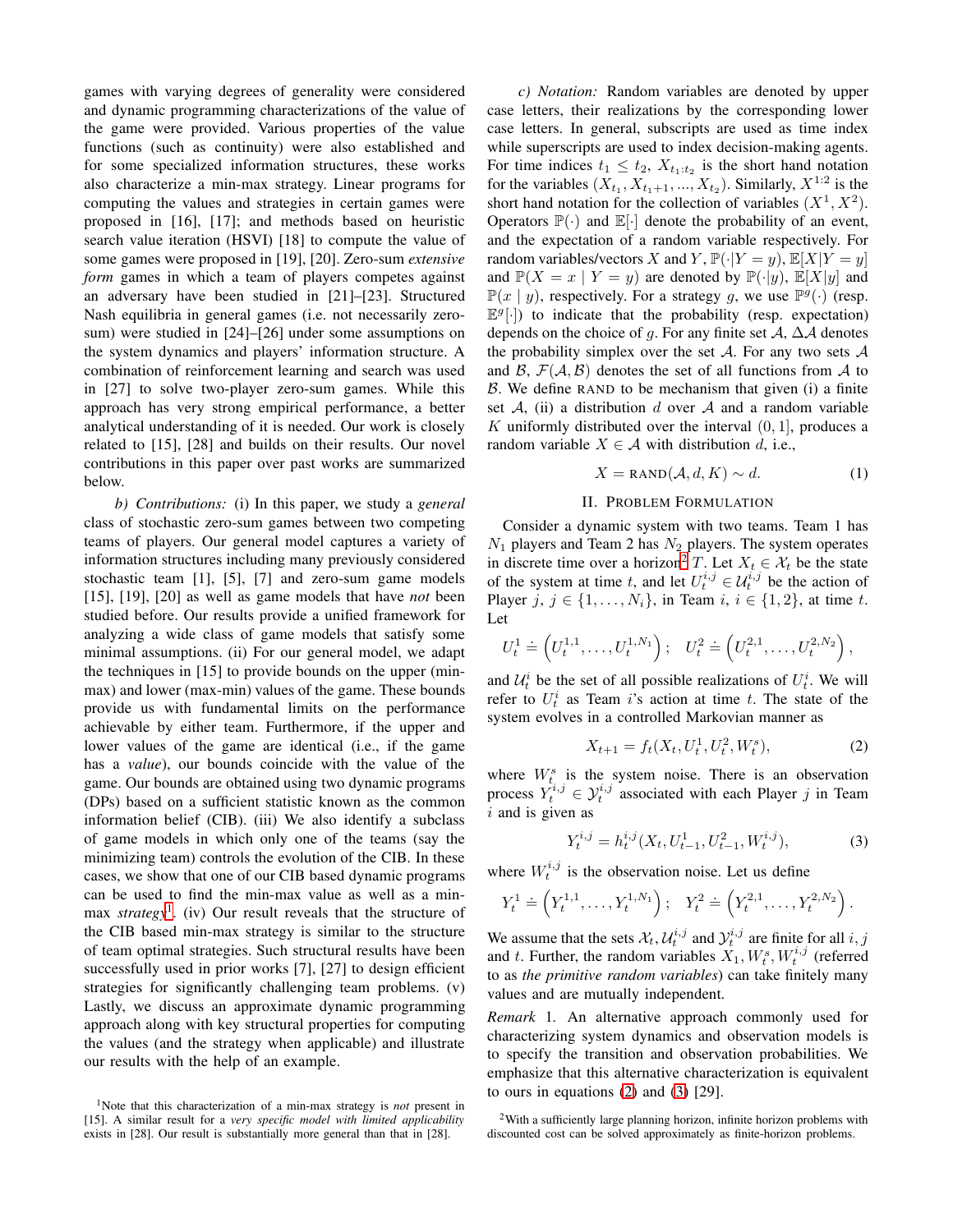*a) Information Structure:* At time t, Player j in Team i has access to *a subset of all observations and actions generated so far.* Let  $I_t^{i,j}$  denote the collection of variables (i.e. observations and actions) available to Player  $j$  in team i at time t. Then  $I_t^{i,j} \subseteq \bigcup_{i,j} \{ Y_{1:t}^{i,j}, U_{1:t-1}^{i,j} \}$ . The set of all possible realizations of  $I_t^{i,j}$  is denoted by  $\mathcal{I}_t^{i,j}$ . Examples of such information structures include  $I_t^{i,j} = \{Y_{1:t}^{i,j}, \overline{U}_{1:t-1}^{i,j}\}$ which corresponds to the information structure in Dec-POMDPs [5] and  $I_t^{i,j} = \{Y_{1:t}^{i,j}, Y_{1:t-d}^{1:2}, U_{1:t-1}^{1:2}\}\)$  wherein each player's actions are seen by all the players and their observations become public after a delay of  $d$  time steps.

Information  $I_t^{i,j}$  can be decomposed into *common* and *private* information, i.e.  $I_t^{i,j} = C_t \cup P_t^{i,j}$ ; common information  $C_t$  is the set of variables known to *all* players at time t. The private information  $P_t^{i,j}$  for Player j in Team i is defined as  $I_t^{i,j} \setminus C_t$ . Let

$$
P_t^1 = \left( P_t^{1,1}, \ldots, P_t^{1,N_1} \right); \quad P_t^2 = \left( P_t^{2,1}, \ldots, P_t^{2,N_2} \right).
$$

We will refer to  $P_t^i$  as Team i's private information. Let  $\mathcal{C}_t$ be the set of all possible realizations of common information at time t,  $\mathcal{P}_t^{i,j}$  be the set of all possible realizations of private information for Player  $j$  in Team  $i$  at time  $t$  and  $\mathcal{P}_t^i$  be the set of all possible realizations of  $P_t^i$ . We make the following assumption on the evolution of common and private information. This is similar to Assumption 1 of [15], [24].

<span id="page-2-0"></span>Assumption 1. *The evolution of common and private information available to the players is as follows: (i) The common information*  $C_t$  *is non-decreasing with time, i.e.*  $C_t \subseteq C_{t+1}$ *.* Let  $Z_{t+1} \doteq C_{t+1} \setminus C_t$  be the increment in common informa*tion. Thus,*  $C_{t+1} = \{C_t, Z_{t+1}\}$ *. Furthermore,* 

$$
Z_{t+1} = \zeta_{t+1}(P_t^{1:2}, U_t^{1:2}, Y_{t+1}^{1:2}),\tag{4}
$$

where  $\zeta_{t+1}$  *is a fixed transformation. (ii)* The private infor*mation evolves as*

$$
P_{t+1}^i = \xi_{t+1}^i (P_t^{1:2}, U_t^{1:2}, Y_{t+1}^{1:2}),\tag{5}
$$

*where*  $\xi_{t+1}^i$  *is a fixed transformation and*  $i = 1, 2$ *.* 

As noted in [4], [15], a number of information structures satisfy the above assumption. Our analysis applies to any information structure that satisfies Assumption [1](#page-2-0) including, among others, Dec-POMDPs and the delayed sharing information structure discussed above.

*b) Strategies and Values:* Players can use any information available to them to select their actions and we allow behavioral strategies for all players. Thus, at time  $t$ , Player j in Team i chooses a distribution  $\delta U_t^{i,j}$  over its action space using a *control law*  $g_t^{i,j}$  :  $\mathcal{I}_t^{i,j} \to \Delta \mathcal{U}_t^{i,j}$ , i.e.,  $\delta U_t^{i,j} = g_t^{i,j}(I_t^{i,j}) = g_t^{i,j}(C_t, P_t^{i,j})$ . The distrubtion  $\delta U_t^{i,j}$ is then used to randomly generate the control action  $U_t^{i,j}$ as follows. We assume that player  $j$  of Team  $i$  has access to i.i.d. random variables  $K_{1:T}^{i,\hat{j}}$  that are uniformly distributed over the interval (0, 1]. These uniformly distributed variables are independent of each other and of the primitive random

variables. The action  $U_t^{i,j}$  is generated using  $K_t^{i,j}$  and the randomization mechanism described in [\(1\)](#page-1-4), i.e.,

<span id="page-2-4"></span>
$$
U_t^{i,j} = \text{RAND}(U_t^{i,j}, \delta U_t^{i,j}, K_t^{i,j}).
$$
\n(6)

The collection of control laws used by the players in Team i at time t is denoted by  $g_t^i \doteq (g_t^{i,1}, \dots, g_t^{i,N_i})$  and is referred to as the control law of Team  $i$  at time  $t$ . Let the set of all possible control laws for Team i at time t be denoted by  $\mathcal{G}_t^i$ . The collection of control laws  $g^i \doteq (g_1^i, \ldots, g_T^i)$  is referred to as the *control strategy* of Team i, and the pair of control strategies  $(g<sup>1</sup>, g<sup>2</sup>)$  is referred to as a *strategy profile*. Let the set of all possible control strategies for Team i be  $\mathcal{G}^i$ .

The total expected cost associated with a strategy profile  $(g^1,g^2)$  is

<span id="page-2-7"></span>
$$
J(g^1, g^2) \doteq \mathbb{E}^{\left(g^1, g^2\right)} \left[\sum_{t=1}^T c_t(X_t, U_t^1, U_t^2)\right],\tag{7}
$$

where  $c_t$ :  $\mathcal{X}_t \times \mathcal{U}_t^1 \times \mathcal{U}_t^2 \to \mathbb{R}$  is the cost function at time t. Team 1 wants to minimize the total expected cost, while Team 2 wants to maximize it. We refer to this zero-sum game between Team 1 and Team 2 as Game  $\mathscr{G}$ .

Definition 1. *The upper and lower values of the game* G *are respectively defined as*

<span id="page-2-1"></span>
$$
S^{u}(\mathscr{G}) \doteq \min_{g^{1} \in \mathcal{G}^{1}} \max_{g^{2} \in \mathcal{G}^{2}} J(g^{1}, g^{2}), \tag{8}
$$

<span id="page-2-2"></span>
$$
S^l(\mathscr{G}) \doteq \max_{g^2 \in \mathcal{G}^2} \min_{g^1 \in \mathcal{G}^1} J(g^1, g^2). \tag{9}
$$

*If the upper and lower values are the same, they are referred to as the value of the game and denoted by*  $S(\mathscr{G})$ *. The minimizing strategy in* [\(8\)](#page-2-1) *is referred to as Team 1's optimal strategy and the maximizing strategy in* [\(9\)](#page-2-2) *is referred to as Team 2's optimal strategy*[3](#page-2-3) *.*

<span id="page-2-6"></span><span id="page-2-5"></span>A key objective of this work is to characterize the upper and lower values  $S^u(\mathscr{G})$  and  $S^l(\mathscr{G})$  of Game  $\mathscr{G}$ . To this end, we will define an *expanded* virtual game  $\mathcal{G}_e$ . This virtual game will be used to obtain bounds on the upper and lower values of the original game  $\mathscr G$ . These bounds happen to be tight when the upper and lower values of game  $\mathscr G$  are equal. For a sub-class of information structures, we will show that the expanded virtual game  $\mathscr{G}_e$  can be used to obtain optimal strategies for one of the teams.

*Remark* 2*.* An alternative way of randomization is to use *mixed strategies* wherein a player randomly chooses a deterministic strategy at the beginning of the game and uses it for selecting its actions. According to Kuhn's theorem, mixed and behavioral strategies are equivalent when players have perfect recall [31].

*Remark* 3 (Independent and Shared Randomness)*.* In most situations, the source of randomization is either privately known to the player (as in [\(6\)](#page-2-4)) or publicly known to all the players in both teams. In this paper, we focus on independent

<span id="page-2-3"></span><sup>&</sup>lt;sup>3</sup>The strategy spaces  $G^1$  and  $G^2$  are compact and the cost  $J(\cdot)$  is continuous in  $g^1$ ,  $g^2$ . Hence, the existence of optimal strategies can be established using Berge's maximum theorem [30].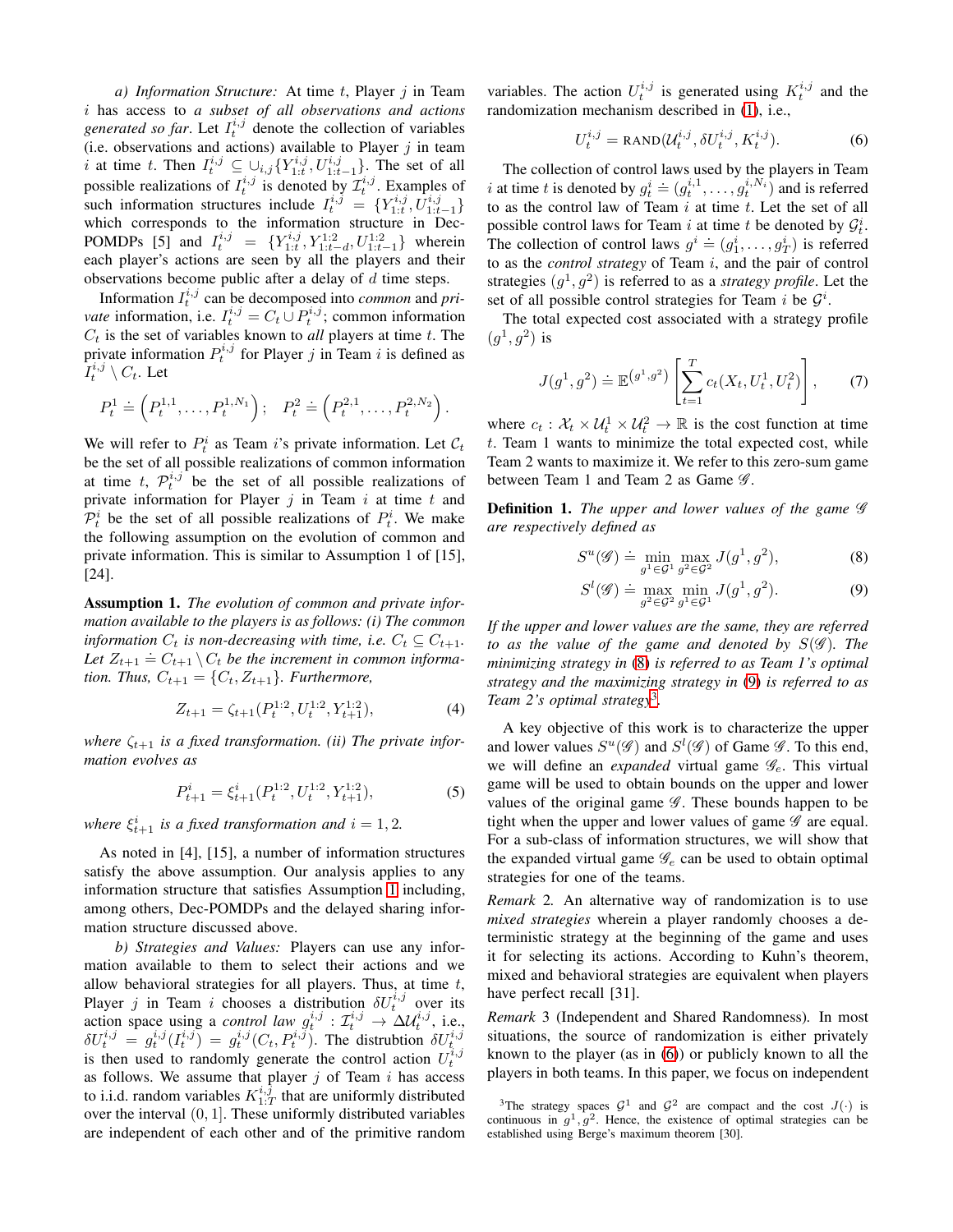randomization as in [\(6\)](#page-2-4). In some situations, a shared source of randomness may be available to all players in Team  $i$  but not to any any of the players in the opposing team. Such shared randomness can help players in a team coordinate better. We believe that our approach can be extended to this case as well with some modifications.

We note that if the upper and lower values of game  $\mathscr G$ are the same, then any pair of optimal strategies  $(g^{1*}, g^{2*})$ forms a *Team Nash Equilibrium*<sup>[4](#page-3-0)</sup>, i.e., for every  $g^1 \in \mathcal{G}^1$  and  $g^2\in \mathcal{G}^2,$ 

$$
J(g^{1*},g^2)\leq J(g^{1*},g^{2*})\leq J(g^1,g^{2*}).
$$

In this case,  $J(g^{1*}, g^{2*})$  is the value of the game, i.e.  $J(g^{1*}, g^{2*}) = S^{\mathit{l}}(\mathscr{G}) = S^{\mathit{u}}(\mathscr{G}) = S(\mathscr{G})$ . Conversely, if a Team Nash Equilibrium exists, then the upper and lower values are the same [33].

### III. EXPANDED VIRTUAL GAME  $\mathscr{G}_e$

<span id="page-3-3"></span>The expanded virtual game  $\mathscr{G}_e$  is constructed using the methodology in [15]. This game involves the same underlying system model as in game  $\mathscr G$ . The key distinction between games  $\mathscr G$  and  $\mathscr G_e$  lies in the manner in which the actions used to control the system are chosen. In game  $\mathcal{G}_e$ , all the players in each team of game  $\mathscr G$  are replaced by a virtual player. Thus, game  $\mathscr{G}_e$  has two virtual players, one for each team, and they operate as follows.

*a) Prescriptions:* Consider virtual player i associated with Team i,  $i = 1, 2$ . At each time t and for each  $j =$  $1, \ldots, N_i$ , virtual player i selects a function  $\Gamma_t^{i,j}$  that maps private information  $P_t^{i,j}$  to a distribution  $\delta U_t^{i,j}$  over the space private information  $I_t$ , to a distribution  $\partial U_t$  over the space  $U_t^{i,j}$ . Thus,  $\delta U_t^{i,j} = \Gamma_t^{i,j} (P_t^{i,j})$ . The set of all such mappings is denoted by  $B_t^{i,j} = \mathcal{F}(P_t^{i,j}, \Delta U_t^{i,j})$ . We refer to the tuple  $\Gamma_t^i \doteq (\Gamma_t^{i,1}, \dots, \Gamma_t^{i,N_i})$  of such mappings as virtual player *i*'s *prescription* at time t. The set of all possible prescriptions for virtual player *i* at time *t* is denoted by  $B_t^i \doteq B_t^{i,1} \times \cdots \times B_t^{i,N_i}$ . Once virtual player *i* selects its prescription, the action  $U_t^{i,j}$  is randomly generated according to the distribution  $\Gamma_t^{i,j}(P_t^{i,j})$ . More precisely,

$$
U_t^{i,j} = \text{RAND}\big(\mathcal{U}_t^{i,j}, \Gamma_t^{i,j}(P_t^{i,j}), K_t^{i,j}\big),\tag{10}
$$

where the random variable  $K_t^{i,j}$  and the mechanism RAND are the same as in equation [\(6\)](#page-2-4).

b) Strategies: The virtual players in game  $\mathscr{G}_e$  have access to the common information  $C_t$  and all the past prescriptions of both players, i.e.,  $\Gamma^{1:2}_{1:t-1}$ . Virtual player i selects its prescription at time t using a control law  $\tilde{\chi}^i_t$ , i.e.,  $\Gamma_t^i = \tilde{\chi}_t^i(\tilde{C}_t, \Gamma_{1:t-1}^{1:2})$ . Let  $\tilde{\mathcal{H}}_t^i$  be the set of all such control laws at time t and  $\hat{\mathcal{H}}^i \stackrel{\text{def}}{=} \hat{\mathcal{H}}_1^i \times \cdots \times \hat{\mathcal{H}}_T^i$  be the set of all control strategies for virtual player i. The total cost for a strategy profile  $(\tilde{\chi}^1, \tilde{\chi}^2)$  is

$$
\mathcal{J}(\tilde{\chi}^1, \tilde{\chi}^2) = \mathbb{E}^{(\tilde{\chi}^1, \tilde{\chi}^2)} \left[ \sum_{t=1}^T c_t(X_t, U_t^1, U_t^2) \right].
$$
 (11)

<span id="page-3-0"></span><sup>4</sup>When players in a team randomize independently, Team Nash equilirbia may not exist in general [32].

The upper and lower values in  $\mathcal{G}_e$  are defined as

$$
S^u(\mathscr{G}_e) \doteq \min_{\tilde{\chi}^1 \in \tilde{\mathcal{H}}^1} \max_{\tilde{\chi}^2 \in \tilde{\mathcal{H}}^2} \mathcal{J}(\tilde{\chi}^1, \tilde{\chi}^2)
$$
  

$$
S^l(\mathscr{G}_e) \doteq \max_{\tilde{\chi}^2 \in \tilde{\mathcal{H}}^2} \min_{\tilde{\chi}^1 \in \tilde{\mathcal{H}}^1} \mathcal{J}(\tilde{\chi}^1, \tilde{\chi}^2).
$$

The following theorem establishes the relationship between the upper and lower values of the expanded game  $\mathscr{G}_e$ and the original game  $\mathscr G$ . This result is analogous to Theorem 1 from [15].

<span id="page-3-1"></span>Theorem 1 (Proof in App. [I\)](#page-8-0). *The lower and upper values of the two games described above satisfy the following:*  $S^l(\mathscr{G}) \leq S^l(\mathscr{G}_e) \leq S^u(\mathscr{G}_e) \leq S^u(\mathscr{G})$ . *Further, all these inequalities become equalities when a Team Nash equilibrium exists in Game* G *.*

### <span id="page-3-4"></span>*A. The Dynamic Programming Characterization*

We describe a methodology for finding the upper and lower values of the expanded game  $\mathscr{G}_e$  in this subsection. The results (and their proofs) in this subsection are similar to those in Section 4.2 of [15]. However, the prescription spaces  $B_t^i$  in this paper are different (and more general) from those in [15], and thus our results in this paper are more general. Our dynamic program is based on a sufficient statistic for virtual players in game  $\mathscr{G}_e$  called the common information belief (CIB).

Definition 2. *At time* t*, the common information belief (CIB), denoted by*  $\Pi_t$ , *is defined as the virtual players' belief on the state and private information based on their information in* game  $\mathscr{G}_e$ *. Thus, for each*  $x_t \in \mathcal{X}_t$ ,  $p_t^1 \in \mathcal{P}_t^1$  and  $p_t^2 \in \mathcal{P}_t^2$ , we *have*

$$
\Pi_t(x_t, p_t^{1:2}) \doteq \mathbb{P}\left[X_t = x_t, P_t^{1:2} = p_t^{1:2} \mid C_t, \Gamma_{1:t-1}^{1:2}\right].
$$

The belief  $\Pi_t$  takes values in the set  $\mathcal{S}_t \doteq \Delta(\mathcal{X}_t \times \mathcal{P}_t^1 \times \mathcal{P}_t^2)$ .

The following lemma describes an update rule that can be used to compute the CIB.

<span id="page-3-2"></span>Lemma 1 (Proof in App. [II\)](#page-10-0). *For any strategy profile*  $(\tilde{\chi}^1, \tilde{\chi}^2)$  in Game  $\mathscr{G}_e$ , the common information based belief Π<sup>t</sup> *evolves almost surely as*

$$
\Pi_{t+1} = F_t(\Pi_t, \Gamma_t^{1:2}, Z_{t+1}),\tag{12}
$$

*where*  $F_t$  *is a fixed transformation that does not depend on the virtual players' strategies. Further, the total expected cost can be expressed as*

$$
\mathcal{J}(\tilde{\chi}^1, \tilde{\chi}^2) = \mathbb{E}^{(\tilde{\chi}^1, \tilde{\chi}^2)} \left[ \sum_{t=1}^T \tilde{c}_t(\Pi_t, \Gamma_t^1, \Gamma_t^2) \right],\tag{13}
$$

*where the function*  $\tilde{c}_t$  *is as defined in equation* [\(58\)](#page-12-0) *in Appendix [II.](#page-10-0)*

<span id="page-3-5"></span>*a)* Values in Game  $\mathscr{G}_e$ : We now describe two dynamic programs, one for each virtual player in  $\mathcal{G}_e$ . The minimizing virtual player (virtual player 1) in game  $\mathscr{G}_e$  solves the following dynamic program. Define  $V_{T+1}^u(\pi_{T+1}) = 0$  for every  $\pi_{T+1}$ . In a backward inductive manner, at each time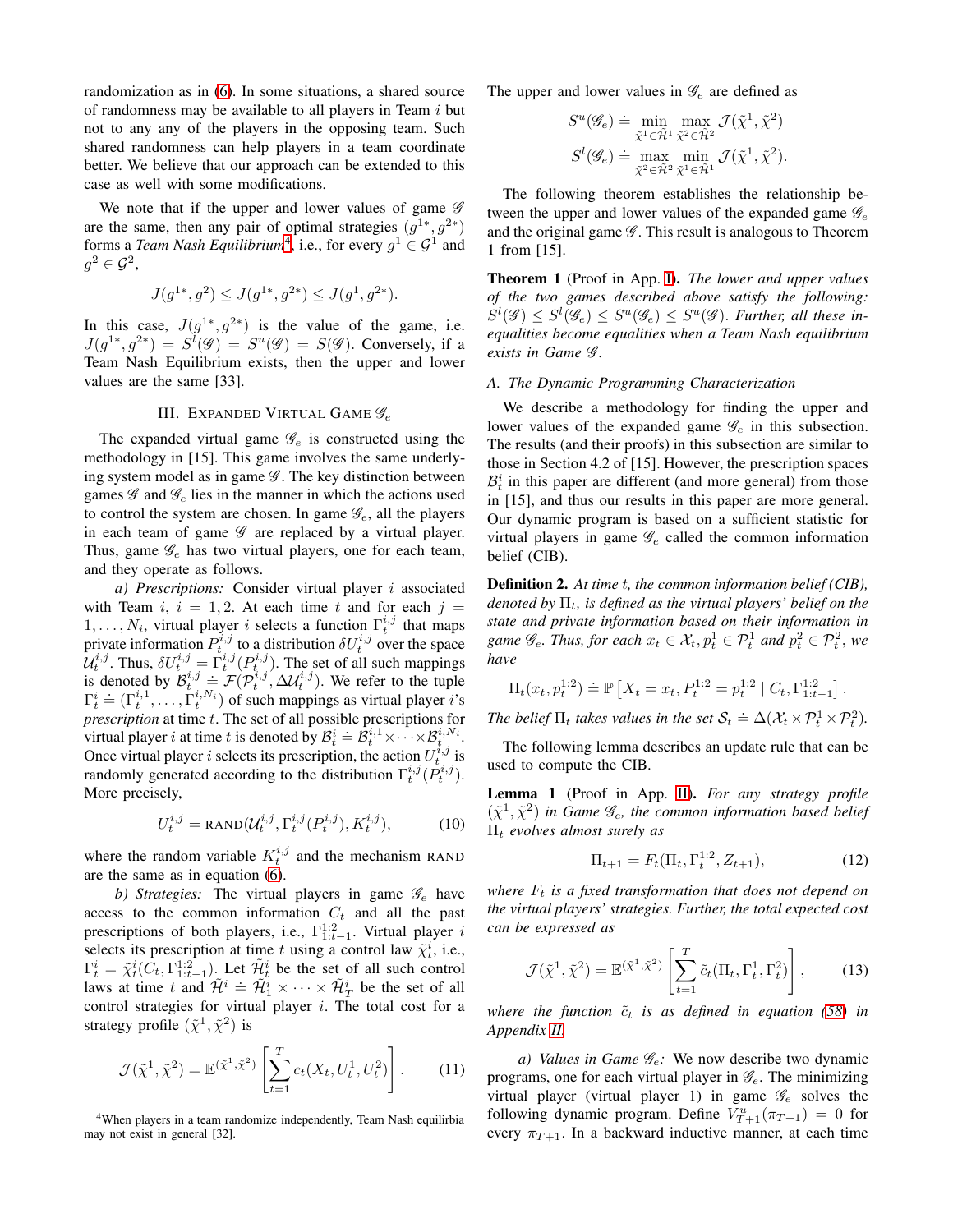$t \leq T$  and for each possible common information belief  $\pi_t$ and prescriptions  $\gamma_t^1, \gamma_t^2$ , define the upper cost-to-go function  $w_t^u$  and the upper value function  $V_t^u$  as

$$
w_t^u(\pi_t, \gamma_t^1, \gamma_t^2) \tag{14}
$$

$$
\dot{=}\tilde{c}_t(\pi_t, \gamma_t^1, \gamma_t^2) + \mathbb{E}[V_{t+1}^u(F_t(\pi_t, \gamma_t^{1:2}, Z_{t+1})) | \pi_t, \gamma_t^{1:2}],
$$
  

$$
V_t^u(\pi_t) \doteq \min_{\gamma_t^1} \max_{\gamma_t^2} w_t^u(\pi_t, \gamma_t^1, \gamma_t^2).
$$
 (15)

The maximizing virtual player (virtual player 2) solves an analogous max-min dynamic program with a lower cost-togo function  $w_t^l$  and lower value function  $V_t^l$  (See App. [III](#page-12-1) for details).

<span id="page-4-1"></span>Lemma 2 (Proof in App. [III\)](#page-12-1). *For each* t*, there exists a measurable mapping*  $\Xi_t^1$  :  $\mathcal{S}_t \to \mathcal{B}_t^1$  such that  $V_t^u(\pi_t) =$  $\max_{\gamma_t^2} w_t^u(\pi_t, \Xi_t^1(\pi_t), \gamma_t^2)$ . Similarly, there exists a mea*surable mapping*  $\Xi_t^2$  :  $S_t$   $\to$   $\mathcal{B}_t^2$  *such that*  $V_t^l(\pi_t)$  =  $\min_{\gamma_t^1} w_t^l(\pi_t, \gamma_t^1, \Xi_t^2(\pi_t)).$ 

<span id="page-4-0"></span>Theorem 2 (Proof in App. [IV\)](#page-13-0). *The upper and lower values of the expanded virtual game*  $\mathscr{G}_e$  *are given by*  $S^u(\mathscr{G}_e)$  =  $\mathbb{E}[V^u_1(\Pi_1)]$  and  $S^l(\mathscr{G}_e) = \mathbb{E}[V^l_1(\Pi_1)].$ 

Theorem [2](#page-4-0) gives us a dynamic programming characterization of the upper and lower values of the expanded game. As mentioned in Theorem [1,](#page-3-1) the upper and lower values of the expanded game provide bounds on the corresponding values of the original game. If the original game has a Team Nash equilibrium, then the dynamic programs described above characterize the value of the game.

b) Optimal Strategies in Game  $\mathscr{G}_e$ : The mappings  $\Xi^1$ and  $\Xi^2$  obtained from the dynamic programs described above (see Lemma [2\)](#page-4-1) can be used to construct optimal strategies for both virtual players in game  $\mathscr{G}_e$  in the following manner.

<span id="page-4-2"></span>**Definition 3.** Define strategies  $\tilde{\chi}^{1*}$  and  $\tilde{\chi}^{2*}$  for virtual *players 1 and 2 respectively as follows: for each instance of common information*  $c_t$  *and prescription history*  $\gamma_{1:t-1}^{1:2}$ , *let*

$$
\tilde{\chi}^{1*}_{t}(c_t,\gamma_{1:t-1}^{1:2})\doteq\Xi^1_t(\pi_t);\quad \tilde{\chi}^{2*}_{t}(c_t,\gamma_{1:t-1}^{1:2})\doteq\Xi^1_2(\pi_t),
$$

where  $\Xi_t^1$  and  $\Xi_t^2$  are the mappings defined in Lemma [2](#page-4-1) and  $\pi_t$  (which is a function of  $c_t, \gamma_{1:t-1}^{1:2}$ ) is obtained in a forward *inductive manner using the update rule*  $F_t$  *defined in Lemma [1.](#page-3-2)*

<span id="page-4-7"></span>**Theorem 3** (Proof in App. [IV\)](#page-13-0). *The strategies*  $\tilde{\chi}^{1*}$  *and*  $\tilde{\chi}^{2*}$ *as defined in Definition [3](#page-4-2) are, respectively, min-max and max-min strategies in the expanded virtual game* Ge*.*

### IV. ONLY VIRTUAL PLAYER 1 CONTROLS THE CIB

In this section, we consider a special class of instances of Game  $\mathscr G$  and show that the dynamic program in [\(15\)](#page-4-3) can be used to obtain a min-max *strategy* for Team 1, the minimizing team in game  $\mathscr G$ . The key property of the information structures considered in this section is that the common information belief  $\Pi_t$  is controlled<sup>[5](#page-4-4)</sup> only by virtual player 1 in the corresponding expanded game  $\mathscr{G}_e$ . This is formally stated in the following assumption.

<span id="page-4-6"></span><span id="page-4-5"></span>**Assumption 2.** For any strategy profile  $(\tilde{\chi}^1, \tilde{\chi}^2)$  in Game  $\mathscr{G}_e$ , the CIB  $\Pi_t$  evolves almost surely as

$$
\Pi_{t+1} = F_t(\Pi_t, \Gamma_t^1, Z_{t+1}),\tag{16}
$$

<span id="page-4-3"></span>*where*  $F_t$  *is a fixed transformation that does not depend on the virtual players' strategies.*

We will now describe some instances of Game  $\mathscr G$  that satisfy Assumption [2.](#page-4-5) We note that two-player zero-sum games that satisfy a property similar to Assumption [2](#page-4-5) were studied in [13].

### <span id="page-4-8"></span>*A. Game Models Satisfying Assumption [2](#page-4-5)*

*a) All players in Team 2 have the same information:* Consider an instance of game  $\mathscr G$  in which every player j in Team 2 has the following information structure  $I_t^{2,j}$ in Team 2 has the following information structure  $I_t^{2,3} = \{Y_{1:t}^2, U_{1:t-1}^2\}$ . Further, Team 2's information is known to every player in Team 1. Thus, the common information  $C_t$  =  $I_t^{2,j}$ . Under this condition, players in Team 2 do not have any private information. Thus, their private information  $P_t^2 =$ ∅. Any information structure satisfying the above conditions satisfies Assumption [2,](#page-4-5) see Appendix [VI-A](#page-15-0) for a proof. Since Team 1's information structure is relatively unrestricted, the above model subsumes many previously considered team and game models. Notable examples of such models include: (i) all purely cooperative team problems in [1], [4], [7], [34], and (ii) two-player zero-sum game models where one agent is more informed than the other [13], [16], [19].

*b) Team 2's observations become common information* with one-step delay: Consider an an instance of game  $\mathscr G$ where the current private information of Team 2 becomes common information in the very next time-step. More specifically, we have  $C_{t+1} \supseteq \{Y_{1:t}^2, U_{1:t}^2\}$  and for each Player j in Team 2,  $P_t^{2,j} = Y_t^{2,j}$ . Note that unlike in [16], [19], players in Team 2 have some private information in this model. Any information structure that satisfies the above conditions satisfies Assumption [2,](#page-4-5) see Appendix [VI-B](#page-16-0) for a proof.

*c) Games with symmetric information:* Consider the information structure where  $I_t^{i,j} = \bigcup_{i,j} \{Y_{1:t}^{i,j}, U_{1:t-1}^{i,j}\}\)$  for every  $i, j$ . All the players in this game have the same information and thus, players do not have any private information. Note that this model subsumes perfect information games. It can be shown that this model satisfies Assumption [2](#page-4-5) using the same arguments in Appendix [VI-A.](#page-15-0) In this case, the CIB is not controlled by both virtual players and thus, we can use the dynamic program to obtain both min-max and max-min strategies.

In addition to the models discussed above, there are other instances of  $\mathscr G$  that satisfy Assumption 2. These are included in Appendix [V.](#page-14-0)

### <span id="page-4-9"></span>*B. Min-max Value and Strategy in Game* G

*a) Dynamic Program:* Since we are considering special cases of Game  $\mathscr G$ , we can use the analysis in Section [III](#page-3-3) to

<span id="page-4-4"></span><sup>5</sup>Note that the players in Team 2 might still be able to control the state dynamics through their actions.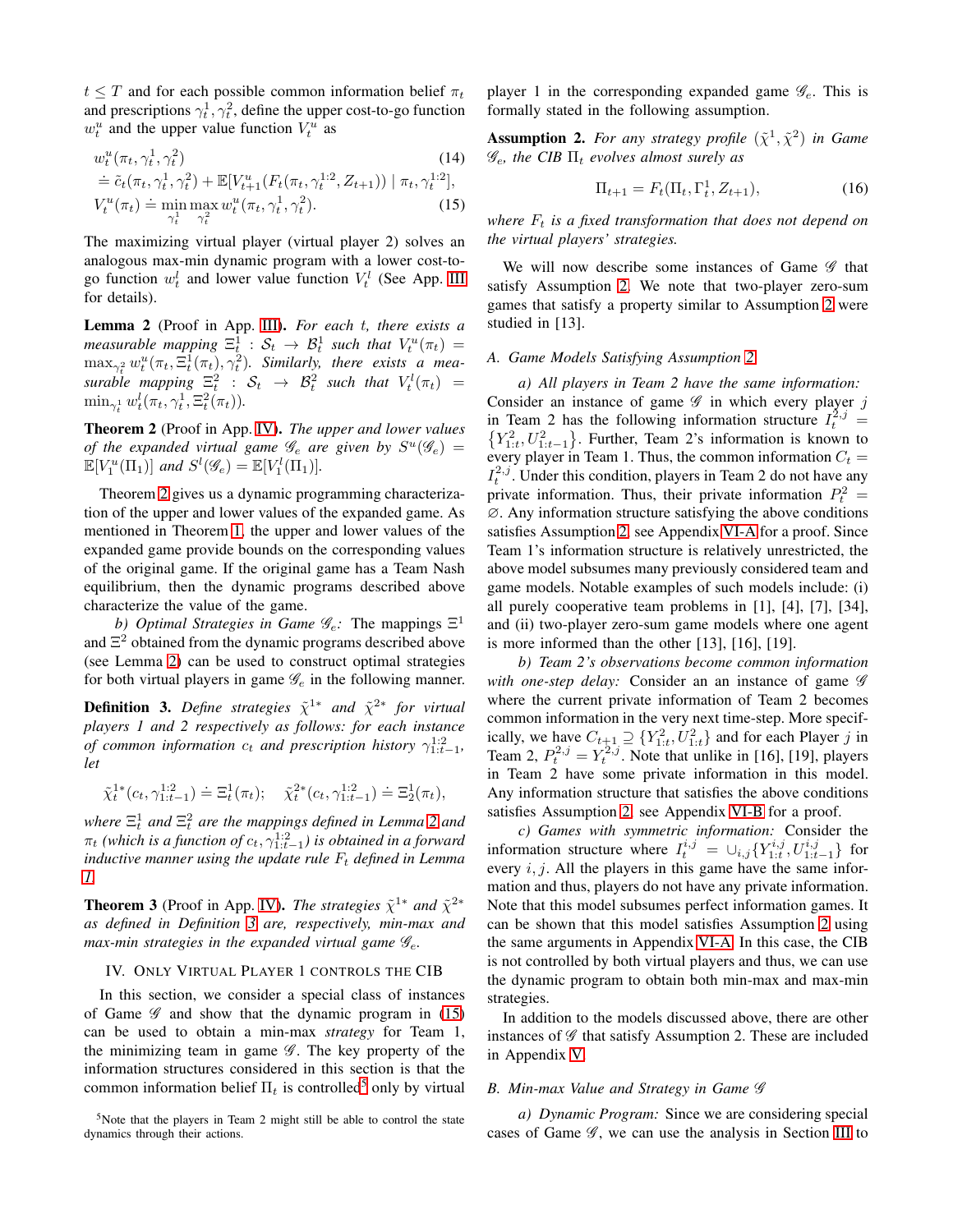<span id="page-5-1"></span>

| <b>Algorithm 1</b> Strategy $q^{1,j*}$ for Player j in Team 1                                                                                                                                                                                     |  |  |  |  |  |  |
|---------------------------------------------------------------------------------------------------------------------------------------------------------------------------------------------------------------------------------------------------|--|--|--|--|--|--|
| Input: $\Xi_t^1(\pi)$ obtained from DP for all t and all $\pi$                                                                                                                                                                                    |  |  |  |  |  |  |
| for $t=1$ to T do                                                                                                                                                                                                                                 |  |  |  |  |  |  |
| Current information: $C_t$ , $P_t^{1,j}$ {where $C_t$                                                                                                                                                                                             |  |  |  |  |  |  |
| $\{C_{t-1}, Z_t\}\}\$                                                                                                                                                                                                                             |  |  |  |  |  |  |
| Update CIB $\Pi_t = F_{t-1}(\Pi_{t-1}, \Xi_{t-1}^1(\Pi_{t-1}), Z_t)$ {If $t =$                                                                                                                                                                    |  |  |  |  |  |  |
| 1, Initialize CIB $\Pi_t$ using $C_t$                                                                                                                                                                                                             |  |  |  |  |  |  |
|                                                                                                                                                                                                                                                   |  |  |  |  |  |  |
|                                                                                                                                                                                                                                                   |  |  |  |  |  |  |
| Get prescription $\Gamma_t^1 = (\Gamma_t^{1,1}, \dots, \Gamma_t^{1,N_1}) = \Xi_t^1(\Pi_t)$<br>Get distribution $\delta U_t^{1,j} = \Gamma_t^{1,j}(P_t^{1,j})$ and select action $U_t^{1,j} = \text{RAND}(U_t^{1,j}, \delta U_t^{1,j}, K_t^{1,j})$ |  |  |  |  |  |  |
| end for                                                                                                                                                                                                                                           |  |  |  |  |  |  |

write the min-max dynamic program for virtual player 1. Be-cause of Assumption [2,](#page-4-5) the belief update  $F_t(\pi_t, \gamma_t^{1:2}, z_{t+1})$  in [\(14\)](#page-4-6) is replaced by  $F_t(\pi_t, \gamma_t^1, z_{t+1})$ . Using Theorems [2](#page-4-0) and [3,](#page-4-7) we can can conclude that the upper value of the expanded game  $S^u(\mathscr{G}_e) = \mathbb{E}[V_1^u(\Pi_1)]$  and that the strategy  $\tilde{\chi}^{1*}$ obtained from the DP is a min-max strategy for virtual player 1 in Game  $\mathscr{G}_e$ . An approximate dynamic programming based approach for solving the dynamic programs is discussed in Appendix [VIII.](#page-18-0) This discussion includes certain structural properties of the value functions that make their computation significantly more tractable.

*b) Min-max Value and Strategy:* The following results provide a characterization of the min-max value  $S^u(\mathscr{G})$  and a min-max strategy  $g^{1*}$  in game  $\mathscr G$  under Assumption [2.](#page-4-5) Note that unlike the inequality in Theorem [1,](#page-3-1) the upper values of games  $\mathscr G$  and  $\mathscr G_e$  are always equal in this case.

Theorem 4 (Proof in App. [VII\)](#page-17-0). *Under Assumption [2,](#page-4-5) we have*  $S^u(\mathscr{G}) = S^u(\mathscr{G}_e) = \mathbb{E}[V_1^u(\Pi_1)].$ 

<span id="page-5-2"></span>Theorem 5 (Proof in App. [VII\)](#page-17-0). *Under Assumption [2,](#page-4-5) the strategy* g <sup>1</sup><sup>∗</sup> *defined in Algorithm [1](#page-5-1) is a min-max strategy for Team 1 in the original game* G *.*

### <span id="page-5-0"></span>V. A SPECIAL CASE AND NUMERICAL EXPERIMENTS

Consider an instance of Game  $\mathscr G$  in which Team 1 has two players and Team 2 has only one player. At each time  $t$ , Player 1 in Team 1 observes the state perfectly, i.e.  $Y_t^{1,1} =$  $X_t$ , but the player in Team 2 gets an imperfect observation  $Y_t^2$  defined as in [\(3\)](#page-1-3). Player 1 has complete information: at each time t, it knows the entire state, observation and action histories of all the players. The player in Team 2 has partial information: at each time  $t$ , it knows its observation history  $Y_{1:t}^2$  and action histories of all the players. Player 2 in Team 1 has the same information as that of the player in Team 2. Thus, the total information available to each player at  $t$  is as follows:

$$
I_t^{1,1} = \{X_{1:t}, Y_{1:t}^2, U_{1:t-1}^{1,2}\}; \quad I_t^{1,2} = I_t^2 = \{Y_{1:t}^2, U_{1:t-1}^{1,2}\}.
$$

Clearly,  $I_t^2 \subseteq I_t^{1,1}$ . The common and private information for this game can be written as follows:  $C_t = I_t^2$ ,  $P_t^{1,1} = \{X_{1:t}\}$ and  $P_t^{1,2} = P_t^2 = \emptyset$ . The increment in common information at time t is  $Z_t = \{Y_t^2, U_{t-1}^{1:2}\}$ . In the game described above, the private information in  $P_t^{1,1}$  includes the entire state

history. However, Player 1 in Team 1 can ignore the past states  $X_{1:t-1}$  without loss of optimality.

<span id="page-5-3"></span>Lemma 3 (Proof in App. [IX\)](#page-20-0). *There exists a min-max strategy*  $g^{1*}$  *such that the control law*  $g_t^{1,1*}$  *at time t uses only*  $X_t$  *and*  $I_t^2$  *to select*  $\delta U_t^{1,1}$ *, i.e.,*  $\delta U_t^{1,1} = g_t^{1,1*}(X_t, I_t^2)$ *.* 

The lemma above implies that, for the purpose of characterizing the value of the game and a min-max strategy for Team 1, we can restrict player 1's information structure to be  $I_t^{1,1} = \{X_t, I_t^2\}$ . Thus, the common and private information become:  $C_t = I_t^2$ ,  $P_t^{1,1} = \{X_t\}$  and  $P_t^2 = P_t^{1,1} = \emptyset$ . We refer to this game with reduced private information as Game  $H$ . The corresponding expanded virtual game is denoted by  $\mathcal{H}_{e}$ . A general methodology for reducing private information in decentralized team and game problems can be found in [35]. The information structure in  $\mathcal H$  is a special case of the first information structure in Section [IV-A,](#page-4-8) and thus satisfies Assumption [2.](#page-4-5) Therefore, using the dynamic program in Section [IV-B,](#page-4-9) we can obtain the value function  $V_1^u$  and the min-max strategy  $g^{1*}$ .

*a) Numerical Experiments:* We consider a particular example of game  $\mathcal H$  described above. In this example, there are two entities  $(l \text{ and } r)$  that can potentially be attacked and at any given time, exactly one of the entities is vulnerable. Player 1 of Team 1 knows which of the two entities is vulnerable whereas all the other players do not have this information. Player 2 of Team 1 can choose to *defend* one of the entities. The attacker in Team 2 can either launch a *blanket attack* on both entities or launch a *targeted attack* on one of the entities. When the attacker launches a blanket attack, the damage incurred by the system is minimal if Player 2 in Team 1 happens to be defending the vulnerable entity and the damage is substantial otherwise. When the attacker launches a targeted attack on the vulnerable entity, the damage is substantial irrespective of the defender's position. But if the attacker targets the invulnerable entity, the attacker becomes passive and cannot attack for some time. Thus, launching a targeted attack involves high risk for the attacker. The state of the attacker (active or passive) and all the players' actions are public information. The system state  $X_t$  thus has two components, the hidden state (l or r) and the state of the attacker  $(a \text{ or } p)$ . For convenience, we will denote the states  $(l, a)$  and  $(r, a)$  with 0 and 1 respectively.

The only role of Player 1 in Team 1 in this game is to signal the hidden state using two available actions  $\alpha$  and  $\beta$ . The main challenge is that both the defender and the attacker can see Player 1's actions. Player 1 needs to signal the hidden state to some extent so that its teammate's defense is effective under blanket attacks. However, if too much information is revealed, the attacker can exploit it to launch a targeted attack and cause significant damage. In this example, the key is to design a strategy that can balance between these two contrasting goals of *signaling* and *secrecy*. A precise description of this model is provided in Appendix [X.](#page-22-0)

In order to solve this problem, we used the approximate DP approach discussed in Appendix [VIII.](#page-18-0) The value function  $V_1^u(\cdot)$  thus obtained is shown in Figure [1\(a\).](#page-6-0) The tension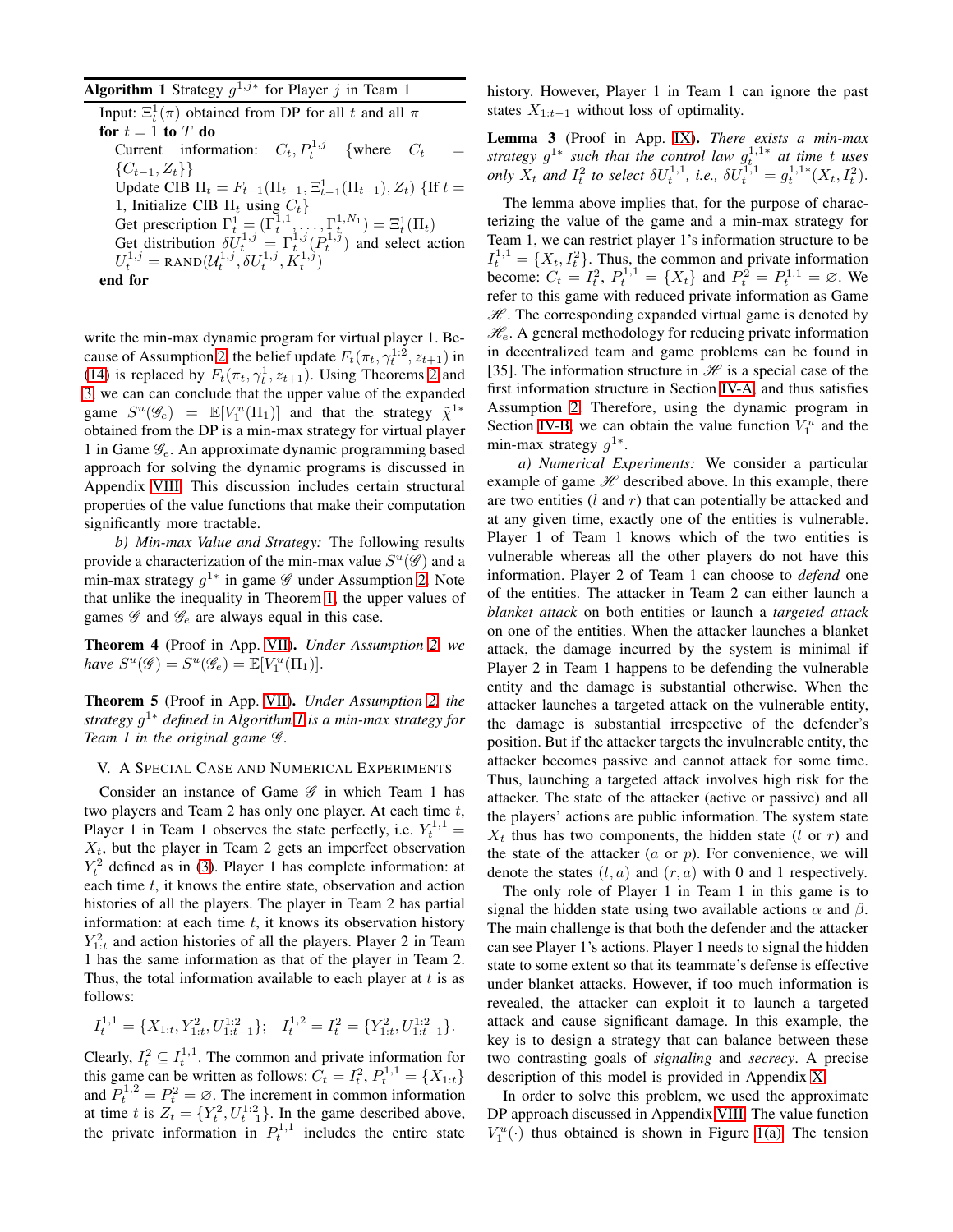<span id="page-6-0"></span>

(a) An estimate of the value function  $V_1^u(\cdot)$ .



<span id="page-6-1"></span>(b) Prescriptions at  $t = 1$  for Player 1 in Team 1.

Fig. 1. In these plots, the x-axis represents  $\pi_1(0)$  and we restrict our attention to those beliefs where  $\pi_1(0) + \pi_1(1) = 1$ , i.e. when the attacker is active. In Figure [1\(b\),](#page-6-1) the blue and red curves respectively depict the Bernoulli probabilities associated with the distributions  $\gamma_1^{1,1}(0)$  and  $\gamma_1^{1,1}(1)$ , where  $\gamma_1^{1,1}$  is Player 1's prescription in Team 1.

between signaling and secrecy can be seen in the shape of the value function in Figure [1\(a\).](#page-6-0) When the CIB  $\pi_1(0) = 0.5$ , the value function is concave in its neighborhood and decreases as we move away from 0.5. This indicates that in these belief states, revealing the hidden state to some extent is preferable. However, as the belief goes further away from 0.5, the value function starts increasing at some point. This indicates that the adversary has too much information and is using it to inflict damage upon the system. Figure [1\(b\)](#page-6-1) depicts Player 1's prescriptions leading to non-trivial signaling patterns at various belief states. Notice that the distributions  $\gamma_1^{1,1}(0)$ and  $\gamma_1^{1,1}(1)$  for hidden states 0 and 1 are quite distinct when  $\pi_1(0) = 0.5$  (indicating significant signaling) and are nearly identical when  $\pi_1(0) = 0.72$  (indicating negligible signaling). A more detailed discussion on our experimental results can be found in Appendix [X.](#page-22-0)

#### VI. CONCLUSIONS

We considered a general model of stochastic zero-sum games between two competing decentralized teams and provided bounds on their upper and lower values in the form of CIB based dynamic programs. When game has a value, our bounds coincide with the value. We identified several instances of this game model (including previously considered models) in which the CIB is controlled only by one of the teams (say the minimizing team). For such games, we also provide a characterization of the min-max strategy. Under this strategy, each player only uses the current CIB and its private information to select its actions. The sufficiency of the CIB and private information for optimality can potentially be exploited to design efficient strategies in various problems. Finally, we proposed a computational approach for approximately solving the CIB based DPs. There is significant scope for improvement in our computational approach. Tailored forward exploration heuristics for sampling the belief space and adding a policy network can improve the accuracy and tractability of our approach.

#### **REFERENCES**

- [1] Yuxuan Xie, Jilles Dibangoye, and Olivier Buffet, "Optimally solving two-agent decentralized pomdps under one-sided information sharing," in *International Conference on Machine Learning*. PMLR, 2020, pp. 10473–10482.
- [2] Ashutosh Nayyar, Aditya Mahajan, and Demosthenis Teneketzis, "Optimal control strategies in delayed sharing information structures," *IEEE Transactions on Automatic Control*, vol. 56, no. 7, pp. 1606– 1620, 2010.
- [3] Fei Fang, Milind Tambe, Bistra Dilkina, and Andrew J Plumptre, *Artificial intelligence and conservation*, Cambridge University Press, 2019.
- [4] Ashutosh Nayyar, Aditya Mahajan, and Demosthenis Teneketzis, "Decentralized stochastic control with partial history sharing: A common information approach," *IEEE Transactions on Automatic Control*, vol. 58, no. 7, pp. 1644–1658, 2013.
- [5] Frans A Oliehoek and Christopher Amato, *A concise introduction to decentralized POMDPs*, Springer, 2016.
- [6] Tabish Rashid, Mikayel Samvelyan, Christian Schroeder, Gregory Farquhar, Jakob Foerster, and Shimon Whiteson, "Qmix: Monotonic value function factorisation for deep multi-agent reinforcement learning," in *International Conference on Machine Learning*. PMLR, 2018, pp. 4295–4304.
- [7] Jakob Foerster, Francis Song, Edward Hughes, Neil Burch, Iain Dunning, Shimon Whiteson, Matthew Botvinick, and Michael Bowling, "Bayesian action decoder for deep multi-agent reinforcement learning," in *International Conference on Machine Learning*. PMLR, 2019, pp. 1942–1951.
- [8] Ashutosh Nayyar and Abhishek Gupta, "Information structures and values in zero-sum stochastic games," in *American Control Conference (ACC), 2017*. IEEE, 2017, pp. 3658–3663.
- [9] Dengwang Tang, Hamidreza Tavafoghi, Vijay Subramanian, Ashutosh Nayyar, and Demosthenis Teneketzis, "Dynamic games among teams with delayed intra-team information sharing," *arXiv preprint arXiv:2102.11920*, 2021.
- [10] Jean-François Mertens, Sylvain Sorin, and Shmuel Zamir, *Repeated games*, vol. 55, Cambridge University Press, 2015.
- [11] Dinah Rosenberg, Eilon Solan, and Nicolas Vieille, "Stochastic games with a single controller and incomplete information," *SIAM journal on control and optimization*, vol. 43, no. 1, pp. 86–110, 2004.
- [12] Jérôme Renault, "The value of repeated games with an informed controller," *Mathematics of operations Research*, vol. 37, no. 1, pp. 154–179, 2012.
- [13] Fabien Gensbittel, Miquel Oliu-Barton, and Xavier Venel, "Existence of the uniform value in zero-sum repeated games with a more informed controller," *Journal of Dynamics and Games*, vol. 1, no. 3, pp. 411– 445, 2014.
- [14] Xiaoxi Li and Xavier Venel, "Recursive games: uniform value, tauberian theorem and the mertens conjecture," *International Journal of Game Theory*, vol. 45, no. 1-2, pp. 155–189, 2016.
- [15] Dhruva Kartik and Ashutosh Nayyar, "Upper and lower values in zero-sum stochastic games with asymmetric information," *Dynamic Games and Applications*, pp. 1–26, 2020.
- [16] Jiefu Zheng and David A Castañón, "Decomposition techniques for Markov zero-sum games with nested information," in *52nd IEEE Conference on Decision and Control*. IEEE, 2013, pp. 574–581.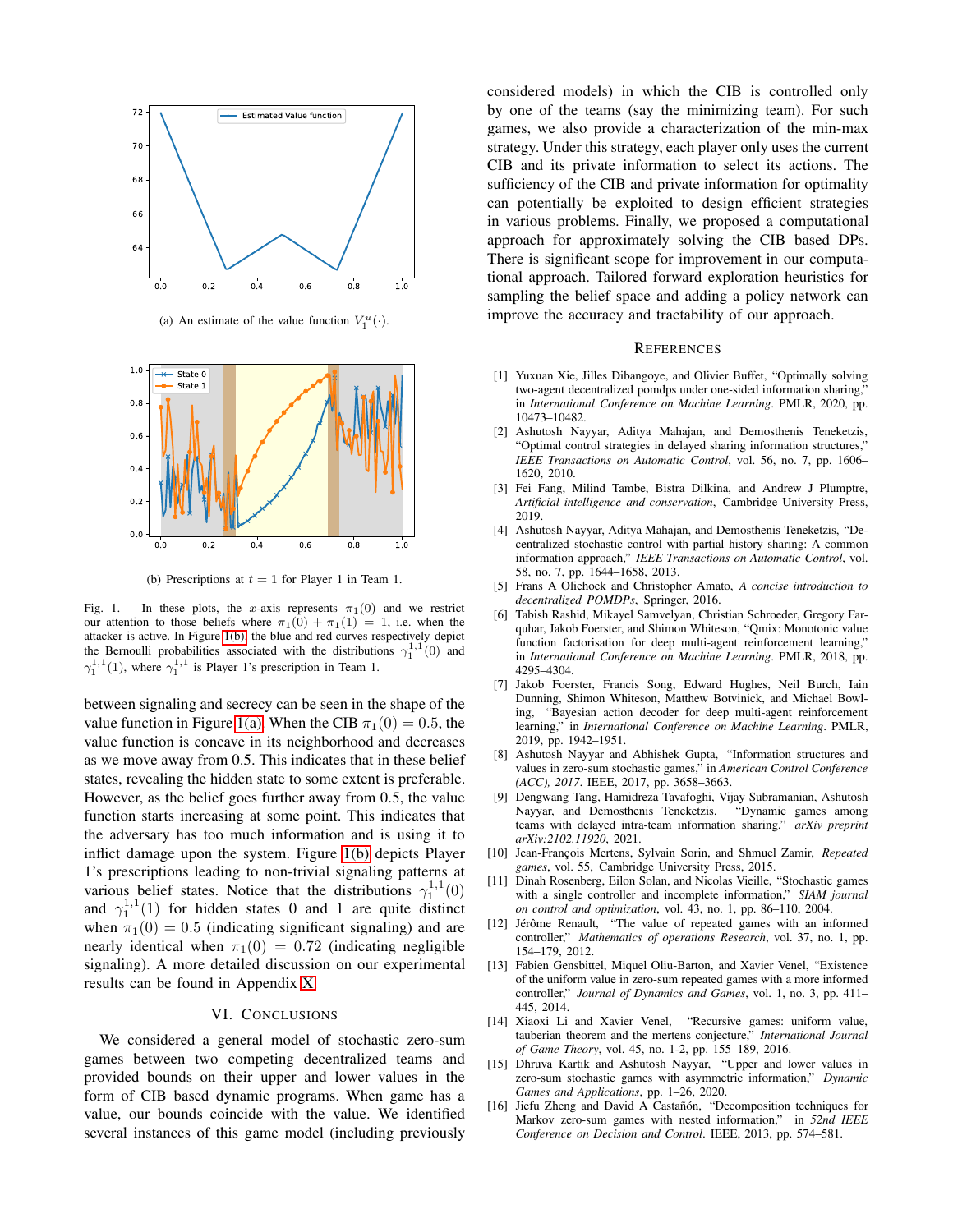- [17] Lichun Li and Jeff Shamma, "LP formulation of asymmetric zero-sum stochastic games," in *53rd IEEE Conference on Decision and Control*. IEEE, 2014, pp. 1930–1935.
- [18] Trey Smith and Reid Simmons, "Heuristic search value iteration for pomdps," in *Proceedings of the 20th conference on Uncertainty in artificial intelligence*, 2004, pp. 520–527.
- [19] Karel Horák, Branislav Bošanský, and Michal Pěchouček, "Heuristic search value iteration for one-sided partially observable stochastic games," in *Proceedings of the AAAI Conference on Artificial Intelligence*, 2017, vol. 31.
- [20] Karel Horák and Branislav Bošanskỳ, "Solving partially observable stochastic games with public observations," in *Proceedings of the AAAI Conference on Artificial Intelligence*, 2019, vol. 33, pp. 2029– 2036.
- [21] Bernhard von Stengel and Daphne Koller, "Team-maxmin equilibria," *Games and Economic Behavior*, vol. 21, no. 1-2, pp. 309–321, 1997.
- [22] Gabriele Farina, Andrea Celli, Nicola Gatti, and Tuomas Sandholm, "Ex ante coordination and collusion in zero-sum multiplayer extensive-form games," in *Conference on Neural Information Processing Systems (NIPS)*, 2018.
- [23] Youzhi Zhang and Bo An, "Computing team-maxmin equilibria in zero-sum multiplayer extensive-form games," in *Proceedings of the AAAI Conference on Artificial Intelligence*, 2020, vol. 34, pp. 2318– 2325.
- [24] Ashutosh Nayyar, Abhishek Gupta, Cedric Langbort, and Tamer Başar, "Common information based Markov perfect equilibria for stochastic games with asymmetric information: Finite games," *IEEE Transactions on Automatic Control*, vol. 59, no. 3, pp. 555–570, 2014.
- [25] Yi Ouyang, Hamidreza Tavafoghi, and Demosthenis Teneketzis, "Dynamic games with asymmetric information: Common information based perfect bayesian equilibria and sequential decomposition," *IEEE Transactions on Automatic Control*, vol. 62, no. 1, pp. 222–237, 2017.
- [26] Deepanshu Vasal, Abhinav Sinha, and Achilleas Anastasopoulos, "A systematic process for evaluating structured perfect bayesian equilibria in dynamic games with asymmetric information," *IEEE Transactions on Automatic Control*, vol. 64, no. 1, pp. 78–93, 2019.
- [27] Noam Brown, Anton Bakhtin, Adam Lerer, and Qucheng Gong, "Combining deep reinforcement learning and search for imperfectinformation games," in *Advances in Neural Information Processing Systems*, H. Larochelle, M. Ranzato, R. Hadsell, M. F. Balcan, and H. Lin, Eds. 2020, vol. 33, pp. 17057–17069, Curran Associates, Inc.
- [28] Dhruva Kartik and Ashutosh Nayyar, "Stochastic zero-sum games with asymmetric information," in *58th IEEE Conference on Decision and Control*. IEEE, 2019.
- [29] Panganamala Ramana Kumar and Pravin Varaiya, *Stochastic systems: Estimation, identification, and adaptive control*, vol. 75, SIAM, 2015.
- [30] A Hitchhiker's Guide, *Infinite dimensional analysis*, Springer, 2006. [31] Michael Maschler, Eilon Solan, and Shmuel Zamir, *Game Theory*,
- Cambridge University Press, 2013.
- [32] Venkat Anantharam and Vivek Borkar, "Common randomness and distributed control. A counterexample," Systems & control letters. distributed control: A counterexample," vol. 56, no. 7-8, pp. 568–572, 2007.
- [33] Martin J Osborne and Ariel Rubinstein, *A course in game theory*, MIT press, 1994.
- [34] Jilles Steeve Dibangoye, Christopher Amato, Olivier Buffet, and Francois Charpillet, "Optimally solving dec-pomdps as continuousstate mdps," *Journal of Artificial Intelligence Research*, vol. 55, pp. 443–497, 2016.
- [35] Hamidreza Tavafoghi, Yi Ouyang, and Demosthenis Teneketzis, "A sufficient information approach to decentralized decision making," in *2018 IEEE Conference on Decision and Control (CDC)*. IEEE, 2018, pp. 5069–5076.
- [36] Onésimo Hernández-Lerma and Jean B Lasserre, *Discrete-time Markov control processes: basic optimality criteria*, vol. 30, Springer Science & Business Media, 2012.
- [37] Dimitri P Bertsekas and John N Tsitsiklis, *Neuro-dynamic programming*, vol. 5, Athena Scientific Belmont, MA, 1996.
- [38] Tianyi Lin, Chi Jin, and Michael Jordan, "On gradient descent ascent for nonconvex-concave minimax problems," in *International Conference on Machine Learning*. PMLR, 2020, pp. 6083–6093.
- [39] Martin Heusel, Hubert Ramsauer, Thomas Unterthiner, Bernhard Nessler, and Sepp Hochreiter, "Gans trained by a two time-scale update rule converge to a local nash equilibrium," *arXiv preprint arXiv:1706.08500*, 2017.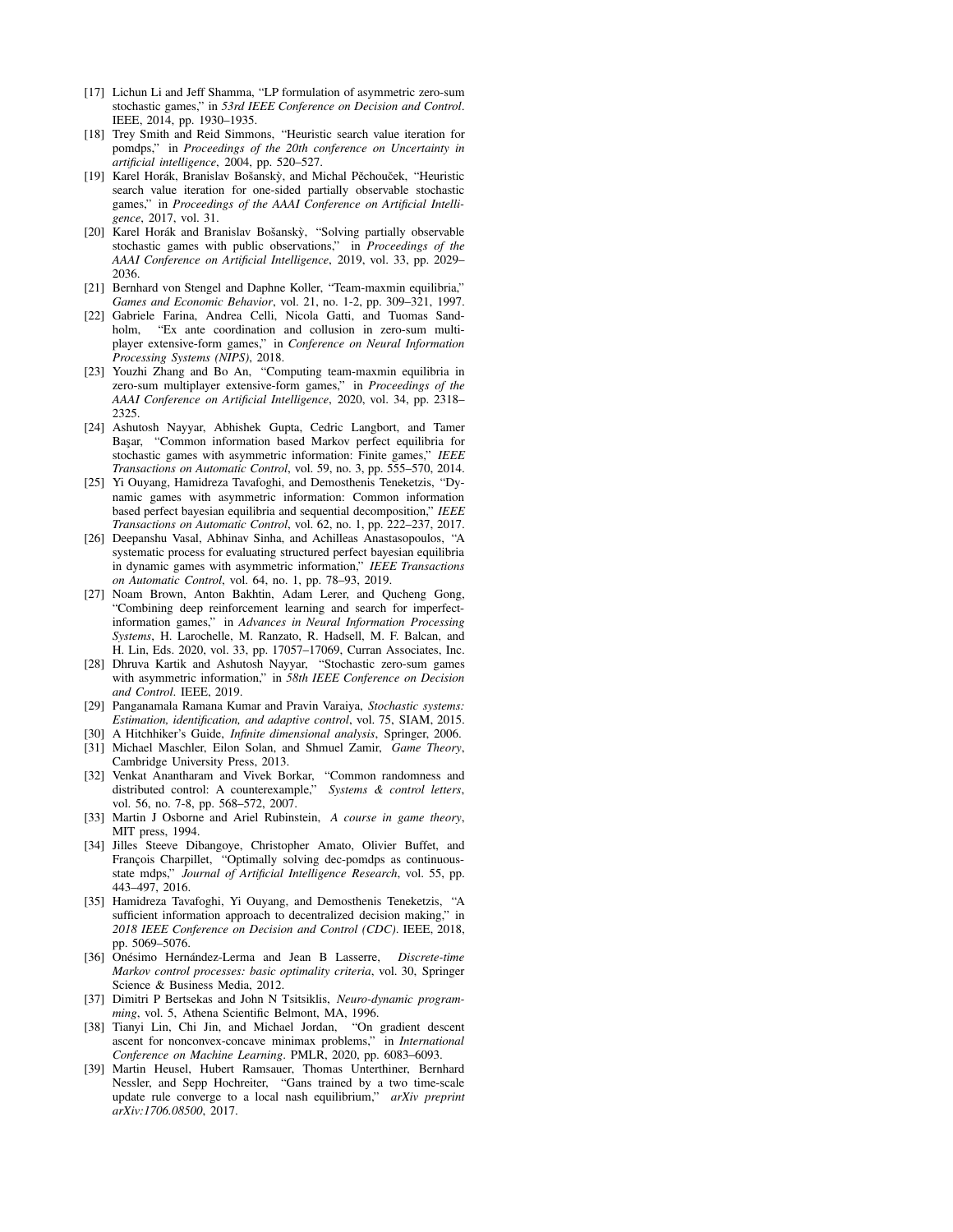### <span id="page-8-0"></span>APPENDIX I VIRTUAL GAME  $\mathscr{G}_v$  and Proof of Theorem [1](#page-3-1)

*A. Virtual Game*  $\mathscr{G}_v$ 

In order to establish the connection between the original game  $\mathscr G$  and the expanded game  $\mathscr G_e$ , we construct an intermediate virtual game  $\mathscr{G}_v$ . Virtual game  $\mathscr{G}_v$  is very similar to the expanded game  $\mathscr{G}_e$ . The only difference between games  $\mathscr{G}_v$  and  $\mathscr{G}_e$ is that the virtual players in Game  $\mathcal{G}_v$  have access only to the common information  $C_t$  at time t. On the other hand, the virtual players in Game  $\mathscr{G}_e$  have access to the common information  $C_t$  *as well as* the prescription history  $\Gamma^{1:2}_{1:t-1}$  at time t. We formally define virtual game  $\mathscr{G}_v$  below.

*a) Model and Prescriptions:* Consider virtual player *i* associated with Team  $i$ ,  $i = 1, 2$ . At each time  $t$ , virtual player *i* selects a prescription  $\Gamma_t^i = (\Gamma_t^{i,1}, \ldots, \Gamma_t^{i,N_i}) \in \mathcal{B}_t^i$ , where  $\mathcal{B}_t^i$  is the set of prescriptions defined in Section [III.](#page-3-3) Once virtual player *i* selects its prescription, the action  $U_t^{i,j}$  is randomly generated according to the distribution  $\Gamma_t^{i,j}(P_t^{i,j})$ . More precisely, the system dynamics for this game are given by:

$$
X_{t+1} = f_t(X_t, U_t^{1:2}, W_t^s) \tag{17}
$$

$$
P_{t+1}^i = \xi_{t+1}^i(P_t^{1:2}, U_t^{1:2}, Y_{t+1}^{1:2})
$$
\n
$$
i = 1, 2,
$$
\n(18)

$$
Y_{t+1}^{i,j} = h_{t+1}^{i,j}(X_{t+1}, U_t^{1:2}, W_{t+1}^{i,j})
$$
\n
$$
i = 1, 2; j = 1, \dots, N_i,
$$
\n(19)

$$
U_t^{i,j} = \text{RAND}\left(\mathcal{U}_t^{i,j}, \Gamma_t^{i,j}(P_t^{i,j}), K_t^{i,j}\right) \qquad i = 1, 2; j = 1, ..., N_i \tag{20}
$$

$$
Z_{t+1} = \zeta_{t+1}(P_t^{1:2}, U_t^{1:2}, Y_{t+1}^{1:2}),\tag{21}
$$

where the functions  $f_t, h_t^{i,j}, \xi_t^i$ , RAND and  $\zeta_t$  are the same as in  $\mathscr{G}$ .

*b) Strategies:* In virtual game  $\mathcal{G}_v$ , virtual players use the common information  $C_t$  to select their prescriptions at time t. The ith virtual player selects its prescription according to a control law  $\chi_t^i$ , i.e.  $\Gamma_t^i = \chi_t^i(C_t)$ . For virtual player i, the collection of control laws over the entire time horizon  $\chi^i = (\chi_1^i, \dots, \chi_T^i)$  is referred to as its control strategy. Let  $\mathcal{H}_t^i$  be the set of all possible control laws for virtual player i at time t and let  $\mathcal{H}^i$  be the set of all possible control strategies for virtual player *i*, i.e.  $\mathcal{H}^i = \mathcal{H}^i_1 \times \cdots \times \mathcal{H}^i_T$ . The total cost associated with the game for a strategy profile  $(\chi^1, \chi^2)$  is

<span id="page-8-2"></span><span id="page-8-1"></span>
$$
\mathcal{J}(\chi^1, \chi^2) = \mathbb{E}^{(\chi^1, \chi^2)} \left[ \sum_{t=1}^T c_t(X_t, U_t^1, U_t^2) \right],
$$
\n(22)

where the function  $c_t$  is the same as in Game  $\mathscr{G}$ .

Note that any strategy  $\chi^i \in H^i$  is equivalent to the strategy  $\tilde{\chi}^i \in \tilde{\mathcal{H}}^i$  that satisfies the following condition: for each time t and for each realization of common information  $c_t \in \mathcal{C}_t$ ,

$$
\tilde{\chi}_t^i(c_t, \gamma_{1:t-1}^{1:2}) = \chi_t^i(c_t) \quad \forall \; \gamma_{1:t-1}^{1:2} \in \mathcal{B}_{1:t-1}^{1:2}.
$$
\n(23)

Hence, with slight abuse of notation, we can say that the strategy space  $\mathcal{H}^i$  in the virtual game  $\mathscr{G}_v$  is a subset of the strategy space  $\mathcal{H}^i$  in the expanded game  $\mathscr{G}_e$ .

The following lemma establishes a connection between the original game  $\mathscr G$  and the virtual game  $\mathscr G_v$  constructed above.

<span id="page-8-3"></span>**Lemma 4.** Let  $S^u(\mathscr{G}_v)$  and  $S^l(\mathscr{G}_v)$  be, respectively, the upper and lower values of the virtual game  $\mathscr{G}_v$ . Then,

$$
S^l(\mathscr{G})=S^l(\mathscr{G}_v) \quad \text{and} \quad S^u(\mathscr{G})=S^u(\mathscr{G}_v).
$$

*Consequently, if a Team Nash equilibrium exists in the original game*  $\mathscr{G}$ *, then*  $S(\mathscr{G}) = S^l(\mathscr{G}_v) = S^u(\mathscr{G}_v)$ *.* 

*Proof.* For a given strategy  $g^i \in G^i$ , let us define a strategy  $\chi^i \in H^i$  in the following manner. For each time t, each instance of common information  $c_t \in \mathcal{C}_t$  and player  $j = 1, \ldots, N_i$ , let

$$
\gamma_t^{i,j} \doteq g_t^{i,j}(c_t, \cdot),\tag{24}
$$

and let  $\gamma_t^i \doteq (\gamma_t^{i,1}, \dots, \gamma_t^{i,N_i})$ . Note that the partial function  $g_t^{i,j}(c_t, \cdot)$  is a mapping from  $\mathcal{P}_t^{i,j}$  to  $\Delta \mathcal{U}_t^{i,j}$ . Let

$$
\chi_t^i(c_t) \doteq \gamma_t^i. \tag{25}
$$

We will denote this correspondence between strategies in Game  $\mathscr G$  and  $\mathscr G_v$  with  $\mathcal M^i : \mathcal G^i \to \mathcal H^i$ ,  $i = 1, 2$ , i.e.,  $\chi^i = \mathcal M^i(g^i)$ . One can easily verify that the mapping  $\mathcal{M}^i$  is bijective. Further, for every  $g^1 \in \mathcal{G}^1$  and  $g^2 \in \mathcal{G}^2$ , we have

$$
J(g^1, g^2) = \mathcal{J}(\mathcal{M}^1(g^1), \mathcal{M}^2(g^2)).
$$
\n(26)

We refer the reader to Appendix A of [24] for a proof of the above statement.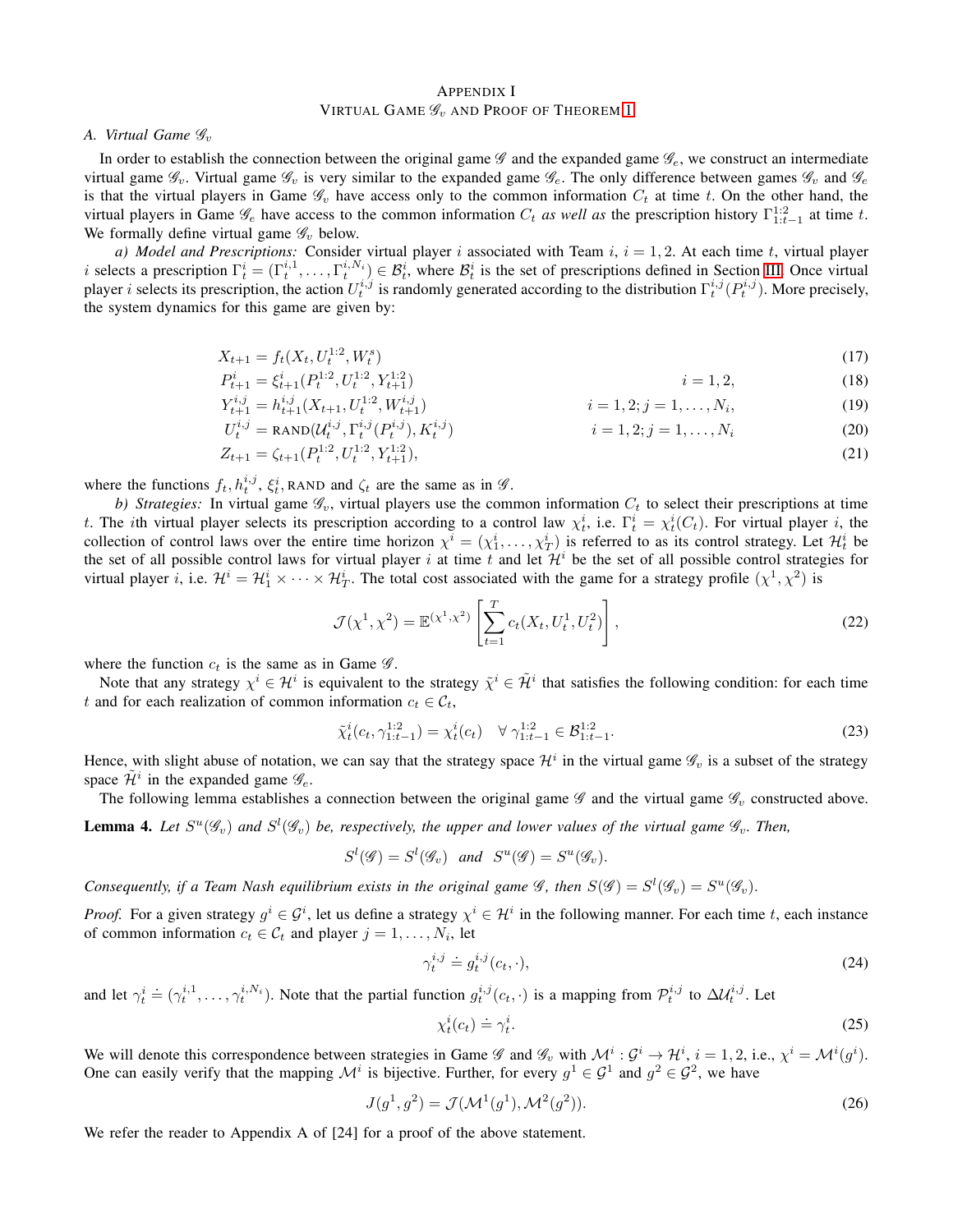Therefore, for any strategy  $g^1 \in \mathcal{G}^1$ , we have

$$
\sup_{g^2 \in \mathcal{G}^2} J(g^1, g^2) = \sup_{g^2 \in \mathcal{G}^2} \mathcal{J}(\mathcal{M}^1(g^1), \mathcal{M}^2(g^2))
$$
\n(27)

$$
= \sup_{\chi^2 \in \mathcal{H}^2} \mathcal{J}(\mathcal{M}^1(g^1), \chi^2). \tag{28}
$$

Consequently,

$$
\inf_{g^1 \in \mathcal{G}^1} \sup_{g^2 \in \mathcal{G}^2} J(g^1, g^2) = \inf_{g^1 \in \mathcal{G}^1} \sup_{\chi^2 \in \mathcal{H}^2} \mathcal{J}(\mathcal{M}^1(g^1), \chi^2)
$$
\n(29)

$$
= \inf_{\chi^1 \in \mathcal{H}^1} \sup_{\chi^2 \in \mathcal{H}^2} \mathcal{J}(\chi^1, \chi^2). \tag{30}
$$

This implies that  $S^u(\mathscr{G}) = S^u(\mathscr{G}_v)$ . We can similarly prove that  $S^l(\mathscr{G}) = S^l(\mathscr{G}_v)$ .

<span id="page-9-2"></span>*Remark* 4. We can also show that a strategy  $g^1$  is a min-max strategy in Game  $\mathscr G$  if and only if  $\mathcal M^1(g^1)$  is a min-max strategy in Game  $\mathscr{G}_v$ . A similar statement holds for max-min strategies as well.

 $\Box$ 

We will now establish the relationship between the upper and lower values of the virtual game  $\mathscr{G}_v$  and the expanded virtual game  $\mathscr{G}_e$ . To do so, we define the following mappings between the strategies in games  $\mathscr{G}_v$  and  $\mathscr{G}_e$ . To do so, we define the following mappings between the strategies in games  $\mathscr{G}_v$  and  $\mathscr{G}_e$ .

<span id="page-9-0"></span>**Definition 4.** Let  $\varrho^i:\tilde{\mathcal{H}}^1\times\tilde{\mathcal{H}}^2\to\mathcal{H}^i$  be an operator that maps a strategy profile  $(\tilde{\chi}^1,\tilde{\chi}^2)$  in virtual game  $\mathscr{G}_e$  to a strategy  $\chi^i$  for virtual player *i* in game  $\mathscr{G}_v$  as follows: For  $t = 1, 2, \ldots, T$ ,

$$
\chi_t^i(c_t) \doteq \tilde{\chi}_t^i(c_t, \tilde{\gamma}_{1:t-1}^{1:2}),\tag{31}
$$

where  $\tilde{\gamma}_s^j = \tilde{\chi}_s^j(c_s, \tilde{\gamma}_{1:s-1}^{1:2})$  for every  $1 \le s \le t-1$  and  $j = 1, 2$ . We denote the ordered pair  $(\varrho^1, \varrho^2)$  by  $\varrho$ .

The mapping  $\varrho$  is defined in such a way that the strategy profile  $(\tilde{\chi}^1, \tilde{\chi}^2)$  and the strategy profile  $\varrho(\tilde{\chi}^1, \tilde{\chi}^2)$  induce identical dynamics in the respective games  $\mathscr{G}_e$  and  $\mathscr{G}_v$ .

<span id="page-9-1"></span>**Lemma 5.** Let  $(\chi^1, \chi^2)$  and  $(\tilde{\chi}^1, \tilde{\chi}^2)$  be strategy profiles for games  $\mathscr{G}_v$  and  $\mathscr{G}_e$ , such that  $\chi^i = \varrho^i(\tilde{\chi}^1, \tilde{\chi}^2)$ ,  $i = 1, 2$ . Then,  $\mathcal{J}(\chi^1,\chi^2)=\mathcal{J}(\tilde\chi^1,\tilde\chi^2)$  $).$  (32)

*Proof.* Let us consider the evolution of the virtual game  $\mathscr{G}_v$  under the strategy profile  $(\chi^1, \chi^2)$  and the expanded virtual game  $\mathscr{G}_e$  under the strategy profile  $(\tilde{\chi}^1, \tilde{\chi}^2)$ . Let the primitive variables and the randomization variables  $K_t^{i,j}$  in both games be identical. The variables such as the state, action and information variables in the expanded game  $\mathscr{G}_e$  are distinguished from those in the virtual game  $\mathscr{G}_v$  by means of a tilde. For instance,  $X_t$  is the state in game  $\mathscr{G}_v$  and  $\tilde{X}_t$  is the state in game  $\mathscr{G}_e.$ 

We will prove by induction that the system evolution in both these games is identical over the entire horizon. This is clearly true at the end of time  $t = 1$  because the state, observations and the common and private information variables are identical in both games. Moreover, since  $\chi^i = \varrho^i(\tilde{\chi}^1, \tilde{\chi}^2)$ ,  $i = 1, 2$ , the strategies  $\chi_1^i$  and  $\tilde{\chi}_1^i$  are identical by definition (see Definition [4\)](#page-9-0). Thus, the prescriptions and actions at  $t = 1$  are also identical.

For induction, assume that the system evolution in both games is identical until the end of time t. Then,

$$
X_{t+1} = f_t(X_t, U_t^{1:2}, W_t^s) = f_t(\tilde{X}_t, \tilde{U}_t^{1:2}, W_t^s) = \tilde{X}_{t+1}.
$$

Using equations [\(3\)](#page-1-3), [\(5\)](#page-2-5) and [\(4\)](#page-2-6), we can similarly argue that  $Y_{t+1}^i = \tilde{Y}_{t+1}^i$ ,  $P_{t+1}^i = \tilde{P}_{t+1}^i$  and  $C_{t+1} = \tilde{C}_{t+1}$ . Since  $\chi^i = \varrho^i(\tilde{\chi}^1, \tilde{\chi}^2)$ , we also have

$$
\tilde{\Gamma}_{t+1}^i = \tilde{\chi}_{t+1}^i(\tilde{C}_{t+1}, \tilde{\Gamma}_{1:t}^{1:2}) \stackrel{a}{=} \chi_{t+1}^i(\tilde{C}_{t+1}) \stackrel{b}{=} \Gamma_{t+1}^i.
$$
\n(33)

Here, equality (*a*) follows from the construction of the mapping  $\varrho^i$  (see Definition [4\)](#page-9-0) and equality (*b*) follows from the fact that  $C_{t+1} = \tilde{C}_{t+1}$ . Further,

$$
U_{t+1}^{i,j} = \text{RAND}(U_t^{i,j}, \Gamma_{t+1}^{i,j}(P_{t+1}^{i,j}), K_{t+1}^{i,j}) = \text{RAND}(U_t^{i,j}, \tilde{\Gamma}_{t+1}^{i,j}(\tilde{P}_{t+1}^{i,j}), K_{t+1}^{i,j})
$$
(34)

$$
=\tilde{U}_{t+1}^{i,j}.\tag{35}
$$

Thus, by induction, the hypothesis is true for every  $1 \le t \le T$ . This proves that the virtual and expanded games have identical dynamics under strategy profiles  $(\chi^1, \chi^2)$  and  $(\tilde{\chi}^1, \tilde{\chi}^2)$ .

Since the virtual and expanded games have the same cost structure, having identical dynamics ensures that strategy profiles  $(\chi^1, \chi^2)$  and  $(\tilde{\chi}^1, \tilde{\chi}^2)$  have the same expected cost in games  $\mathscr{G}_v$  and  $\mathscr{G}_e$ , respectively. Therefore,  $\mathcal{J}(\chi^1, \chi^2) = \mathcal{J}(\tilde{\chi}^1, \tilde{\chi}^2)$ .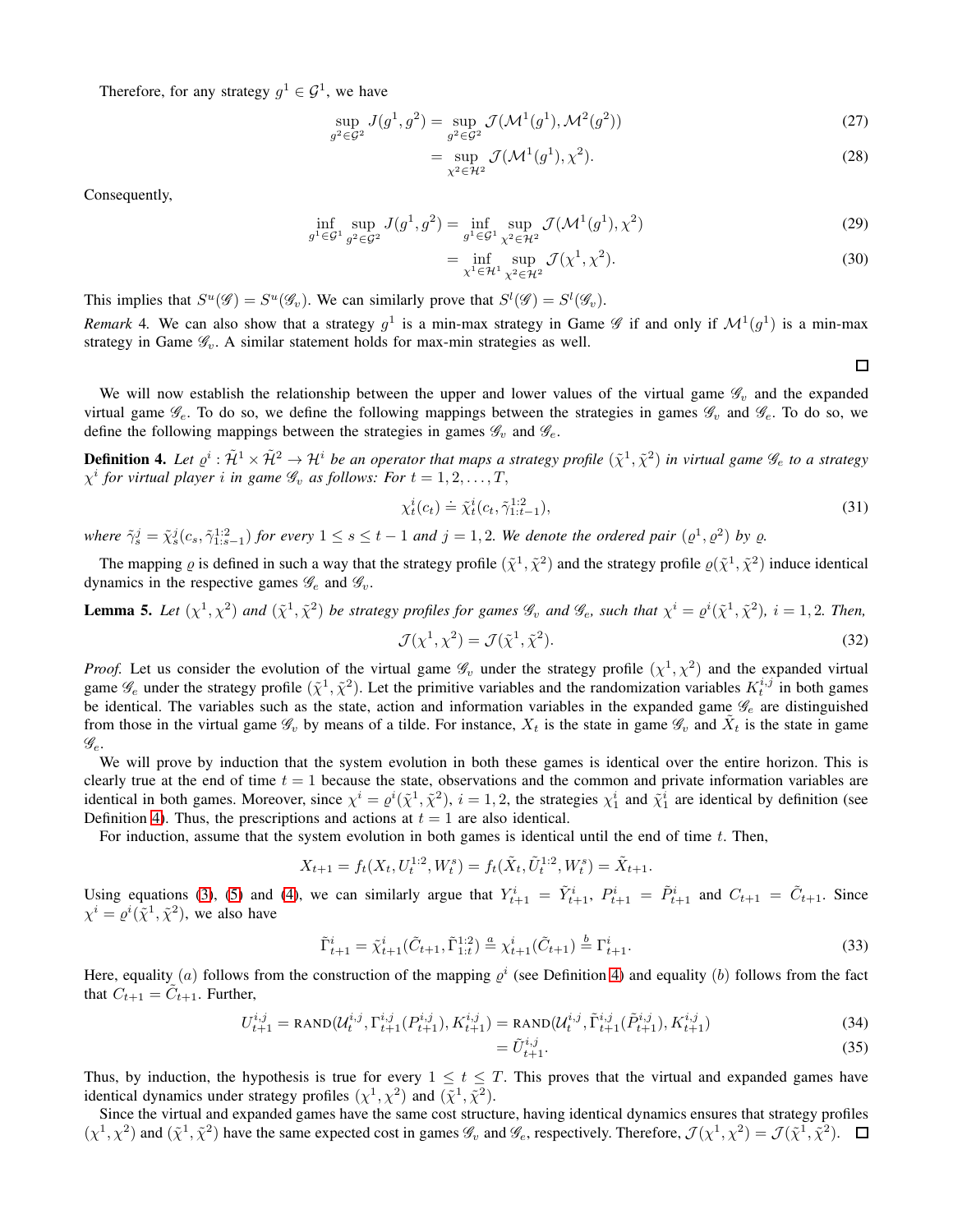# *B. Proof of Theorem [1](#page-3-1)*

For any strategy  $\chi^1 \in \mathcal{H}^1$ , we have

$$
\sup_{\tilde{\chi}^2 \in \tilde{\mathcal{H}}^2} \mathcal{J}(\chi^1, \tilde{\chi}^2) \ge \sup_{\chi^2 \in \mathcal{H}^2} \mathcal{J}(\chi^1, \chi^2),\tag{36}
$$

because  $\mathcal{H}^2 \subseteq \tilde{\mathcal{H}}^2$ . Further,

$$
\sup_{\tilde{\chi}^2 \in \tilde{\mathcal{H}}^2} \mathcal{J}(\chi^1, \tilde{\chi}^2) = \sup_{\tilde{\chi}^2 \in \tilde{\mathcal{H}}^2} \mathcal{J}(\varrho^1(\chi^1, \tilde{\chi}^2), \varrho^2(\chi^1, \tilde{\chi}^2)).
$$
\n(37)

<span id="page-10-1"></span>
$$
= \sup_{\tilde{\chi}^2 \in \tilde{\mathcal{H}}^2} \mathcal{J}(\chi^1, \varrho^2(\chi^1, \tilde{\chi}^2))
$$
\n(38)

<span id="page-10-5"></span><span id="page-10-2"></span>
$$
\leq \sup_{\chi^2 \in \mathcal{H}^2} \mathcal{J}(\chi^1, \chi^2),\tag{39}
$$

where the first equality is due to Lemma [5,](#page-9-1) the second equality is because  $\varrho^1(\chi^1, \tilde{\chi}^2) = \chi^1$  and the last inequality is due to the fact that  $\varrho^2(\chi^1, \tilde{\chi}^2) \in \mathcal{H}^2$  for any  $\tilde{\chi}^2 \in \tilde{\mathcal{H}}^2$ .

Combining [\(36\)](#page-10-1) and [\(39\)](#page-10-2), we obtain that

$$
\sup_{\chi^2 \in \mathcal{H}^2} \mathcal{J}(\chi^1, \chi^2) = \sup_{\tilde{\chi}^2 \in \tilde{\mathcal{H}}^2} \mathcal{J}(\chi^1, \tilde{\chi}^2). \tag{40}
$$

Now,

$$
S^u(\mathscr{G}_e) := \inf_{\tilde{\chi}^1 \in \tilde{\mathcal{H}}^1} \sup_{\tilde{\chi}^2 \in \tilde{\mathcal{H}}^2} \mathcal{J}(\tilde{\chi}^1, \tilde{\chi}^2)
$$
(41)

<span id="page-10-3"></span>
$$
\leq \inf_{\chi^1 \in \mathcal{H}^1} \sup_{\tilde{\chi}^2 \in \tilde{\mathcal{H}}^2} \mathcal{J}(\chi^1, \tilde{\chi}^2)
$$
\n(42)

<span id="page-10-4"></span>
$$
= \inf_{\chi^1 \in \mathcal{H}^1} \sup_{\chi^2 \in \mathcal{H}^2} \mathcal{J}(\chi^1, \chi^2), \tag{43}
$$

$$
=:S^u(\mathscr{G}_v). \tag{44}
$$

where the inequality [\(42\)](#page-10-3) is true since  $\mathcal{H}^1 \subseteq \tilde{\mathcal{H}}^1$  and the equality in [\(43\)](#page-10-4) follows from [\(40\)](#page-10-5). Therefore,  $S^u(\mathscr{G}_e) \leq S^u(\mathscr{G}_v)$ . We can use similar arguments to show that  $S^l(\mathcal{G}_v) \leq S^l(\mathcal{G}_e)$ .

# <span id="page-10-7"></span><span id="page-10-6"></span><span id="page-10-0"></span>APPENDIX II

### PROOF OF LEMMA [1](#page-3-2)

<span id="page-10-8"></span>**Definition 5** (Notation for Prescriptions). *For virtual player i at time t*, *let*  $\gamma^i = (\gamma^{i,1}, \dots, \gamma^{i,N_i}) \in \mathcal{B}_t^i$  *be a prescription.* We use  $\gamma^{i,j}(p_t^{i,j}; u_t^{i,j})$  to denote the probability assigned to action  $u_t^{i,j}$  by the distribution  $\gamma^{i,j}(p_t^{i,j})$ . We will also use the *following notation:*

$$
\gamma^{i}(p_t^i; u_t^i) \doteq \prod_{j=1}^{N_i} \gamma^{i,j}(p_t^{i,j}; u_t^{i,j}) \quad \forall p_t^i \in \mathcal{P}_t^i, u_t^i \in \mathcal{U}_t^i.
$$

Here,  $\gamma^i(p_t^i; u_t^i)$  is the probability assigned to a team action  $u_t^i$  by the prescription  $\gamma^i$  when the team's private information *is*  $p_t^i$ .

We begin with defining the following transformations for each time t. Recall that  $S_t$  is the set of all possible common information beliefs at time t and  $\mathcal{B}_t^i$  is the prescription space for virtual player i at time t.

**Definition 6.** 1) Let  $\mathscr{P}_t^j : \mathcal{S}_t \times \mathcal{B}_t^1 \times \mathcal{B}_t^2 \to \Delta(\mathcal{Z}_{t+1} \times \mathcal{X}_{t+1} \times \mathcal{P}_{t+1}^1 \times \mathcal{P}_{t+1}^2)$  be defined as

$$
\mathscr{P}_t^j(\pi_t, \gamma_t^{1:2}; z_{t+1}, x_{t+1}, p_{t+1}^{1:2})
$$
\n
$$
(45)
$$

$$
:= \sum_{x_t, p_t^{1:2}, u_t^{1:2}} \pi_t(x_t, p_t^{1:2}) \gamma_t^1(p_t^1; u_t^1) \gamma_t^2(p_t^2; u_t^2) \mathbb{P}[x_{t+1}, p_{t+1}^{1:2}, z_{t+1} | x_t, p_t^{1:2}, u_t^{1:2}]. \tag{46}
$$

We will use  $\mathscr{P}_t^j(\pi_t, \gamma_t^{1:2})$  as a shorthand for the probability distribution  $\mathscr{P}_t^j(\pi_t, \gamma_t^{1:2}; \cdot, \cdot, \cdot)$ . The distribution  $\mathcal{P}_t^j(\pi_t, \gamma_t^{1:2})$  can be viewed as a joint distribution over the variables  $Z_{t+1}, X_{t+1}, P_{t+1}^{1:2}$  if the distribution on  $X_t, P_t^{1:2}$  is  $\pi_t$  and prescriptions  $\gamma_t^{1:2}$  are chosen by the virtual players at tim

2) Let  $\mathscr{P}_t^m : \mathcal{S}_t \times \mathcal{B}_t^1 \times \mathcal{B}_t^2 \to \Delta \mathcal{Z}_{t+1}$  be defined as

$$
\mathscr{P}_t^m(\pi_t, \gamma_t^{1:2}; z_{t+1}) = \sum_{x_{t+1}, p_{t+1}^{1:2}} \mathscr{P}_t^j(\pi_t, \gamma_t^{1:2}; z_{t+1}, x_{t+1}, p_{t+1}^{1:2}). \tag{47}
$$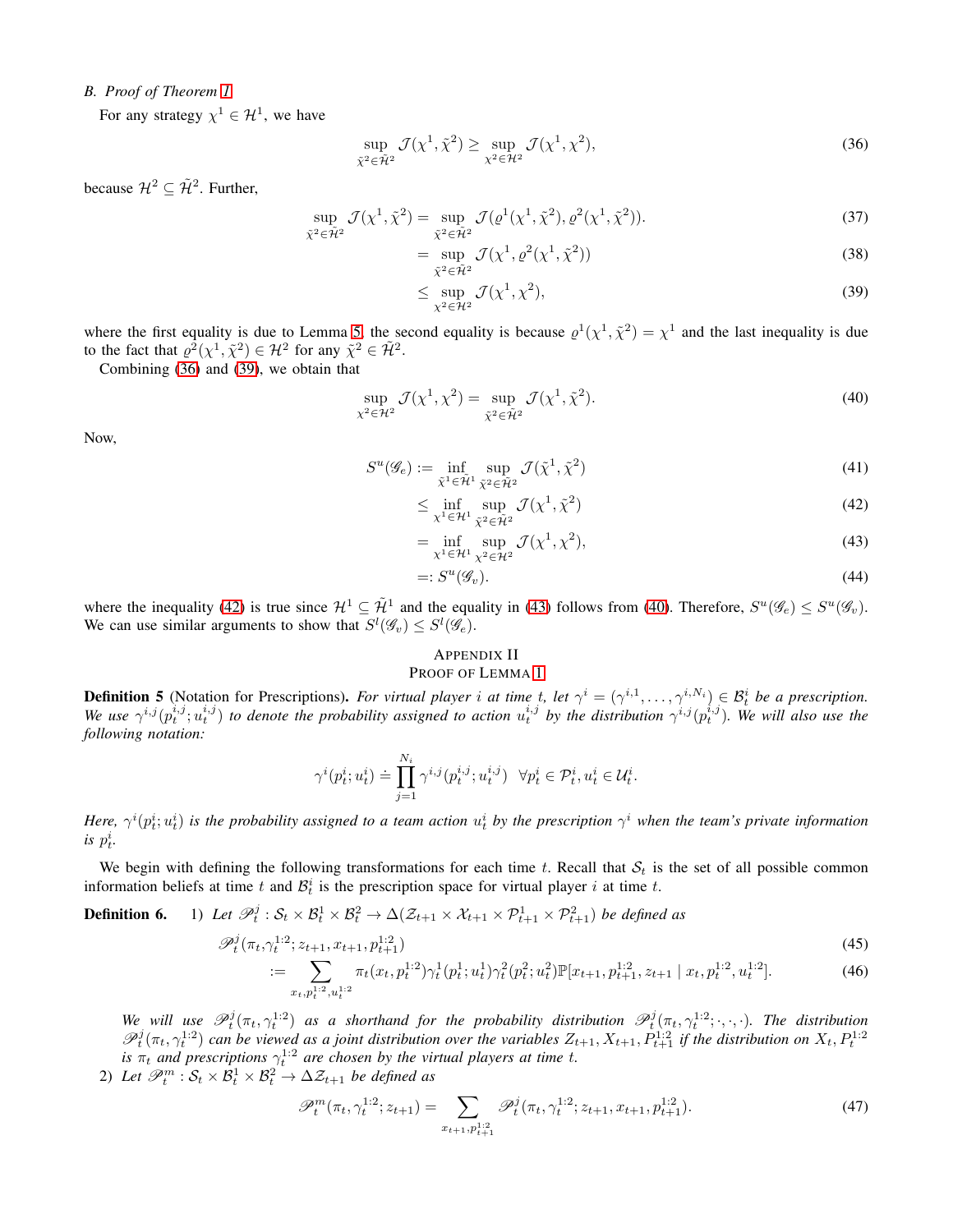The distribution  $\mathcal{P}_t^m(\pi_t, \gamma_t^{1:2})$  is the marginal distribution of the variable  $Z_{t+1}$  obtained from the joint distribution  $\mathscr{P}_t^j(\pi_t,\gamma_t^{1:2})$  defined above.

3) Let  $F_t : S_t \times \mathcal{B}_t^1 \times \mathcal{B}_t^2 \times \mathcal{Z}_{t+1} \to \mathcal{S}_{t+1}$  be defined as

$$
F_t(\pi_t, \gamma_t^{1:2}, z_{t+1}) = \begin{cases} \frac{\mathcal{P}_t^i(\pi_t, \gamma_t^{1:2}; z_{t+1}, \cdot, \cdot)}{\mathcal{P}_t^m(\pi_t, \gamma_t^{1:2}; z_{t+1})} & \text{if } \mathcal{P}_t^m(\pi_t, \gamma_t^{1:2}; z_{t+1}) > 0\\ G_t(\pi_t, \gamma_t^{1:2}, z_{t+1}) & \text{otherwise,} \end{cases} \tag{48}
$$

where  $G_t: S_t \times B_t^1 \times B_t^2 \times \mathcal{Z}_{t+1} \to \mathcal{S}_{t+1}$  can be any arbitrary measurable mapping. One such mapping is the one that maps every element  $\pi_t, \gamma_t^{1:2}, z_{t+1}$  to the uniform distribution over the finite space  $\mathcal{X}_{t+1} \times \mathcal{P}_{t+1}^1 \times \mathcal{P}_{t+1}^2$ .

Let the collection of transformations  $F_t$  that can be constructed using the method described in Definition 6 be denoted by B. Note that the transformations  $\mathcal{P}_t^j$ ,  $\mathcal{P}_t^m$  and  $F_t$  do not depend on the strategy profile  $(\tilde{\chi}^1, \tilde{\chi}^2)$  because the term  $\mathbb{P}[x_{t+1}, p_{t+1}^{1:2}, z_{t+1} \mid x_t, p_t^{1:2}, u_t^{1:2}]$  in [\(46\)](#page-10-6) depends only on the system dynamics (see equations [\(17\)](#page-8-1) – [\(21\)](#page-8-2)) and not on the strategy profile  $(\tilde{\chi}^1, \tilde{\chi}^2)$ .

Consider a strategy profile  $(\tilde{\chi}^1, \tilde{\chi}^2)$ . Note that the number of possible realizations of common information and prescription history under  $(\tilde{\chi}^1, \tilde{\chi}^2)$  is finite. Let  $c_{t+1}, \gamma_{1:t}^{1:2}$  be a realization of the common information and prescription history at time  $t+1$  with non-zero probability of occurrence under  $(\tilde{\chi}^1, \tilde{\chi}^2)$ . For this realization of virtual players' information, the common information based belief on the state and private information at time  $t + 1$  is given by

<span id="page-11-0"></span>
$$
\pi_{t+1}(x_{t+1}, p_{t+1}^{1:2})
$$
\n
$$
= \mathbb{P}^{(\tilde{\chi}^1, \tilde{\chi}^2)} [X_{t+1} = x_{t+1}, p_{t+1}^{1:2} = p_{t+1}^{1:2} | c_{t+1}, \gamma_{1:t}^{1:2}]
$$
\n
$$
= \mathbb{P}^{(\tilde{\chi}^1, \tilde{\chi}^2)} [X_{t+1} = x_{t+1}, p_{t+1}^{1:2} = p_{t+1}^{1:2} | c_t, \gamma_{1:t-1}^{1:2}, z_{t+1}, \gamma_t^{1:2}]
$$
\n
$$
= \frac{\mathbb{P}^{(\tilde{\chi}^1, \tilde{\chi}^2)} [X_{t+1} = x_{t+1}, p_{t+1}^{1:2} = p_{t+1}^{1:2}, Z_{t+1} = z_{t+1} | c_t, \gamma_{1:t}^{1:2}]}{\mathbb{P}^{(\tilde{\chi}^1, \tilde{\chi}^2)} [Z_{t+1} = z_{t+1} | c_t, \gamma_{1:t}^{1:2}]}. \tag{49}
$$

Notice that the expression [\(49\)](#page-11-0) is well-defined, that is, the denominator is non-zero because of our assumption that the realization  $c_{t+1}, \gamma_{1:t}^{1:2}$  has non-zero probability of occurrence. Let us consider the numerator in the expression [\(49\)](#page-11-0). For convenience, we will denote it with  $\mathbb{P}^{(\tilde{\chi}^1, \tilde{\chi}^2)}[x_{t+1}, p_{t+1}^{1:2}, z_{t+1} | c_t, \gamma_{1:t}^{1:2}].$  We have

$$
\mathbb{P}^{(\tilde{\chi}^1, \tilde{\chi}^2)}[x_{t+1}, p_{t+1}^{1:2}, z_{t+1} | c_t, \gamma_{1:t}^{1:2}]
$$
\n
$$
= \sum_{t,s=1,2} \pi_t(x_t, p_t^{1:2}) \gamma_t^1(p_t^1; u_t^1) \gamma_t^2(p_t^2; u_t^2) \mathbb{P}^{(\tilde{\chi}^1, \tilde{\chi}^2)}[x_{t+1}, p_{t+1}^{1:2}, z_{t+1} | c_t, \gamma_{1:t}^{1:2}, x_t, p_t^{1:2}, u_t^{1:2}]
$$
\n(50)

$$
= \sum_{x_t, p_t^{1:2}, u_t^{1:2}}^{x_t, p_t^{1:2}, u_t^{1:2}} \pi_t(x_t, p_t^{1:2}) \gamma_t^1(p_t^1; u_t^1) \gamma_t^2(p_t^2; u_t^2) \mathbb{P}[x_{t+1}, p_{t+1}^{1:2}, z_{t+1} | x_t, p_t^{1:2}, u_t^{1:2}]
$$
\n
$$
(51)
$$

$$
= \mathscr{P}_t^j(\pi_t, \gamma_t^{1:2}; z_{t+1}, x_{t+1}, p_{t+1}^{1:2}), \tag{52}
$$

where  $\pi_t$  is the common information belief on  $X_t$ ,  $P_t^1$ ,  $P_t^2$  at time t given the realization<sup>[6](#page-11-1)</sup>  $c_t$ ,  $\gamma_{1:t-1}^{1:2}$  and  $\mathscr{P}_t^j$  is as defined in Definition 6. The equality in [\(51\)](#page-11-2) is due to the structure of the system dynamics in game  $\mathcal{G}_e$  described by equations [\(17\)](#page-8-1)  $-$  [\(21\)](#page-8-2). Similarly, the denominator in [\(49\)](#page-11-0) satisfies

$$
0 < \mathbb{P}^{(\tilde{\chi}^1, \tilde{\chi}^2)}[z_{t+1} \mid c_t, \gamma_{1:t}^{1:2}] = \sum_{x_{t+1}, p_{t+1}^{1:2}} \mathcal{P}_t^j(\pi_t, \gamma_t^{1:2}; z_{t+1}, x_{t+1}, p_{t+1}^{1:2})
$$
\n
$$
= \mathcal{P}_t^m(\pi_t, \gamma_t^{1:2}; z_{t+1}), \tag{53}
$$

where  $\mathcal{P}_t^m$  is as defined is Definition 6. Thus, from equation [\(49\)](#page-11-0), we have

<span id="page-11-3"></span><span id="page-11-2"></span>
$$
\pi_{t+1} = \frac{\mathcal{P}_t^j(\pi_t, \gamma_t^{1:2}; z_{t+1}, \cdot, \cdot)}{\mathcal{P}_t^m(\pi_t, \gamma_t^{1:2}, z_{t+1})} = F_t(\pi_t, \gamma_t^{1:2}; z_{t+1}),
$$
\n(54)

where  $F_t$  is as defined in Definition 6. Since the relation [\(54\)](#page-11-3) holds for every realization  $c_{t+1}$ ,  $\gamma_{1:t}^{1:2}$  that has non-zero probability of occurrence under  $({\tilde \chi}^1, {\tilde \chi}^2)$ , we can conclude that the common information belief  $\Pi_t$  evolves *almost surely* as

<span id="page-11-4"></span>
$$
\Pi_{t+1} = F_t(\Pi_t, \Gamma_t^{1:2}, Z_{t+1}), \quad t \ge 1,
$$
\n(55)

under the strategy profile  $(\tilde{\chi}^1, \tilde{\chi}^2)$ .

The expected cost at time  $t$  can be expressed as follows

$$
\mathbb{E}^{(\tilde{\chi}^1, \tilde{\chi}^2)}[c_t(X_t, U_t^1, U_t^2)] = \mathbb{E}^{(\tilde{\chi}^1, \tilde{\chi}^2)}[\mathbb{E}[c_t(X_t, U_t^1, U_t^2) | C_t, \Gamma_{1:t}^{1:2}]] \tag{56}
$$

<span id="page-11-1"></span>When the belief  $\mathbb{P}^{(\tilde{\chi}^1, \tilde{\chi}^2)}[x_t, p_t^{1:2} | c_t, \gamma_{1:t-1}^{1:2}] = \mathbb{P}^{(\tilde{\chi}^1, \tilde{\chi}^2)}[x_t, p_t^{1:2} | c_t, \gamma_{1:t}^{1:2}]$  because  $\gamma_t^i = \tilde{\chi}_t^i(c_t, \gamma_{1:t-1}^{1:2}), i = 1, 2$ .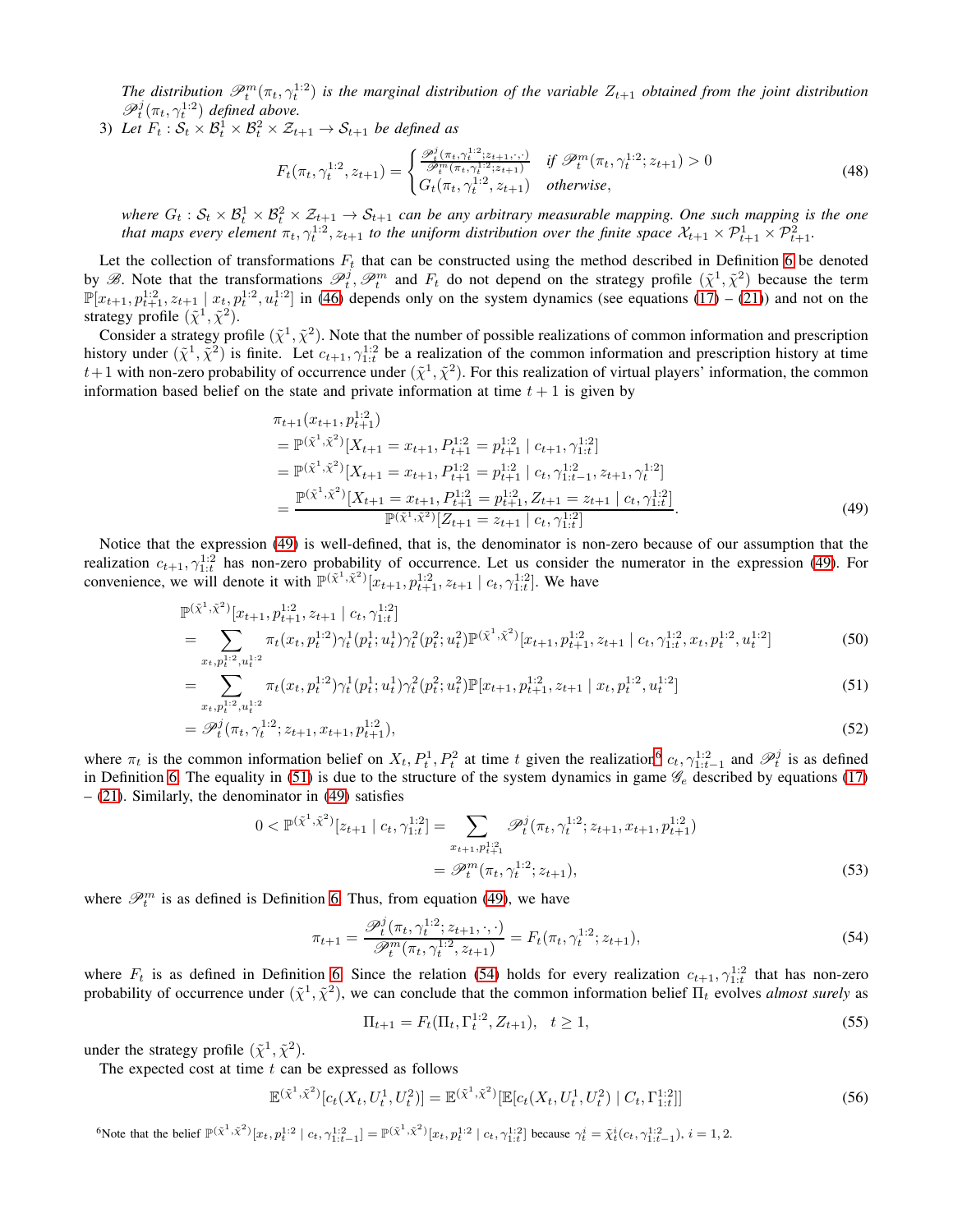<span id="page-12-0"></span>
$$
= \mathbb{E}^{(\tilde{\chi}^1, \tilde{\chi}^2)} [\tilde{c}_t(\Pi_t, \Gamma_t^1, \Gamma_t^2)], \qquad (57)
$$

where the function  $\tilde{c}_t$  is as defined as

$$
\tilde{c}_t(\pi, \gamma^1, \gamma^2) := \sum_{x_t, p_t^{1:2}, u_t^{1:2}} c_t(x_t, u_t^1, u_t^2) \pi(x_t, p_t^1, p_t^2) \gamma^1(p_t^1; u_t^1) \gamma^2(p_t^2; u_t^2).
$$
\n(58)

Therefore, the total cost can be expressed as

$$
\mathbb{E}^{(\tilde{\chi}^1, \tilde{\chi}^2)} \left[ \sum_{t=1}^T c_t(X_t, U_t^1, U_t^2) \right] = \mathbb{E}^{(\tilde{\chi}^1, \tilde{\chi}^2)} \left[ \sum_{t=1}^T \tilde{c}_t(\Pi_t, \Gamma_t^1, \Gamma_t^2) \right].
$$
 (59)

# <span id="page-12-1"></span>APPENDIX III DOMAIN EXTENSION AND PROOF OF LEMMA [2](#page-4-1)

### *A. The Max-min Dynamic Program*

The maximizing virtual player (virtual player 2) in game  $\mathscr{G}_e$  solves the following dynamic program. Define  $V_{T+1}^l(\pi_{T+1}) =$ 0 for every  $\pi_{T+1}$ . In a backward inductive manner, at each time  $t \leq T$  and for each possible common information belief  $\pi_t$  and prescriptions  $\gamma_t^1, \gamma_t^2$ , define the lower cost-to-go function  $w_t^l$  and the lower value function  $V_t^l$  as

$$
w_t^l(\pi_t, \gamma_t^1, \gamma_t^2) \doteq \tilde{c}_t(\pi_t, \gamma_t^1, \gamma_t^2) + \mathbb{E}[V_{t+1}^l(F_t(\pi_t, \gamma_t^{1:2}, Z_{t+1})) | \pi_t, \gamma_t^{1:2}], \tag{60}
$$

$$
V_t^l(\pi_t) \doteq \min_{\gamma_t^1} \max_{\gamma_t^2} w_t^l(\pi_t, \gamma_t^1, \gamma_t^2). \tag{61}
$$

#### *B. Domain Extension*

Recall that  $S_t$  is the set of all probability distributions over the finite set  $X_t \times \mathcal{P}_t^1 \times \mathcal{P}_t^2$ . Define

$$
\bar{\mathcal{S}}_t := \{ \alpha \pi_t : 0 \le \alpha \le 1, \pi_t \in \mathcal{S}_t \}. \tag{62}
$$

The functions  $\tilde{c}_t$  in [\(58\)](#page-12-0),  $\mathscr{P}_t^j$  in [\(45\)](#page-10-7),  $\mathscr{P}_t^m$  in [\(53\)](#page-11-4) and  $F_t$  in [\(54\)](#page-11-3) were defined for any  $\pi_t \in \mathcal{S}_t$ . We will extend the domain of the argument  $\pi_t$  in these functions to  $\overline{S}_t$  as follows. For any  $\gamma_t^i \in \mathcal{B}_t^i$ ,  $i = 1, 2, z_{t+1} \in \mathcal{Z}_{t+1}$ ,  $0 \le \alpha \le 1$  and  $\pi_t \in \mathcal{S}_t$ , let

1)  $\tilde{c}_t(\alpha \pi_t, \gamma_t^1, \gamma_t^2) := \alpha \tilde{c}_t(\pi_t, \gamma_t^1, \gamma_t^2)$  $\mathscr{D}_t^j(\alpha \pi_t, \gamma_t^{1:2}) := \alpha \mathscr{D}_t^j(\pi_t, \gamma_t^{1:2})$ 3)  $\mathscr{P}_t^m(\alpha \pi_t, \gamma_t^{1:2}) := \alpha \mathscr{P}_t^m(\pi_t, \gamma_t^{1:2})$ 4)  $F_t(\alpha \pi_t, \gamma_t^{1:2}, z_{t+1}) := \begin{cases} F_t(\pi_t, \gamma_t^{1:2}, z_{t+1}) & \text{if } \alpha > 0 \\ 0 & \text{if } \alpha > 0 \end{cases}$ 0 if  $\alpha = 0$ ,

where 0 is a zero-vector of size  $|\mathcal{X}_t \times \mathcal{P}_t^1 \times \mathcal{P}_t^2|$ .

Having extended the domain of the above functions, we can also extend the domain of the argument  $\pi_t$  in the functions  $w_t^u(\cdot), w_t^l(\cdot), V_t^u(\cdot), V_t^l(\cdot)$  defined in the dynamic programs of Section [III-A.](#page-3-4) First, for any  $0 \le \alpha \le 1$  and  $\pi_{T+1} \in \mathcal{S}_{T+1}$ , define  $V_{T+1}^u(\alpha \pi_{T+1}) := 0$ . We can then define the following functions for every  $t \leq T$  in a backward inductive manner: For any  $\gamma_t^i \in \mathcal{B}_t^i$ ,  $i = 1, 2, 0 \le \alpha \le 1$  and  $\pi_t \in \mathcal{S}_t$ , let

$$
w_t^u(\alpha \pi_t, \gamma_t^1, \gamma_t^2) := \tilde{c}_t(\alpha \pi_t, \gamma_t^1, \gamma_t^2) + \sum_{z_{t+1}} \left[ \mathcal{P}_t^m(\alpha \pi_t, \gamma_t^{1:2}; z_{t+1}) V_{t+1}^u(F_t(\alpha \pi_t, \gamma_t^{1:2}; z_{t+1})) \right]
$$
(63)

$$
V_t^u(\alpha \pi_t) := \inf_{\gamma_t^1} \sup_{\gamma_t^2} w_t^u(\alpha \pi_t, \gamma_t^1, \gamma_t^2).
$$
\n(64)

Note that when  $\alpha = 1$ , the above definition of  $w_t^u$  is equal to the definition of  $w_t^u$  in equation [\(15\)](#page-4-3) of the dynamic program. We can similarly extend  $w_t^l$  and  $V_t^l$ .

<span id="page-12-2"></span>**Lemma 6.** For any constant  $0 \le \alpha \le 1$  and any  $\pi_t \in \overline{S}_t$ , we have  $\alpha V_t^u(\pi_t) = V_t^u(\alpha \pi_t)$  and  $\alpha V_t^l(\pi_t) = V_t^l(\alpha \pi_t)$ .

*Proof.* The proof can be easily obtained from the above definitions of the extended functions.

### *C. Proof of Lemma [2](#page-4-1)*

We will first prove inductively that the function  $w_t^u : \overline{S}_t \times \mathcal{B}_t^1 \times \mathcal{B}_t^2 \to \mathbb{R}$  is continuous. Let us as assume that value function  $V_{t+1}^u$  is continuous for some  $t \leq T$ . Note that this assumption clearly holds at  $t = T$ . At time t, we have

$$
w_t^u(\pi_t, \gamma_t^1, \gamma_t^2) = \tilde{c}_t(\pi_t, \gamma_t^1, \gamma_t^2) + \mathbb{E}[V_{t+1}^u(F_t(\pi_t, \gamma_t^{1:2}, Z_{t+1})) | \pi_t, \gamma_t^{1:2}]
$$
\n(65)

$$
= \tilde{c}_t(\pi_t, \gamma_t^1, \gamma_t^2) + \sum_{z_{t+1}} \mathscr{P}_t^m(\pi_t, \gamma_t^{1:2}; z_{t+1}) V_{t+1}^u(F_t(\pi_t, \gamma_t^{1:2}, z_{t+1}))
$$
\n(66)

$$
= \tilde{c}_t(\pi_t, \gamma_t^1, \gamma_t^2) + \sum_{z_{t+1}} V_{t+1}^u(\mathscr{P}_t^j(\pi_t, \gamma_t^{1:2}; z_{t+1}, \cdot, \cdot)),\tag{67}
$$

<span id="page-12-3"></span> $\Box$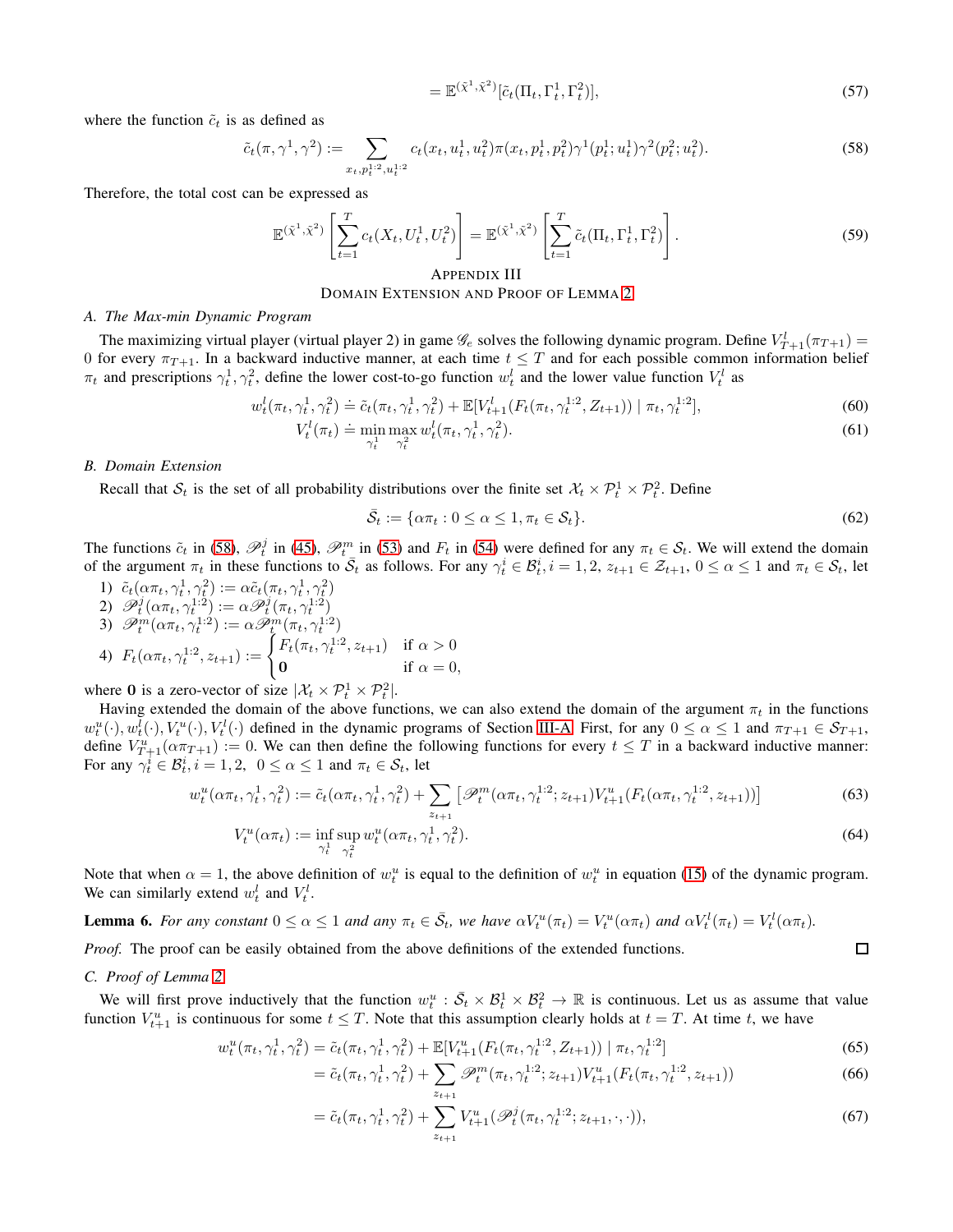where the last inequality follows from the homogeneity property of the value functions in Lemma [6](#page-12-2) and the structure of the belief update in [\(54\)](#page-11-3). The first term in [\(67\)](#page-12-3) is clearly continuous (see [58\)](#page-12-0). Also, the transformation  $\mathscr{P}_t^j(\pi_t, \gamma_t^{1:2}; z_{t+1}, \cdot, \cdot)$ defined in [\(45\)](#page-10-7) is a continuous function. Therefore, by our induction hypothesis, the composition  $V_{t+1}^u(\mathscr{P}_t^j(\cdot))$  is continuous in  $(\pi_t, \gamma_t^{1:2})$  for every common observation  $z_{t+1}$ . Thus,  $w_t^u$  is continuous in its arguments. To complete our inductive argument, we need to show that  $V_t^u$  is a continuous function and to this end, we will use the Berge's maximum theorem (Lemma 17.31) in [30]. Since  $w_t^u$  is continuous and  $\mathcal{B}_t^2$  is compact, we can use the maximum theorem to conclude that the following function

$$
v_t^u(\pi_t, \gamma_t^1) \doteq \sup_{\gamma_t^2} w_t^u(\pi_t, \gamma_t^1, \gamma_t^2), \tag{68}
$$

is continuous in  $\pi_t, \gamma_t^1$ . Once again, we can use the maximum theorem to conclude that

<span id="page-13-1"></span>
$$
V_t^u(\pi_t) = \inf_{\gamma_t^1} v_t^u(\pi_t, \gamma_t^1) \tag{69}
$$

is continuous in  $\pi_t$ . This concludes our inductive argument. Also, because of the continuity of  $v_t^u$  in [\(68\)](#page-13-1), we can use the measurable selection condition (see Condition 3.3.2 in [36]) to prove the existence of the measurable mapping  $\Xi_t^1(\pi_t)$ as defined in Lemma [2.](#page-4-1) A similar argument can be made to establish the existence of a maxminimizer and a measurable mapping  $\Xi_t^2(\pi_t)$  as defined in Lemma [2.](#page-4-1) This concludes the proof of Lemma 2.

### <span id="page-13-0"></span>APPENDIX IV

### PROOF OF THEOREM [2](#page-4-0)

Let us first define a distribution  $\tilde{\Pi}_t$  over the space  $\mathcal{X}_t \times \mathcal{P}_t^1 \times \mathcal{P}_t^2$  in the following manner. The distribution  $\tilde{\Pi}_t$ , given  $C_t, \Gamma_{1:t-1}^{1:2}$ , is recursively obtained using the following relation

$$
\tilde{\Pi}_1(x_1, p_1^1, p_1^2) = \mathbb{P}[X_1 = x_1, P_1^1 = p_1^1, P_1^2 = p_1^2 \mid C_1] \,\forall \, x_1, p_1^1, p_1^2,\tag{70}
$$

$$
\tilde{\Pi}_{\tau+1} = F_{\tau}(\tilde{\Pi}_{\tau}, \Gamma_{\tau}^1, \Gamma_{\tau}^2, Z_{\tau+1}), \quad \tau \ge 1,
$$
\n<sup>(71)</sup>

where  $F<sub>\tau</sub>$  is as defined in Definition 6 in Appendix [II.](#page-10-0) We refer to this distribution as the strategy-independent common information belief (SI-CIB).

Let  $\tilde{\chi}^1 \in \tilde{\mathcal{H}}^1$  be any strategy for virtual player 1 in game  $\mathscr{G}_e$ . Consider the problem of obtaining virtual player 2's best response to the strategy  $\tilde{\chi}^1$  with respect to the cost  $\mathcal{J}(\tilde{\chi}^1, \tilde{\chi}^2)$  defined in [\(11\)](#page-3-5). This problem can be formulated as a Markov decision process (MDP) with common information and prescription history  $C_t$ ,  $\Gamma^{1:2}_{1:t-1}$  as the state. The control action at time t in this MDP is  $\Gamma_t^2$ , which is selected based on the information  $C_t$ ,  $\Gamma_{1:t-1}^{1:2}$  using strategy  $\tilde{\chi}^2 \in \mathcal{H}^2$ . The evolution of the state  $C_t$ ,  $\Gamma^{1:2}_{1:t-1}$  of this MDP is as follows

$$
\{C_{t+1}, \Gamma_{1:t}^{1:2}\} = \{C_t, Z_{t+1}, \Gamma_{1:t-1}^{1:2}, \tilde{\chi}_t^1(C_t, \Gamma_{1:t-1}^{1:2}), \Gamma_t^2\},\tag{72}
$$

where

$$
\mathbb{P}^{(\tilde{\chi}^1, \tilde{\chi}^2)}[Z_{t+1} = z_{t+1} | C_t, \Gamma_{1:t-1}^{1:2}, \Gamma_t^2] = \mathscr{P}_t^m[\tilde{\Pi}_t, \Gamma_t^1, \Gamma_t^2; z_{t+1}],
$$
\n(73)

almost surely. Here,  $\Gamma_t^1 = \tilde{\chi}_t^1(C_t, \Gamma_{1:t-1}^{1:2})$  and the transformation  $\mathcal{P}_t^m$  is as defined in Definition 6 in Appendix [II.](#page-10-0) Notice that due to Lemma [1,](#page-3-2) the common information belief  $\Pi_t$  associated with any strategy profile  $(\tilde{\chi}^1, \tilde{\chi}^2)$  is equal to  $\tilde{\Pi_t}$  almost surely. This results in the state evolution equation in [\(73\)](#page-13-2). The objective of this MDP is to maximize, for a given  $\tilde{\chi}^1$ , the following cost

<span id="page-13-2"></span>
$$
\mathbb{E}^{(\tilde{\chi}^1, \tilde{\chi}^2)} \left[ \sum_{t=1}^T \tilde{c}_t (\tilde{\Pi}_t, \Gamma_t^1, \Gamma_t^2) \right], \tag{74}
$$

where  $\tilde{c}_t$  is as defined in equation [\(58\)](#page-12-0). Due to Lemma [1,](#page-3-2) the total expected cost defined above is equal to the cost  $\mathcal{J}(\tilde{\chi}^1, \tilde{\chi}^2)$ defined in [\(11\)](#page-3-5).

The MDP described above can be solved using the following dynamic program. For every realization of virtual players' information  $c_{T+1}, \gamma_{1:T}^{1:2}$ , define

<span id="page-13-3"></span>
$$
V_{T+1}^{\tilde{\chi}^1}(c_{T+1},\gamma_{1:T}^{1:2}) := 0.
$$

In a backward inductive manner, for each time  $t \leq T$  and each realization  $c_t, \gamma_{1:t-1}^{1:2}$ , define

$$
V_t^{\tilde{\chi}^1}(c_t, \gamma_{1:t-1}^{1:2}) := \sup_{\gamma_t^2} [\tilde{c}_t(\tilde{\pi}_t, \gamma_t^1, \gamma_t^2) + \mathbb{E}[V_{t+1}^{\tilde{\chi}^1}(c_t, Z_{t+1}, \gamma_{1:t}^{1:2}) | c_t, \gamma_{1:t}^{1:2}]],
$$
\n
$$
(75)
$$

where  $\gamma_t^1 = \tilde{\chi}_t^1(c_t, \gamma_{1:t-1}^{1:2})$  and  $\tilde{\pi}_t$  is the SI-CIB associated with the information  $c_t, \gamma_{1:t-1}^{1:2}$ . Note that the measurable selection condition (see condition 3.3.2 in [36]) holds for the dynamic program described above. Thus, the value functions  $V_t^{\tilde{\chi}^1}$  $t^{\chi}$   $(\cdot)$  are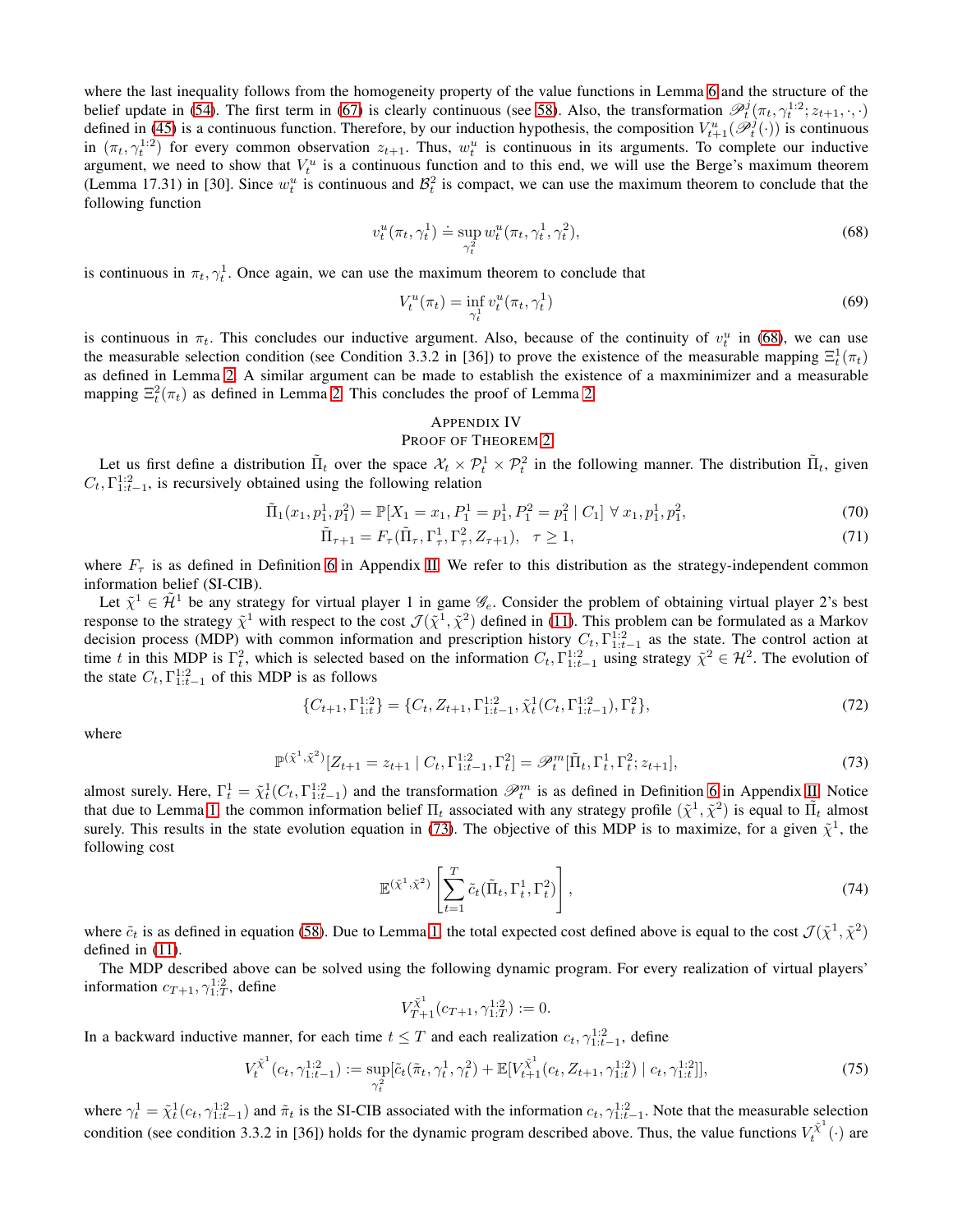measurable and there exists a measurable best-response strategy for player 2 which is a solution to the dynamic program described above. Therefore, we have

$$
\sup_{\tilde{\chi}^2} \mathcal{J}(\tilde{\chi}^1, \tilde{\chi}^2) = \mathbb{E} V_1^{\tilde{\chi}^1}(C_1).
$$
 (76)

<span id="page-14-1"></span>**Claim IV.1.** For any strategy  $\tilde{\chi}^1 \in \tilde{\mathcal{H}}^1$  and for any realization of virtual players' information  $c_t, \gamma_{1:t-1}^{1:2}$ , we have

<span id="page-14-4"></span><span id="page-14-3"></span><span id="page-14-2"></span>
$$
V_t^{\tilde{\chi}^1}(c_t, \gamma_{1:t-1}^{1:2}) \ge V_t^u(\tilde{\pi}_t), \tag{77}
$$

where  $V_t^u$  is as defined in [\(15\)](#page-4-3) and  $\tilde{\pi}_t$  is the SI-CIB belief associated with the instance  $c_t, \gamma_{1:t-1}^{1:2}$ . As a consequence, we *have*

$$
\sup_{\tilde{\chi}^2} \mathcal{J}(\tilde{\chi}^1, \tilde{\chi}^2) \ge \mathbb{E} V_1^u(\Pi_1). \tag{78}
$$

*Proof.* The proof is by backward induction. Clearly, the claim is true at time  $t = T + 1$ . Assume that the claim is true for all times greater than  $t$ . Then we have

$$
V_t^{\tilde{\chi}^1}(c_t, \gamma_{1:t-1}^{1:2}) = \sup_{\gamma_t^2} [\tilde{c}_t(\tilde{\pi}_t, \gamma_t^1, \gamma_t^2) + \mathbb{E}[V_{t+1}^{\tilde{\chi}^1}(c_t, Z_{t+1}, \gamma_{1:t}^{1:2}) | c_t, \gamma_{1:t}^{1:2}]]
$$
  
\n
$$
\geq \sup_{\gamma_t^2} [\tilde{c}_t(\tilde{\pi}_t, \gamma_t^1, \gamma_t^2) + \mathbb{E}[V_{t+1}^u(F_t(\tilde{\pi}_t, \gamma_t^{1:2}, Z_{t+1})) | c_t, \gamma_{1:t}^{1:2}]]
$$
  
\n
$$
\geq V_t^u(\tilde{\pi}_t).
$$

The first equality follows from the definition in [\(75\)](#page-13-3) and the inequality after that follows from the induction hypothesis. The last inequality is a consequence of the definition of the value function  $V_t^u$ . This completes the induction argument. Further, using Claim [IV.1](#page-14-1) and the result in [\(76\)](#page-14-2), we have

$$
\sup_{\tilde{\chi}^2} \mathcal{J}(\tilde{\chi}^1, \tilde{\chi}^2) = \mathbb{E} V_1^{\tilde{\chi}^1}(C_1) \ge \mathbb{E} V_1^u(\tilde{\Pi}_1) = \mathbb{E} V_1^u(\Pi_1).
$$

We can therefore say that

$$
S^{u}(\mathscr{G}_{e}) = \inf_{\tilde{\chi}^{1}} \sup_{\tilde{\chi}^{2}} \mathcal{J}(\tilde{\chi}^{1}, \tilde{\chi}^{2}) \ge \inf_{\tilde{\chi}^{1}} \mathbb{E} V_{1}^{u}(\Pi_{1}) = \mathbb{E} V_{1}^{u}(\Pi_{1}).
$$
\n(79)

Further, for the strategy  $\tilde{\chi}^{1*}$  defined in Definition [3,](#page-4-2) the inequalities [\(77\)](#page-14-3) and [\(78\)](#page-14-4) hold with equality. We can prove this using an inductive argument similar to the one used to prove Claim [IV.1.](#page-14-1) Therefore, we have

$$
S^{u}(\mathscr{G}_{e}) = \inf_{\tilde{\chi}^{1}} \sup_{\tilde{\chi}^{2}} \mathcal{J}(\tilde{\chi}^{1}, \tilde{\chi}^{2}) \le \sup_{\tilde{\chi}^{2}} \mathcal{J}(\tilde{\chi}^{1*}, \tilde{\chi}^{2}) = \mathbb{E}V_{1}^{\tilde{\chi}^{1*}}(C_{1}) = \mathbb{E}V_{1}^{u}(\Pi_{1}).
$$
\n(80)

Combining [\(79\)](#page-14-5) and [\(80\)](#page-14-6), we have

<span id="page-14-6"></span><span id="page-14-5"></span>
$$
S^u(\mathscr{G}_e) = \mathbb{E} V_1^u(\Pi_1).
$$

Thus, the inequality in [\(80\)](#page-14-6) holds with equality which leads us to the result that the strategy  $\tilde{\chi}^{1*}$  is a min-max strategy in game  $\mathscr{G}_e$ . A similar argument can be used to show that

$$
S^l(\mathscr{G}_e) = \mathbb{E} V_1^l(\Pi_1),
$$

and that the strategy  $\tilde{\chi}^{2*}$  defined in Definition [3](#page-4-2) is a max-min strategy in game  $\mathscr{G}_e$ .

# <span id="page-14-0"></span>APPENDIX V INFORMATION STRUCTURES

#### *A. Team 2 does not control the state*

Consider an instance of Game  $\mathscr G$  in which the state evolution and the players' observations are given by

$$
X_{t+1} = f_t(X_t, U_t^1, W_t^s); \qquad Y_t^{i,j} = h_t^{i,j}(X_t, U_{t-1}^1, W_t^{i,j}).
$$

Further, let the information structure of the players be such that the common and private information evolve as

$$
Z_{t+1} = C_{t+1} \setminus C_t = \zeta_{t+1}(P_t^{1:2}, U_t^1, Y_{t+1}^{1:2})
$$
\n(81)

$$
P_{t+1}^i = \xi_{t+1}^i (P_t^{1:2}, U_t^1, Y_{t+1}^{1:2}).
$$
\n(82)

In this model, Team 2's actions do not affect the system evolution and Team 2's past actions are not used by any of the players to select their current actions. Any information structure that satisfies these conditions satisfies Assumption [2,](#page-4-5) see Appendix [VI-C](#page-16-1) for a proof.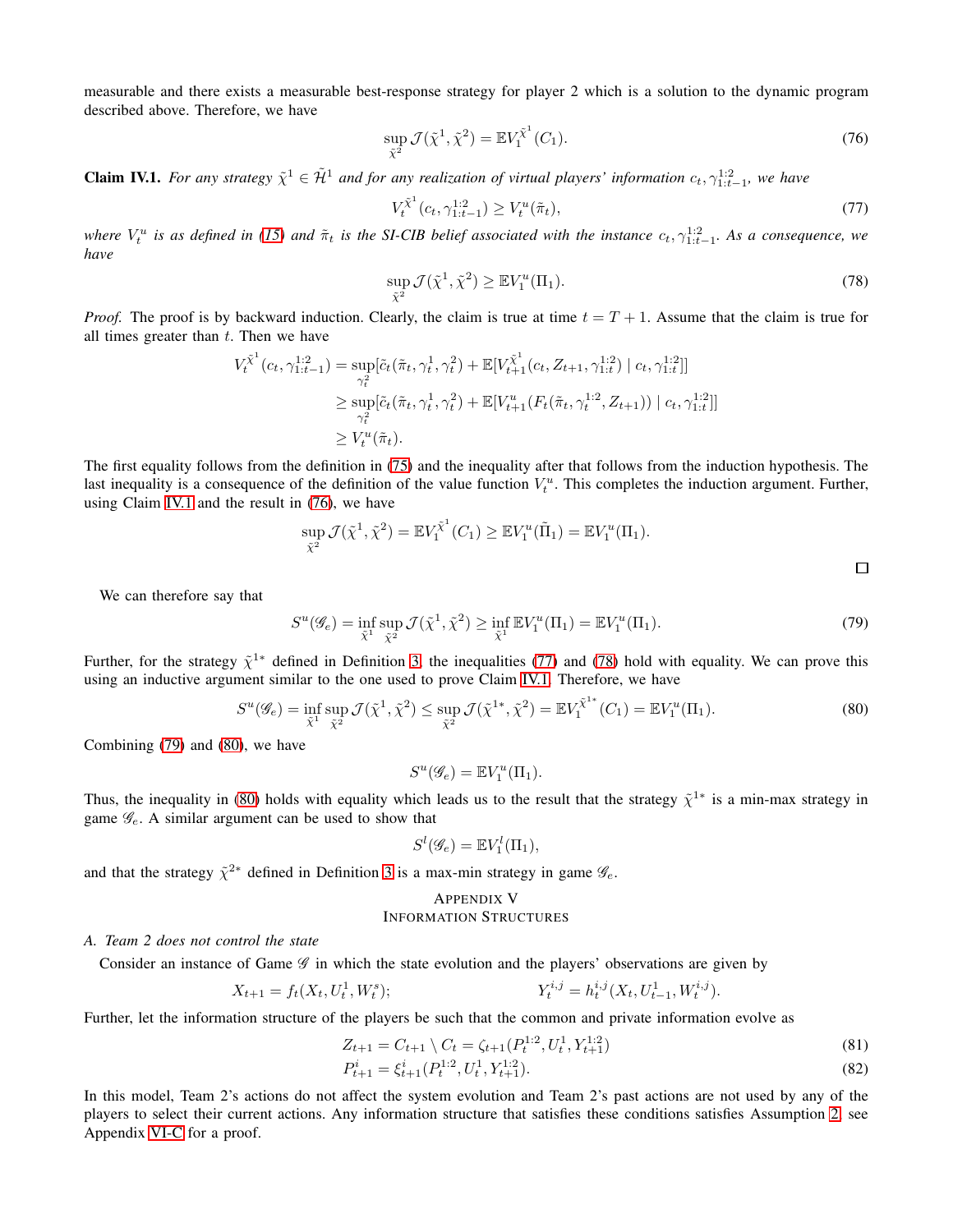## *B. Global and local states*

Consider a system in which the system state  $X_t = (X_t^0, X_t^1, X_t^2)$  comprises of a global state  $X_t^0$  and a local state  $X_t^i = (X_t^{i,1}, \ldots, X_t^{i,N_i})$  for Team  $i = 1, 2$ . The state evolution is given by

$$
X_{t+1}^0 = f_t^1(X_t^0, X_t^1, U_t^1, U_t^2, W_t^{s,1})
$$
\n(83)

$$
X_{t+1}^1 = f_t^2(X_t^0, X_t^1, U_t^1, U_t^2, W_t^{s,2})
$$
\n(84)

$$
X_{t+1}^2 = f_t^3(X_t^0, U_t^1, U_t^2, W_t^{s,3}).
$$
\n(85)

Note that Team 2's current local state does not affect the state evolution. Further, we have

$$
C_t = \{X_{1:t}^0, U_{1:t-1}^1, U_{1:t-1}^2\}
$$
\n(86)

$$
P_t^{1,j} = \{X_t^{1,j}\} \quad \forall j = 1, \dots, N_1 \tag{87}
$$

$$
P_t^{2,j} = \{X_t^{2,j}\} \quad \forall j = 1, \dots, N_2. \tag{88}
$$

Under this system dynamics and information structure, we can prove that Assumption [2](#page-4-5) holds. The proof of this is provided in Appendix [VI-D.](#page-17-1)

#### <span id="page-15-3"></span><span id="page-15-2"></span><span id="page-15-1"></span>APPENDIX VI

### INFORMATION STRUCTURES THAT SATISFY ASSUMPTION [2:](#page-4-5) PROOFS

For each model in [IV-A,](#page-4-8) we will accordingly construct transformations  $Q_t$  :  $S_t \times B_t^1 \times \mathcal{Z}_{t+1} \to \mathbb{R}^{|\mathcal{X}_{t+1} \times \mathcal{P}_{t+1}^{1:2}|}$  and  $R_t: \mathcal{S}_t \times \mathcal{B}_t^1 \times \mathcal{Z}_{t+1} \to \mathbb{R}$  at each time t such that

$$
\mathscr{P}_t^m(\pi_t, \gamma_t^{1:2}; z_{t+1}) \le R_t(\pi_t, \gamma_t^1, z_{t+1}) \quad \forall \pi_t, \gamma_t^{1:2}, z_{t+1},
$$
\n(89a)

$$
\frac{\mathcal{P}_t^j(\pi_t, \gamma_t^{1:2}, z_{t+1}, \cdot)}{\mathcal{P}_t^m(\pi_t, \gamma_t^{1:2}; z_{t+1})} = \frac{Q_t(\pi_t, \gamma_t^1, z_{t+1})}{R_t(\pi_t, \gamma_t^1, z_{t+1})} \quad \forall \mathcal{P}_t^m(\pi_t, \gamma_t^{1:2}; z_{t+1}) > 0.
$$
\n(89b)

Note that the transformations  $Q_t$  and  $R_t$  do *not* make use of virtual player 2's prescription  $\gamma_t^2$ . Following the methodology in Definition 6, we define  $F_t$  as

$$
F_t(\pi_t, \gamma_t^{1:2}, z_{t+1}) = \begin{cases} \frac{\mathcal{P}_t^j(\pi_t, \gamma_t^{1:2}, z_{t+1}, \cdot)}{\mathcal{P}_t^m(\pi_t, \gamma_t^{1:2}; z_{t+1})} & \text{if } \mathcal{P}_t^m(\pi_t, \gamma_t^{1:2}; z_{t+1}) > 0\\ G_t(\pi_t, \gamma_t^{1:2}, z_{t+1}) & \text{otherwise,} \end{cases}
$$
(90)

where the transformation  $G_t$  is chosen to be

$$
G_t(\pi_t, \gamma_t^{1:2}, z_{t+1}) = \begin{cases} \frac{Q_t(\pi_t, \gamma_t^1, z_{t+1})}{R_t(\pi_t, \gamma_t^1, z_{t+1})} & \text{if } R_t(\pi_t, \gamma_t^1, z_{t+1}) > 0\\ \mathcal{U}(\mathcal{X}_{t+1} \times \mathcal{P}_{t+1}^{1:2}) & \text{otherwise,} \end{cases}
$$
(91)

where  $\mathcal{U}(\mathcal{X}_{t+1} \times \mathcal{P}_{t+1}^{1:2})$  is the uniform distribution over the space  $\mathcal{X}_{t+1} \times \mathcal{P}_{t+1}^{1:2}$ . Since the transformations  $Q_t$  and  $R_t$  satisfy [\(89a\)](#page-15-1) and [\(89b\)](#page-15-2), we can simplify the expression for the transformation  $F_t$  in [\(90\)](#page-15-3) to obtain the following

$$
F_t(\pi_t, \gamma_t^{1:2}, z_{t+1}) = \begin{cases} \frac{Q_t(\pi_t, \gamma_t^1, z_{t+1})}{R_t(\pi_t, \gamma_t^1, z_{t+1})} & \text{if } R_t(\pi_t, \gamma_t^1, z_{t+1}) > 0\\ \mathcal{U}(\mathcal{X}_{t+1} \times \mathcal{P}_{t+1}^{1:2}) & \text{otherwise.} \end{cases}
$$
(92)

This concludes the construction of an update rule  $F_t$  in the class  $\mathscr B$  that does not use virtual player 2's prescription  $\gamma_t^2$ . We will now describe the the construction of the transformations  $Q_t$  and  $R_t$  for each information structure in Section [IV-A.](#page-4-8)

### <span id="page-15-0"></span>*A. All players in Team 2 have the same information*

In this case, Team 2 does not have any private information and any instance of the common observation  $z_{t+1}$  includes Team 2's action at time t (denote it with  $\hat{u}_t^2$ ). The corresponding transformation  $\mathcal{P}_t^j$  (see Definition 6) has the following form.

$$
\mathcal{P}_t^j(\pi_t, \gamma_t^{1:2}; z_{t+1}, x_{t+1}, p_{t+1}^1)
$$
\n(93)

$$
= \sum_{x_t, p_t^{1:2}, u_t^{1:2}} \pi_t(x_t, p_t^{1:2}) \gamma_t^1(p_t^1; u_t^1) \gamma_t^2(p_t^2; u_t^2) \mathbb{P}[x_{t+1}, p_{t+1}^{1:2}, z_{t+1} | x_t, p_t^{1:2}, u_t^{1:2}]
$$
\n(94)

$$
= \gamma_t^2(\emptyset; \hat{u}_t^2) \sum_{x_t, p_t^1, u_t^1} \pi_t(x_t, p_t^1) \gamma_t^1(p_t^1; u_t^1) \mathbb{P}[x_{t+1}, p_{t+1}^1, z_{t+1} | x_t, p_t^1, u_t^1, \hat{u}_t^2]
$$
(95)

<span id="page-15-4"></span>
$$
=:\gamma_t^2(\varnothing;\hat{u}_t^2)Q_t(\pi_t,\gamma_t^1,z_{t+1};x_{t+1},p_{t+1}^1).
$$
\n(96)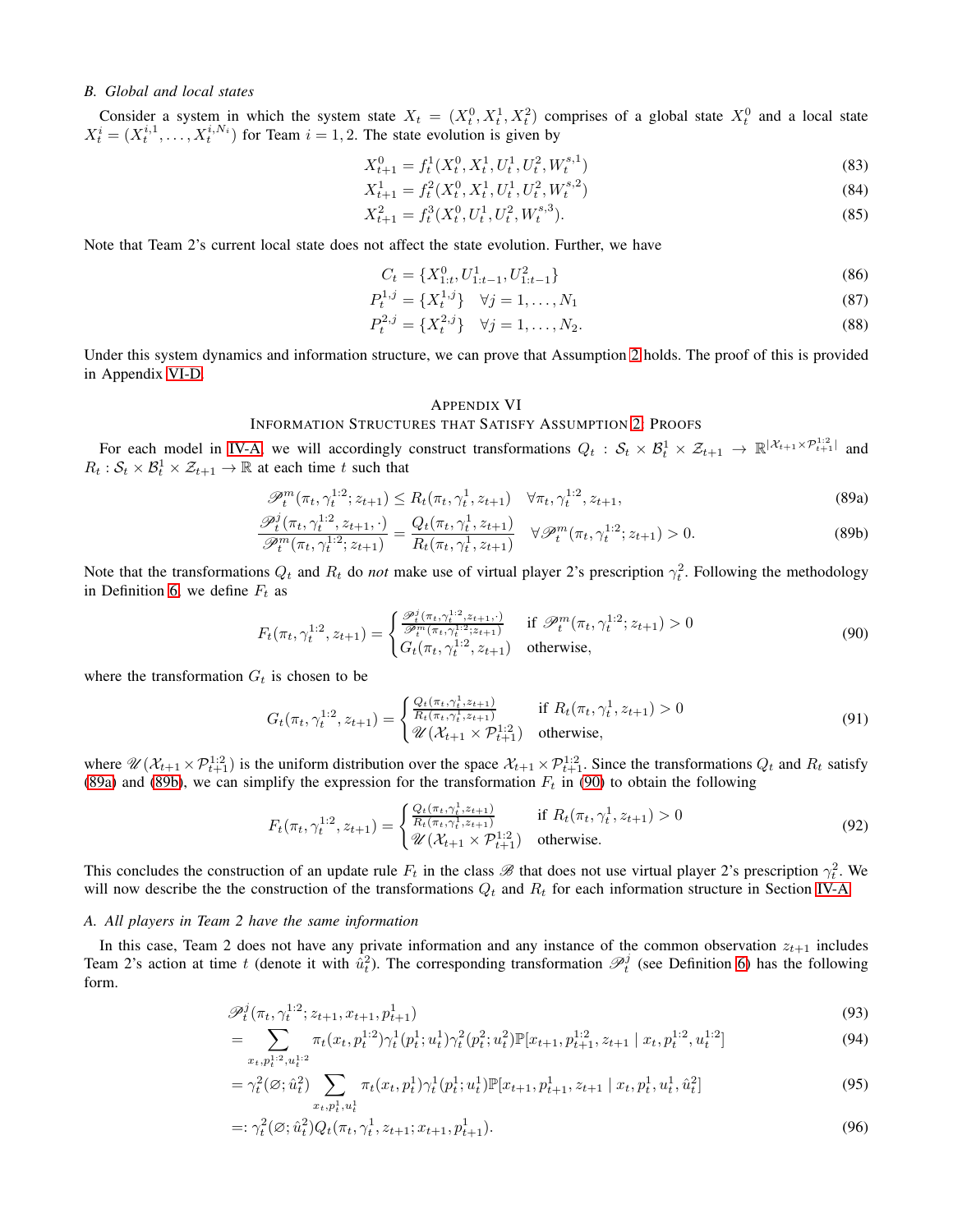Here, we use the fact that Team 2 does not have any private information and  $\hat{u}_t^2$  is a part of the common observation  $z_{t+1}$ . Similarly, the corresponding transformation  $\mathcal{P}_t^m$  (see Definition 6) has the following form.

$$
\mathcal{P}_t^m(\pi_t, \gamma_t^{1:2}; z_{t+1}) = \gamma_t^2(\varnothing; \hat{u}_t^2) \sum_{x_{t+1}, p_{t+1}^1} Q_t(\pi_t, \gamma_t^1, z_{t+1}; x_{t+1}, p_{t+1}^1)
$$
\n(97)

<span id="page-16-2"></span>
$$
=:\gamma_t^2(\varnothing;\hat{u}_t^2)R_t(\pi_t,\gamma_t^1,z_{t+1}).\tag{98}
$$

Using the results [\(96\)](#page-15-4) and [\(98\)](#page-16-2), we can easily conclude that the transformations  $Q_t$  and  $R_t$  defined above satisfy the conditions [\(89a\)](#page-15-1) and [\(89b\)](#page-15-2).

### <span id="page-16-0"></span>*B. Team 2's observations become common information with a delay of one-step*

In this case, any instance of the common observation  $z_{t+1}$  includes Team 2's private information at time t (denote it with  $\hat{p}_t^2$ ) and Team 2's action at time t (denote it with  $\hat{u}_t^2$ ). The corresponding transformation  $\mathcal{P}_t^j$  (see Definition 6) has the following form.

$$
\mathcal{P}_t^j(\pi_t, \gamma_t^{1:2}; z_{t+1}, x_{t+1}, p_{t+1}^{1:2})
$$
\n(99)

$$
= \sum_{x_t, p_t^{1:2}, u_t^{1:2}} \pi_t(x_t, p_t^{1:2}) \gamma_t^1(p_t^1; u_t^1) \gamma_t^2(p_t^2; u_t^2) \mathbb{P}[x_{t+1}, p_{t+1}^{1:2}, z_{t+1} | x_t, p_t^{1:2}, u_t^{1:2}]
$$
\n(100)

$$
= \gamma_t^2(\hat{p}_t^2; \hat{u}_t^2) \sum_{x_t, p_t^1, u_t^1} \pi_t(x_t, p_t^1, \hat{p}_t^2) \gamma_t^1(p_t^1; u_t^1) \mathbb{P}[x_{t+1}, p_{t+1}^{1:2}, z_{t+1} | x_t, p_t^1, \hat{p}_t^2, u_t^1, \hat{u}_t^2]
$$
(101)

$$
=:\gamma_t^2(\hat{p}_t^2;\hat{u}_t^2)Q_t(\pi_t,\gamma_t^1,z_{t+1};x_{t+1},p_{t+1}^{1:2}).
$$
\n(102)

Here, we use the fact that both  $\hat{p}_t^2$  and  $\hat{u}_t^2$  are part of the common observation  $z_{t+1}$ . Similarly, the corresponding transformation  $\mathscr{P}_t^m$  (see Definition 6) has the following form.

$$
\mathscr{P}_t^m(\pi_t, \gamma_t^{1:2}; z_{t+1}) = \gamma_t^2(\hat{p}_t^2; \hat{u}_t^2) \sum_{x_{t+1}, p_{t+1}^{1:2}} Q_t(\pi_t, \gamma_t^1, z_{t+1}; x_{t+1}, p_{t+1}^{1:2})
$$
\n(103)

<span id="page-16-4"></span><span id="page-16-3"></span>
$$
=:\gamma_t^2(\hat{p}_t^2;\hat{u}_t^2)R_t(\pi_t,\gamma_t^1,z_{t+1}).
$$
\n(104)

Using the results [\(102\)](#page-16-3) and [\(104\)](#page-16-4), we can conclude that the transformations  $Q_t$  and  $R_t$  defined above satisfy the conditions [\(89a\)](#page-15-1) and [\(89b\)](#page-15-2).

#### <span id="page-16-1"></span>*C. Team 2 does not control the state*

In this case, the corresponding transformation  $\mathcal{P}_t^j$  (see Definition 6) has the following form.

$$
\mathcal{P}_t^j(\pi_t, \gamma_t^{1:2}; z_{t+1}, x_{t+1}, p_{t+1}^{1:2})
$$
\n(105)

$$
= \sum_{x_t, p_t^{1:2}, u_t^{1:2}} \pi_t(x_t, p_t^{1:2}) \gamma_t^1(p_t^1; u_t^1) \gamma_t^2(p_t^2; u_t^2) \mathbb{P}[x_{t+1}, p_{t+1}^{1:2}, z_{t+1} | x_t, p_t^{1:2}, u_t^{1:2}]
$$
\n(106)

$$
= \sum_{x_t, p_t^{1:2}, u_t^{1:2}}^{\infty} \pi_t(x_t, p_t^{1:2}) \gamma_t^1(p_t^1; u_t^1) \gamma_t^2(p_t^2; u_t^2) \mathbb{P}[x_{t+1}, p_{t+1}^{1:2}, z_{t+1} | x_t, p_t^{1:2}, u_t^1]
$$
(107)

$$
= \sum_{x_t, p_t^{1:2}, u_t^1} \pi_t(x_t, p_t^{1:2}) \gamma_t^1(p_t^1; u_t^1) \mathbb{P}[x_{t+1}, p_{t+1}^{1:2}, z_{t+1} | x_t, p_t^{1:2}, u_t^1]
$$
\n(108)

$$
=: Q_t(\pi_t, \gamma_t^1, z_{t+1}; x_{t+1}, p_{t+1}^{1:2}).
$$
\n(109)

Note that [\(107\)](#page-16-5) holds because  $u_t^2$  does not influence the evolution of state, common and private information and [\(108\)](#page-16-6) follows by summing over  $u_t^2$ . Similarly, the corresponding transformation  $\mathcal{P}_t^m$  (see Definition 6) has the following form.

$$
\mathcal{P}_t^m(\pi_t, \gamma_t^{1:2}; z_{t+1}) = \sum_{x_{t+1}, p_{t+1}^{1:2}} Q_t(\pi_t, \gamma_t^1, z_{t+1}; x_{t+1}, p_{t+1}^{1:2})
$$
(110)

<span id="page-16-8"></span><span id="page-16-7"></span><span id="page-16-6"></span><span id="page-16-5"></span>
$$
=: R_t(\pi_t, \gamma_t^1, z_{t+1}). \tag{111}
$$

Using the results [\(109\)](#page-16-7) and [\(111\)](#page-16-8), we can conclude that the transformations  $Q_t$  and  $R_t$  satisfy the conditions [\(89a\)](#page-15-1) and [\(89b\)](#page-15-2).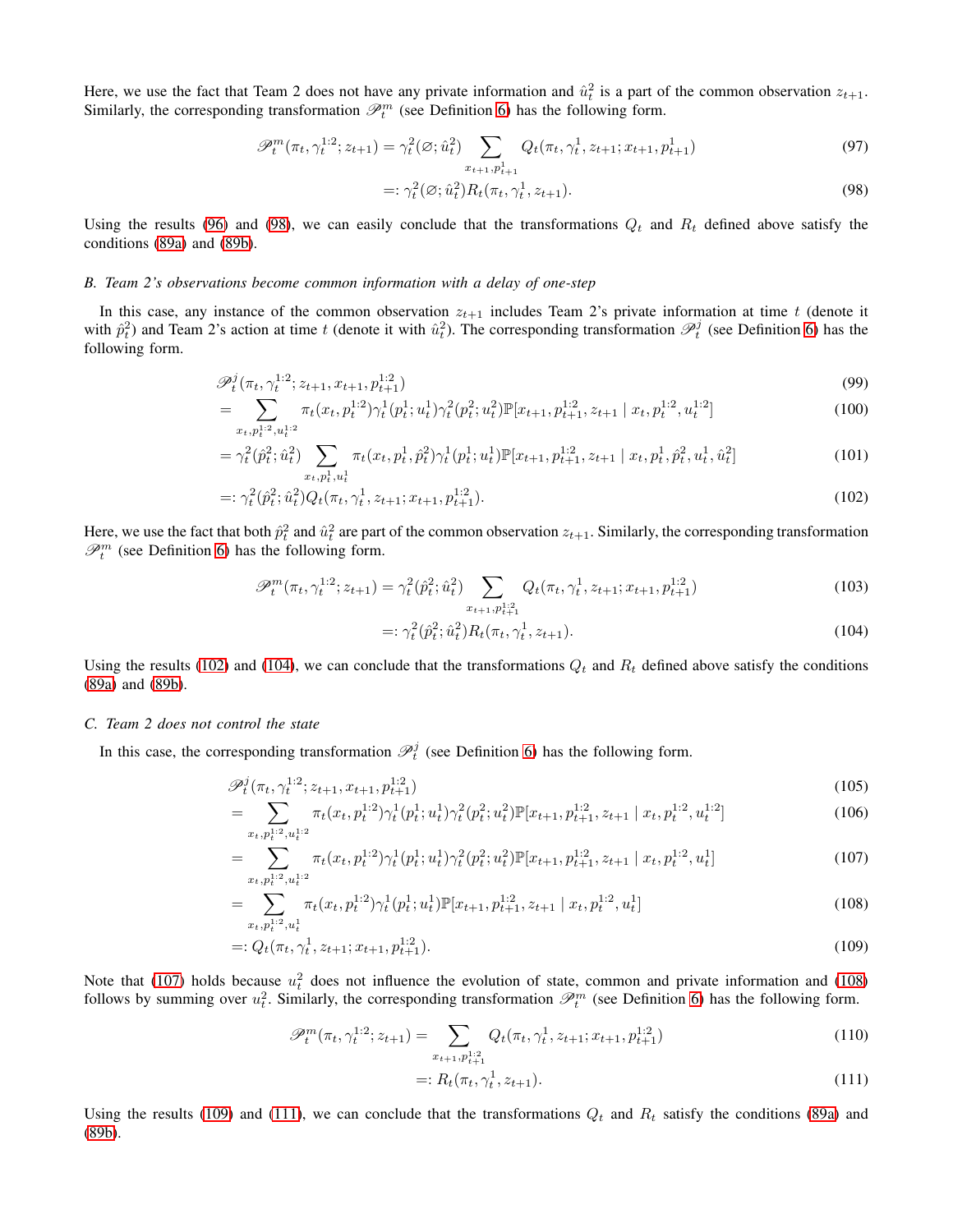### <span id="page-17-1"></span>*D. Global and local states*

In this case, the private information variables of each player are part of the system state  $X_t$  because  $P_t^1 = X_t^1$  and  $P_t^2 = X_t^2$ . Therefore, the common information belief  $\Pi_t$  is formed only on the system state. Let us first define a collection of beliefs with a particular structure

$$
\mathcal{S}'_t \doteq \left\{ \pi \in \mathcal{S}_t : \pi(x_0, x_1, x_2) = \mathbb{1}_{\hat{x}}(x_0) \pi^{1|0}(x_1 \mid x_0) \pi^2(x_2) \quad \forall x_0, x_1, x_2 \right\},\tag{112}
$$

where  $\pi^{1|0}$  and  $\pi^2$  denote the respective conditional and marginal distributions formed using the joint distribution  $\pi$ , and  $\hat{x}$ is some realization of the global state  $X_t^0$ . Under the dynamics and information structure in this case, we can show that the belief  $\pi_t$  computed recursively using the transformation  $F_t$  as in [\(54\)](#page-11-3) always lies in  $S'_t$  (for an appropriate initial distribution on the state  $X_1$ ). Therefore, we restrict our attention to beliefs in the restricted set  $S'_t$ . Let  $\pi_t \in S'_t$  such that

$$
\pi_t(x_0, x_1, x_2) = \mathbb{1}_{\hat{x}}(x_0) \pi_t^{1|0}(x_1 | x_0) \pi_t^2(x_2) \quad \forall x_0, x_1, x_2. \tag{113}
$$

In this case, any instance of the common observation  $z_{t+1}$  comprises of the global state  $\hat{x}_{t+1}^0$  and players' actions (denoted by  $\hat{u}_t^1, \hat{u}_t^2$  for Teams 1 and 2 respectively). The corresponding transformation  $\mathcal{P}_t^j$  (see Definition 6) has the following form.

$$
\mathcal{P}_t^j(\pi_t, \gamma_t^{1:2}; z_{t+1}, x_{t+1}) \tag{114}
$$

$$
= \sum_{x_t, u_t^{1:2}} \pi_t(x_t) \gamma_t^1(x_t^1; u_t^1) \gamma_t^2(x_t^2; u_t^2) \mathbb{P}[x_{t+1}, z_{t+1} | x_t, u_t^{1:2}]
$$
\n(115)

$$
= \left(\sum_{x_t^0, x_t^1} \mathbb{1}_{\hat{x}}(x_t^0) \pi_t^{1|0}(x_t^1 | x_t^0) \gamma_t^1(x_t^1; \hat{u}_t^1) \mathbb{P}[x_{t+1}, z_{t+1} | x_t^0, x_t^1, \hat{u}_t^{1:2}] \right) \left(\sum_{x_t^2} \pi_t^2(x_t^2) \gamma_t^2(x_t^2; \hat{u}_t^2) \right) \tag{116}
$$

$$
= \left(\sum_{x_t^1} \pi_t^{1|0}(x_t^1 \mid \hat{x}) \gamma_t^1(x_t^1; \hat{u}_t^1) \mathbb{P}[x_{t+1}, z_{t+1} \mid \hat{x}, x_t^1, \hat{u}_t^{1:2}]\right) \left(\sum_{x_t^2} \pi_t^2(x_t^2) \gamma_t^2(x_t^2; \hat{u}_t^2)\right) \tag{117}
$$

$$
=: Q_t(\pi_t, \gamma_t^1, z_{t+1}; x_{t+1}) \left( \sum_{x_t^2} \pi_t^2(x_t^2) \gamma_t^2(x_t^2; \hat{u}_t^2) \right).
$$
\n(118)

Similarly, the corresponding transformation  $\mathcal{P}_t^m$  (see Definition 6) has the following form.

$$
\mathscr{P}_t^m(\pi_t, \gamma_t^{1:2}; z_{t+1}) = \left(\sum_{x_t^2} \pi_t^2(x_t^2) \gamma_t^2(x_t^2; \hat{u}_t^2)\right) \sum_{x_{t+1}} Q_t(\pi_t, \gamma_t^1, z_{t+1}; x_{t+1})
$$
\n(119)

<span id="page-17-2"></span>
$$
=:\left(\sum_{x_t^2} \pi_t^2(x_t^2)\gamma_t^2(x_t^2;\hat{u}_t^2)\right) R_t(\pi_t,\gamma_t^1,z_{t+1}).\tag{120}
$$

Using the results [\(118\)](#page-17-2) and [\(120\)](#page-17-3), we can conclude that the transformations  $Q_t$  and  $R_t$  satisfy the conditions [\(89a\)](#page-15-1) and [\(89b\)](#page-15-2).

# <span id="page-17-3"></span><span id="page-17-0"></span>APPENDIX VII PROOF OF THEOREM [5](#page-5-2)

Let  $\tilde{\chi}^{1*} \in \tilde{\mathcal{H}}^1$  be the min-max strategy for virtual player 1 in the expanded virtual game  $\mathscr{G}_e$  as described in Section [IV-B.](#page-4-9) Note that the strategy  $\tilde{\chi}^{1*}$  uses only the common information  $c_t$  and virtual player 1's past prescriptions  $\gamma_{1:t-1}^1$ . This is because the CIB update  $F_t$  in Assumption [2](#page-4-5) does not depend on virtual player 2's prescription  $\gamma_t^2$ . Let us define a strategy  $\chi^{1*} \in \mathcal{H}^1$  for virtual player 1 in the virtual game  $\mathscr{G}_v$  defined in Appendix [I.](#page-8-0) At each time t and for each instance  $c_t \in \mathcal{C}_t$ ,

$$
\chi_t^{1*}(c_t) \doteq \Xi_t^1(\pi_t). \tag{121}
$$

Here,  $\Xi_t^1$  is the mapping obtained by solving the min-max dynamic program (see Lemma [2\)](#page-4-1) and  $\pi_t$  is computed using the following relation

$$
\pi_1(x_1, p_1^1, p_1^2) = \mathbb{P}[X_1 = x_1, P_1^1 = p_1^1, P_1^2 = p_1^2 \mid C_1 = c_1] \,\forall \, x_1, p_1^1, p_1^2 \tag{122}
$$

$$
\pi_{\tau+1} = F_{\tau}(\pi_{\tau}, \Xi_{\tau}^1(\pi_{\tau}), z_{\tau+1}), \ 1 \le \tau < t,
$$
\n(123)

where  $F_t$  is the belief update transformation in Assumption [2.](#page-4-5) Note that the prescription  $\chi_t^{1*}(c_t)$  is the same as the one obtained in the "Get prescription" step in Algorithm [1](#page-5-1) for common information  $c_t$  in the t-th iteration.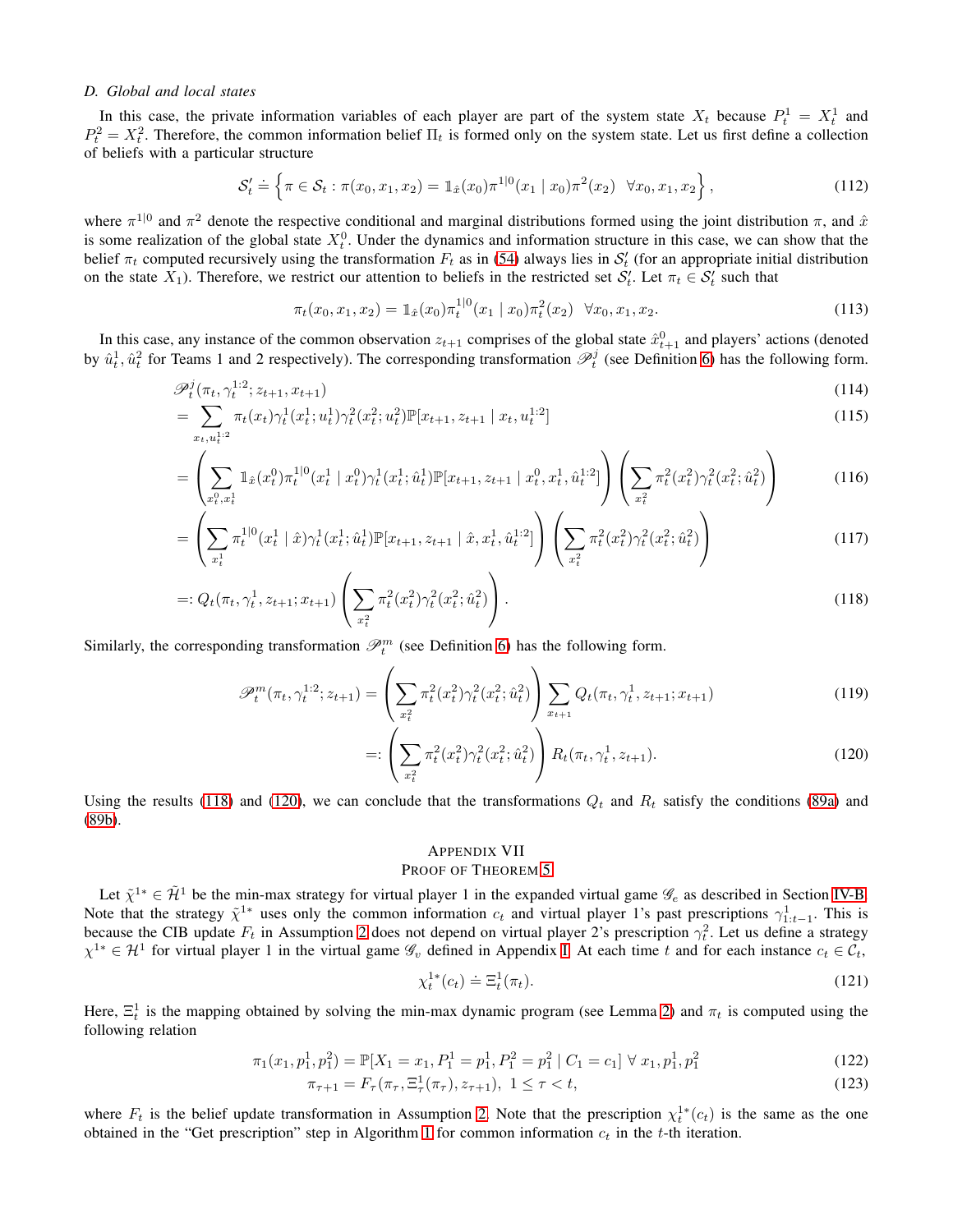Using Definition [4,](#page-9-0) we have

$$
\chi^{1*} = \varrho^1(\tilde{\chi}^{1*}, \tilde{\chi}^2) \tag{124}
$$

for any strategy  $\tilde{\chi}^2 \in \tilde{H}^2$ . Based on this observation and the fact that for a given  $\chi^2 \in \mathcal{H}^2$ ,  $\varrho^2(\tilde{\chi}^1, \chi^2) = \chi^2$  for every  $\tilde{\chi}^1 \in \tilde{\mathcal{H}}^1$ , we have

<span id="page-18-1"></span>
$$
(\chi^{1*}, \chi^2) = \varrho(\tilde{\chi}^{1*}, \chi^2). \tag{125}
$$

Further, due to Theorem [1,](#page-3-1) we have

$$
S^u(\mathcal{G}_v) \ge S^u(\mathcal{G}_e) \tag{126}
$$

$$
\stackrel{a}{=} \sup_{\tilde{\chi}^2 \in \tilde{\mathcal{H}}^2} \mathcal{J}(\tilde{\chi}^{1*}, \tilde{\chi}^2) \tag{127}
$$

$$
\geq \sup_{\chi^2 \in \mathcal{H}^2} \mathcal{J}(\tilde{\chi}^{1*}, \chi^2)
$$
\n(128)

$$
\stackrel{c}{=} \sup_{\chi^2 \in \mathcal{H}^2} \mathcal{J}(\chi^{1*}, \chi^2) \tag{129}
$$

$$
\geq S^u(\mathscr{G}_v). \tag{130}
$$

where the equality in (*a*) is because  $\tilde{\chi}^{1*}$  is a min-max strategy of  $\mathscr{G}_e$ . Inequality (*b*) holds because  $\mathcal{H}^2 \subseteq \tilde{\mathcal{H}}^2$ . Equality in (*c*) is a consequence of the result in [\(125\)](#page-18-1) and Lemma [5](#page-9-1) in Appendix [I.](#page-8-0) The last inequality simply follows from the definition of the upper value of the virtual game. Therefore, all the inequalities in the display above must hold with equality. Hence,  $\chi^{1*}$  must be a min-max strategy of game  $\mathscr{G}_v$  and  $S^u(\mathscr{G}_v) = S^u(\mathscr{G}_e)$ .

From Lemma [4](#page-8-3) in Appendix [I,](#page-8-0) we know that  $S^u(\mathscr{G}_v) = S^u(\mathscr{G})$  and thus,  $S^u(\mathscr{G}) = S^u(\mathscr{G}_e)$ . Further, we can verify from the description of the strategy  $g^{1*}$  in Algorithm [1](#page-5-1) that  $\chi^{1*} = \mathcal{M}^1(g^{1*})$ , where  $\mathcal{M}^1$  is the transformation defined in the proof of Lemma [4](#page-8-3) in Appendix [I.](#page-8-0) Based on the argument in Remarks [4](#page-9-2) in Appendix [I,](#page-8-0) we can conlude that the strategy  $g^{1*}$  is a min-max strategy in Game  $\mathscr{G}$ .

### <span id="page-18-0"></span>APPENDIX VIII

### SOLVING THE DP: METHODS AND CHALLENGES

In the previous section, we provided a dynamic programming characterization of the upper value  $S^u(\mathscr{G})$  and a min-max strategy  $g^{1*}$  in the original game  $\mathscr G$ . We now describe an approximate dynamic programming methodology [37] that can be used to compute them. The methodology we propose offers broad guidelines for a computational approach. We do not make any claim about the degree of approximation achieved by the proposed methodology. In Section [VIII-A,](#page-19-0) we discuss some structural properties of the cost-to-go and value functions in the dynamic program that may be useful for computational simplification. We illustrate our approach and the challenges involved with the help of an example in Section [V.](#page-5-0)

At each time t, let  $\hat{V}_{t+1}(\pi_{t+1}, \theta_{t+1})$  be a an approximate representation of the upper value function  $V_{t+1}^u(\pi_{t+1})$  in a suitable parametric form, where  $\theta_{t+1}$  is a vector representing the parameters. We proceed as follows.

*a)* Sampling the belief space: At time t, we sample a set  $\mathscr{S}_t$  of belief points from the set  $\mathcal{S}_t$  (the set of all CIBs). A simple sampling approach would be to uniformly sample the space  $S_t$ . Using the arguments in Appendix 5 of [15], we can say that the value function  $V_t^u$  is uniformly continuous in the CIB  $\pi_t$ . Thus, if the set  $\mathscr{S}_t$  is sufficiently large, computing the value function only at the belief points in  $\mathscr{S}_t$  may be enough for obtaining an  $\epsilon$ -approximation of the value function. It is likely that the required size of  $\mathscr{S}_t$  to ensure an  $\epsilon$ -approximation will be prohibitively large. For solving POMDPs, more intelligent strategies for sampling the belief points, known as forward exploration heuristics, exist in literature [1], [18], [19]. While these methods rely on certain structural properties of the value functions (such as convexity), it may be possible to adapt them for our dynamic program and make the CIB sampling process more efficient. A precise understanding of such exploration heuristics and the relationship between the approximation error  $\epsilon$  and the associated computational burden is needed. This is a problem for future work.

*b) Compute value function at each belief point:* Once we have a collection of points  $\mathscr{S}_t$ , we can then approximately compute the value  $V_t^u(\pi_t)$  for each  $\pi_t \in \mathscr{S}_t$ . For each belief vector  $\pi_t \in \mathscr{S}_t$ , we will compute  $\bar{V}_t(\pi_t)$  which is given by

$$
\hat{w}_t(\pi_t, \gamma_t^1, \gamma_t^2) \doteq \tilde{c}_t(\pi_t, \gamma_t^1, \gamma_t^2) + \mathbb{E}[\hat{V}_{t+1}(F_t(\pi_t, \gamma_t^1, Z_{t+1}), \theta_{t+1}) | \pi_t, \gamma_t^{1:2}]
$$
\n(131)

<span id="page-18-2"></span>
$$
\bar{V}_t(\pi_t) \doteq \min_{\gamma_t^1} \max_{\gamma_t^2} \hat{w}_t(\pi_t, \gamma_t^1, \gamma_t^2). \tag{132}
$$

For a given belief point  $\pi_t$ , one approach for solving the min-max problem in [\(132\)](#page-18-2) is to use the Gradient Descent Ascent (GDA) method [38], [39]. This can however lead to local optima because in general, the cost  $\hat{w}_t$  is neither convex nor concave in the respective prescriptions. In some cases such as when Team 2 has only one player, the inner maximizing problem in [\(132\)](#page-18-2) can be substantially simplified and we will discuss this in Section [VIII-A.](#page-19-0)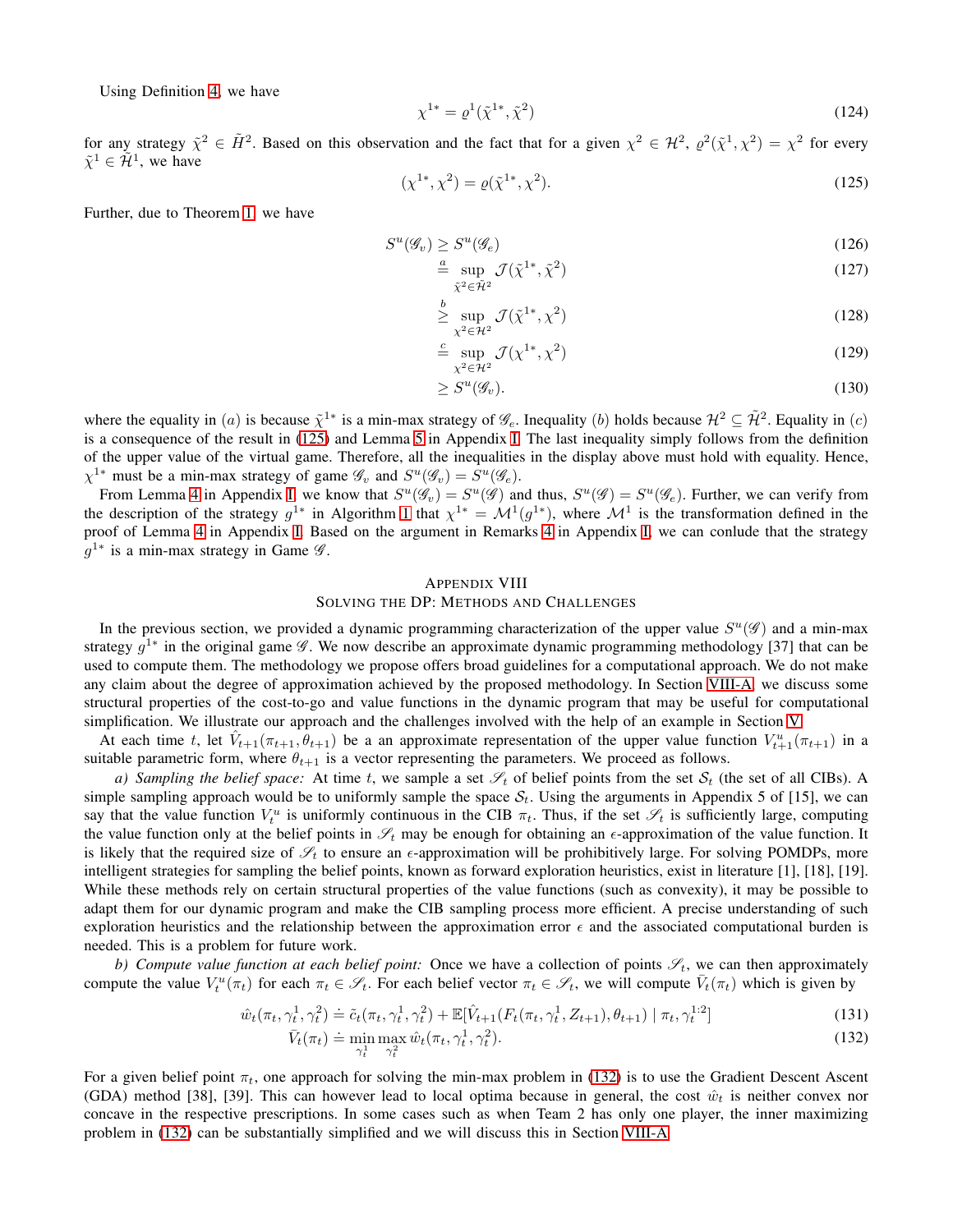*c) Interpolation:* For solving a particular instance of the min-max problem in [\(132\)](#page-18-2), we need an estimate of the value function  $V_{t+1}^u$ . Generally, knowing just the value of the function at different points may be insufficient and we may need additional information like the first derivatives/gradients especially when we are using gradient based methods like GDA. In that case, it will be helpful to choose an appropriate parametric form (such as neural networks) for  $\hat{V}_t$  that has desirable properties like continuity or differentiability. The parameters  $\theta_t$  can be obtained by solving the following regression problem.

$$
\min_{\theta_t} \sum_{\pi_t \in \mathcal{S}_t} (\hat{V}_t(\pi_t, \theta_t) - \bar{V}_t(\pi_t))^2.
$$
\n(133)

<span id="page-19-0"></span>Standard methods such as gradient descent can be used to solve this regression problem.

### *A. Structural Properties of the DP*

We will now prove that under Assumption [2,](#page-4-5) the cost-to-go function  $w_t^u$  (see [\(14\)](#page-4-6)) in the min-max dynamic program defined in Section [IV-B](#page-4-9) is linear in virtual player 2's prescription in its product form  $\gamma_t^2(p_t^2; u_t^2)$  (see Definition [5](#page-10-8) in Appendix [II\)](#page-10-0).

<span id="page-19-3"></span>**Lemma 7.** The cost-to-go  $w_t^u(\pi_t, \gamma_t^1, \gamma_t^2)$  is linear in  $\gamma_t^2(p_t^2; u_t^2)$  (see Definition [5](#page-10-8) in Appendix [II\)](#page-10-0), i.e., there exists a function  $a_t: \mathcal{P}_t^2 \times \mathcal{U}_t^2 \times \mathcal{S}_t \times \mathcal{B}_t^1 \to \mathbb{R}$  such that

$$
w_t^u(\pi_t, \gamma_t^1, \gamma_t^2) = \sum_{p_t^2, u_t^2} \pi_t(p_t^2) \gamma_t^2(p_t^2; u_t^2) a_t(p_t^2, u_t^2, \pi_t, \gamma_t^1).
$$

*Here,*  $\pi_t(p_t^2)$  *denotes the marginal probability of*  $p_t^2$  *with respect to the CIB*  $\pi_t$ *.* 

*Proof.* We have

$$
w_t^u(\pi_t, \gamma_t^1, \gamma_t^2) = \tilde{c}_t(\pi_t, \gamma_t^1, \gamma_t^2) + \mathbb{E}[V_{t+1}^u(F_t(\pi_t, \gamma_t^{1:2}, Z_{t+1})) | \pi_t, \gamma_t^{1:2}]
$$
\n(134)

<span id="page-19-1"></span>
$$
= \tilde{c}_t(\pi_t, \gamma_t^1, \gamma_t^2) + \sum_{z_{t+1}} \mathscr{P}_t^m(\pi_t, \gamma_t^{1:2}; z_{t+1}) V_{t+1}^u(F_t(\pi_t, \gamma_t^1, z_{t+1}))
$$
\n(135)

<span id="page-19-2"></span>
$$
\dot{=} \sum_{p_t^2, u_t^2} \pi_t(p_t^2) \gamma_t^2(p_t^2; u_t^2) a_t(p_t^2, u_t^2, \pi_t, \gamma_t^1), \tag{136}
$$

where the last equality uses the fact that the belief update  $F_t$  does not depend on  $\gamma_t^2$  and both  $\tilde{c}_t$  (see [\(58\)](#page-12-0)) and  $\mathscr{P}_t^m$  (see [\(53\)](#page-11-4)) are linear in  $\gamma_t^2(p_t^2; u_t^2)$ . We then rearrange terms in [\(135\)](#page-19-1) and appropriately define  $a_t$  to obtain [\(136\)](#page-19-2). Here,  $\pi_t(p_t^2)$ represents the marginal distribution of the second player's private information with respect to the common information based belief  $\pi_t$ .  $\Box$ 

*Remark* 5. When there is only one player in Team 2, then the prescription  $\gamma_t^2$  coincides with its product form in Definition [5.](#page-10-8) Then the cost-to-go  $w_t^u(\pi_t, \gamma_t^1, \gamma_t^2)$  is linear in  $\gamma_t^2$  as well.

At any given time t, a *pure* prescription for virtual player 2 in Game  $\mathscr{G}_e$  is a prescription  $(\gamma^{2,1}, \dots, \gamma^{2,N_2}) \in \mathcal{B}_t^2$  such that for every j and every instance  $p_t^{2,\tilde{j}} \in \mathcal{P}_t^{2,j}$ , the distribution  $\gamma^{2,j}(p_t^{2,j})$  is degenerate. Let  $\mathcal{Q}_t^2$  be the set of all such pure prescriptions at time  $t$  for virtual player 2.

<span id="page-19-4"></span>**Lemma 8.** *Under Assumption [2,](#page-4-5) for any given*  $\pi_t \in S_t$  *and*  $\gamma_t^1 \in B_t^1$  *the cost-to-go function in* [\(14\)](#page-4-6) *satisfies* 

$$
\max_{\gamma_t^2 \in \mathcal{B}_t^2} w_t^u(\pi_t, \gamma_t^1, \gamma_t^2) = \max_{\gamma_t^2 \in \mathcal{Q}_t^2} w_t^u(\pi_t, \gamma_t^1, \gamma_t^2).
$$

*Proof.* Using Lemma [7,](#page-19-3) for a fixed value of CIB  $\pi_t$  and virtual player 1's prescription  $\gamma_t^1$ , the inner maximization problem *thout.* Sing Lemma 7, for a fixed value of CIB  $n_t$  and virtual player 1's prescription  $\gamma_t$ , the filter maximization problem in [\(15\)](#page-4-3) can be viewed as a single-stage team problem. In this team problem, the are  $N_2$  pla is  $P_t^2$  which is distributed according to  $\pi_t$ . Player j's information in this team is  $P_t^{2,j}$ . Using this information, the player selects a distribution  $\delta U_t^{2,j}$  which is then used to randomly generate an action  $U_t^{2,j}$ . The reward for this team is given by  $a_t$  defined in Lemma [7.](#page-19-3) It can be easily shown that for a single-stage team problem, we can restrict to deterministic strategies without loss of optimality. It is easy to see that the set of all deterministic strategies in the single-stage team problem described above corresponds to the collection of pure prescriptions  $Q_t^2$ . This concludes the proof of Lemma [8.](#page-19-4)

Lemma [8](#page-19-4) allows us to transform a non-concave maximization problem over the continuous space  $\mathcal{B}_t^2$  in [\(15\)](#page-4-3) and [\(132\)](#page-18-2) into a maximization problem over a finite set  $\mathcal{Q}_t^2$ . This is particularly useful when players in Team 2 do not have any private information because in that case,  $Q_t^2$  has the same size as the action space  $\mathcal{U}_t^2$ . Other structural properties and simplifications are discussed in Appendix [7.](#page-19-3)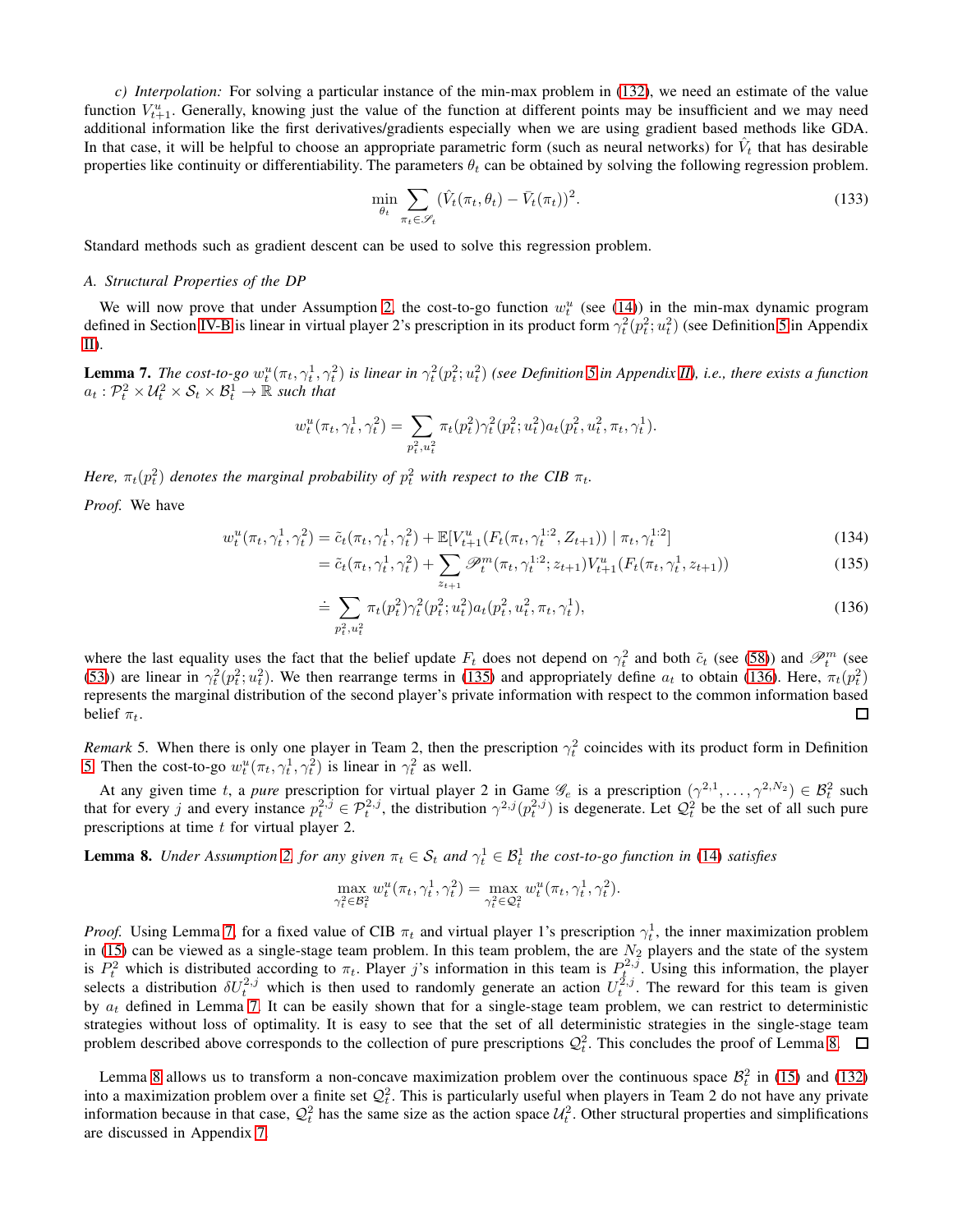### <span id="page-20-0"></span>APPENDIX IX PROOF OF LEMMA [3](#page-5-3)

For proving Lemma [3,](#page-5-3) it will be helpful to split Team 1's strategy  $g^1$  into two parts  $(g^{1,1}, g^{1,2})$  where  $g^{1,1} = (g_1^{1,1}, \ldots, g_T^{1,1})$ and  $g^{1,2} = (g_1^{1,2}, \ldots, g_T^{1,2})$ . The set of all such strategies for Player j in Team 1 will be denoted by  $G^{1,j}$ . We will prove the lemma using the following claim.

<span id="page-20-1"></span>**Claim IX.1.** Consider any arbitrary strategy  $g^1 = (g^{1,1}, g^{1,2})$  for Team 1. Then there exists a strategy  $\bar{g}^{1,1}$  for Player 1 in Team 1 such that, for each t,  $\bar{g}_t^{1,1}$  is a function of  $X_t$  and  $I_t^2$  and

$$
J((\bar g^{1,1},g^{1,2}),g^2)=J((g^{1,1},g^{1,2}),g^2), \ \ \forall g^2\in \mathcal G^2.
$$

Suppose that the above claim is true. Let  $(h^{1,1}, h^{1,2})$  be a min-max strategy for Team 1. Due to Claim [IX.1,](#page-20-1) there exists a strategy  $\bar{h}^{1,1}$  for Player 1 in Team 1 such that, for each t,  $\bar{h}^{1,1}_t$  is a function only of  $X_t$  and  $I_t^2$  and

$$
J((\bar{h}^{1,1},h^{1,2}),g^2)=J((h^{1,1},h^{1,2}),g^2),
$$

*for every strategy*  $g^2 \in \mathcal{G}^2$ . Therefore, we have that

$$
\sup_{g^2\in \mathcal{G}^2} J((\bar{h}^{1,1},h^{1,2}), g^2) = \sup_{g^2\in \mathcal{G}^2} J((h^{1,1},h^{1,2}), g^2) = \inf_{g^1\in \mathcal{G}^1} \sup_{g^2\in \mathcal{G}^2} J(g^1,g^2).
$$

Thus,  $(\bar{h}^{1,1}, h^{1,2})$  is a min-max strategy for Team 1 wherein Player 1 uses only the current state and Player 2's information.

*Proof of Claim IX.1*: We now proceed to prove Claim [IX.1.](#page-20-1) Consider any arbitrary strategy  $g^1 = (g^{1,1}, g^{1,2})$  for Team 1. Let  $\iota_t^2 = \{u_{1:t-1}^{1:2}, y_{1:t}^2\}$  be a realization of Team 2's information  $I_t^2$  (which is the same as Player 2's information in Team 1). Define the distribution  $\Psi_t(\iota_t^2)$  over the space  $(\prod_{\tau=1}^t \mathcal{X}_\tau) \times \mathcal{U}_t^{1,1}$  as follows:

$$
\Psi_t(\iota_t^2; x_{1:t}, u_t^{1,1}) \doteq \mathbb{P}^{g^1, h^2}[X_{1:t}, U_t^{1,1} = (x_{1:t}, u_t^{1,1}) | I_t^2 = \iota_t^2],
$$

if  $\iota_t^2$  is *feasible*, that is  $\mathbb{P}^{g^1,h^2}[I_t^2 = \iota_t^2] > 0$ , under the *open-loop* strategy  $h^2 = (u_{1:t-1}^2)$  for Team 2. Otherwise, define  $\Psi_t(\iota_t^2; x_{1:t}, u_t^{1,1})$  to be the uniform distribution over the space  $(\prod_{\tau=1}^t \mathcal{X}_\tau) \times \mathcal{U}_t^{1,1}$ .

<span id="page-20-2"></span>**Lemma 9.** Let  $g^1$  be Team 1's strategy and let  $g^2$  be an arbitrary strategy for Team 2. Then for any realization  $x_{1:t}$ ,  $u_t^{1,1}$ *of the variables*  $X_{1:t}$ ,  $U_t^{1,1}$ , we have

$$
\mathbb{P}^{g^1,g^2}[X_{1:t}, U_t^{1,1} = (x_{1:t}, u_t^{1,1}) | I_t^2] = \Psi_t(I_t^2; x_{1:t}, u_t^{1,1}),
$$

*almost surely.*

*Proof.* From Team 2's perspective, the system evolution can be seen in the following manner. The system state at time t is  $S_t = (X_{1:t}, U_t^{1,1}, I_t^2)$ . Team 2 obtains a partial observation  $Y_t^2$  of the state at time t. Using information  $\{Y_{1:t}^2, U_{1:t-1}^{1,2}\}$ , Team 2 then selects an action  $U_t^2$ . The state then evolves in a controlled Markovian manner (with dynamics that depend on  $g<sup>1</sup>$ ). Thus, from Team 2's perspective, this system is a partially observable Markov decision process (POMDP). The claim in the Lemma then follows from the standard result in POMDPs that the belief on the state given the player's information does not depend on the player's strategy [29].  $\Box$ 

For any instance  $\iota_t^2$  of Team 2's information  $I_t^2$ , define the distribution  $\Phi_t(\iota_t^2)$  over the space  $\mathcal{X}_t \times \mathcal{U}_t^{1,1}$  as follows

<span id="page-20-4"></span><span id="page-20-3"></span>
$$
\Phi_t(\iota_t^2; x_t, u_t^{1,1}) = \sum_{x_{1:t-1}} \Psi_t(\iota_t^2; x_{1:t}, u_t^{1,1}).
$$
\n(137)

Define strategy  $\bar{g}^{1,1}$  for Player 1 in Team 1 such that for any realization  $x_t, \iota_t^2$  of state  $X_t$  and Player 2's information  $I_t^2$  at time t, the probability of selecting an action  $u_t^{1,1}$  at time t is

$$
\bar{g}_t^{1,1}(x_t, \iota_t^2; u_t^{1,1}) \doteq \begin{cases} \frac{\Phi_t(\iota_t^2; x_t, u_t^{1,1})}{\sum_{u_t^{1,1'}} \Phi_t(\iota_t^2; x_t, u_t^{1,1'})} & \text{if } \sum_{u_t^{1,1'}} \Phi_t(\iota_t^2; x_t, u_t^{1,1'}) > 0\\ \mathcal{U}(\cdot) & \text{otherwise,} \end{cases}
$$
\n(138)

where  $\mathscr{U}(\cdot)$  denotes the uniform distribution over the action space  $\mathcal{U}_t^{1,1}$ . Notice that the construction of the strategy  $\bar{g}^{1,1}$ does not involve Team 2's strategy  $g^2$ .

<span id="page-20-5"></span>Lemma 10. *For any strategy* g 2 *for Team 2, we have*

$$
\mathbb{P}^{(g^1,g^2)}[U_t^{1,1} = u_t^{1,1} | X_t, I_t^2] = \bar{g}_t^{1,1}(X_t, I_t^2; u_t^{1,1})
$$

*almost surely for every*  $u_t^{1,1} \in \mathcal{U}_t^{1,1}$ .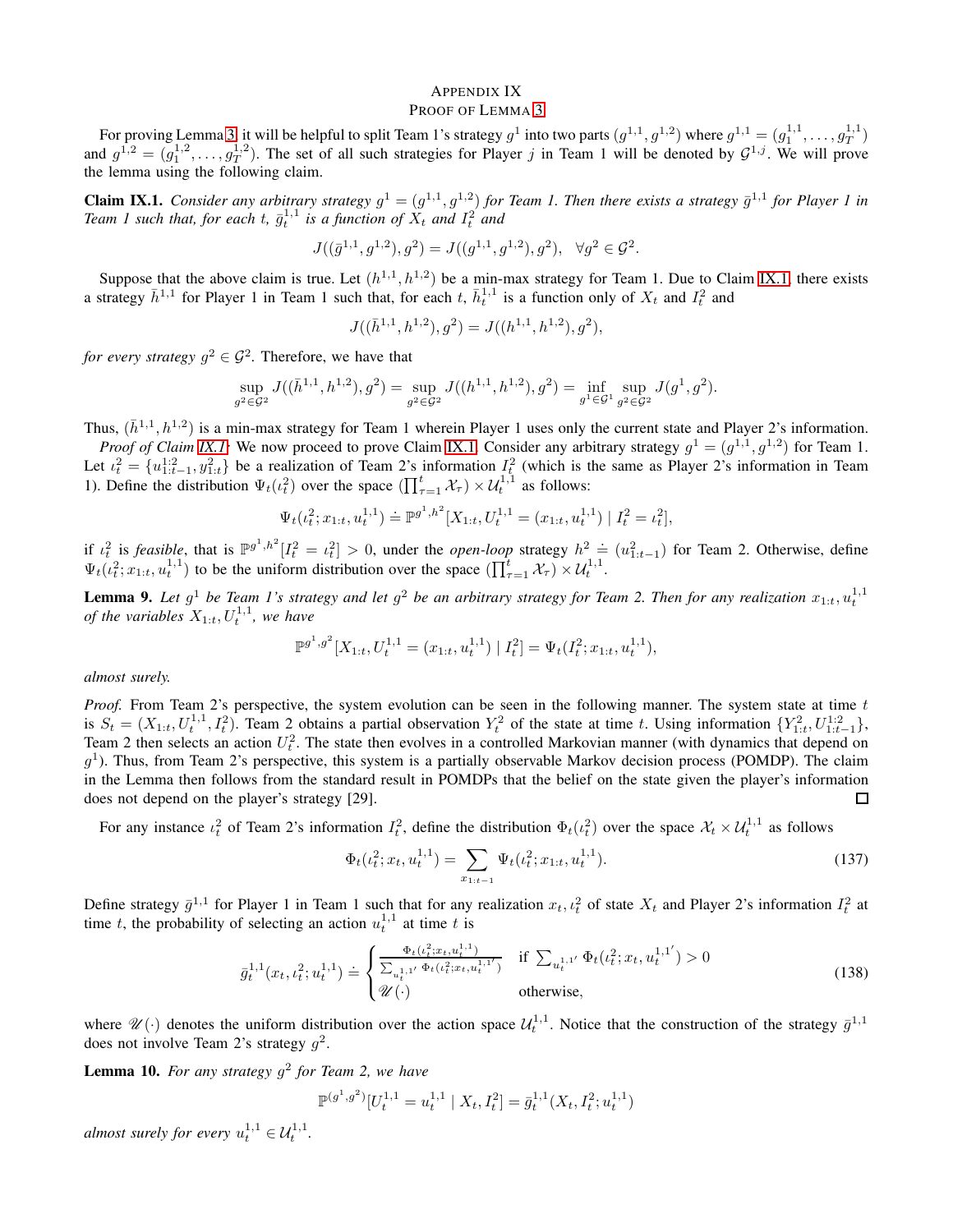*Proof.* Let  $x_t$ ,  $\iota_t^2$  be a realization that has a non-zero probability of occurrence under the strategy profile  $(g^1, g^2)$ . Then using Lemma [9,](#page-20-2) we have

$$
\mathbb{P}^{(g^1,g^2)}[X_{1:t}, U_t^{1,1} = (x_{1:t}, u_t^{1,1}) | \iota_t^2] = \Psi_t(\iota_t^2; x_{1:t}, u_t^{1,1}),
$$
\n(139)

for every realization  $x_{1:t-1}$  of states  $X_{1:t-1}$  and  $u_t^{1,1}$  of action  $U_t^{1,1}$ . Summing over all  $x_{1:t-1}, u_t^{1,1}$  and using [\(137\)](#page-20-3) and [\(139\)](#page-21-0), we have

$$
\mathbb{P}^{(g^1,g^2)}[X_t = x_t | I_t^2 = \iota_t^2] = \sum_{u_t^{1,1}} \Phi_t(\iota_t^2; x_t, u_t^{1,1}).
$$
\n(140)

The left hand side of the above equation is positive since  $x_t$ ,  $i_t^2$  is a realization of positive probability under the strategy profile  $(g^1, g^2)$ .

Using Bayes' rule, [\(137\)](#page-20-3), [\(138\)](#page-20-4) and [\(139\)](#page-21-0), we obtain

$$
\mathbb{P}^{g^1,g^2}[U_t^{1,1} = u_t^{1,1} | X_t = x_t, I_t^2 = \iota_t^2] = \frac{\Phi_t(\iota_t^2; x_t, u_t^{1,1})}{\sum_{u_t^{1,1'}} \Phi_t(\iota_t^2; x_t, u_t^{1,1'})} = \bar{g}_t^{1,1}(x_t, \iota_t^2; u_t^{1,1}).
$$

This concludes the proof of the lemma.

Let us define  $\bar{g}^1 = (\bar{g}^{1,1}, g^{1,2})$ , where  $\bar{g}^{1,1}$  is as defined in [\(138\)](#page-20-4). We can now show that the strategy  $\bar{g}^1$  satisfies

$$
J(\bar{g}^1, g^2) = J(g^1, g^2),
$$

for every strategy  $g^2 \in \mathcal{G}^2$ . Because of the structure of the cost function in [\(7\)](#page-2-7), it is sufficient to show that for each time t, the random variables  $(X_t, U_t^1, U_t^2, I_t^2)$  have the same joint distribution under strategy profiles  $(g^1, g^2)$  and  $(\bar{g}^1, g^2)$ . We prove this by induction. It is easy to verify that at time  $t = 1$ ,  $(X_1, U_1^1, U_1^2, I_1^2)$  have the same joint distribution under strategy profiles  $(g^1, g^2)$  and  $(\bar{g}^1, g^2)$ .

Now assume that at time  $t$ ,

$$
\mathbb{P}^{g^1,g^2}[x_t, u_t^1, u_t^2, u_t^2] = \mathbb{P}^{\bar{g}^1,g^2}[x_t, u_t^1, u_t^2, u_t^2],
$$
\n(141)

for any realization of state, actions and Team 2's information  $x_t$ ,  $u_t^1$ ,  $u_t^2$ ,  $u_t^2$ . Let  $\iota_{t+1}^2 = (\iota_t^2, u_t^{1:2}, y_{t+1}^2)$ . Then we have

$$
\mathbb{P}^{g^1,g^2}[x_{t+1}, t_{t+1}^2] = \sum_{\bar{x}_t} \mathbb{P}[x_{t+1}, y_{t+1}^2 | \bar{x}_t, u_t^{1:2}, t_t^2] \mathbb{P}^{g^1,g^2}[\bar{x}_t, u_t^{1:2}, t_t^2]
$$
  

$$
= \sum_{\bar{x}_t} \mathbb{P}[x_{t+1}, y_{t+1}^2 | \bar{x}_t, u_t^{1:2}, t_t^2] \mathbb{P}^{\bar{g}^1,g^2}[\bar{x}_t, u_t^{1:2}, t_t^2]
$$
(142)

<span id="page-21-4"></span><span id="page-21-3"></span><span id="page-21-2"></span>
$$
= \mathbb{P}^{\bar{g}^1, g^2}[x_{t+1}, t_{t+1}^2]. \tag{143}
$$

The equality in [\(142\)](#page-21-1) is due to the induction hypothesis. Note that the conditional distribution  $\mathbb{P}[x_{t+1}, t_{t+1}^2 | x_t, u_t^1, u_t^2, t_t^2]$ does not depend on players' strategies (see equations [\(2\)](#page-1-2) and [\(3\)](#page-1-3)).

At  $t + 1$ , for any realization  $x_{t+1}, u_{t+1}^1, u_{t+1}^2, u_{t+1}^2$  that has non-zero probability of occurrence under the strategy profile  $(g^1, g^2)$ , we have

$$
\mathbb{P}^{g^1,g^2}[x_{t+1}, u_{t+1}^1, u_{t+1}^2, u_{t+1}^2] \tag{144}
$$

$$
= \mathbb{P}^{g^1,g^2}[x_{t+1}, t_{t+1}^2]g_t^2(t_{t+1}^2; u_{t+1}^2)g_t^{1,2}(t_{t+1}^2; u_{t+1}^{1,2})\mathbb{P}^{g^1,g^2}[u_{t+1}^{1,1} | x_{t+1}, t_{t+1}^2] \tag{145}
$$

$$
= \mathbb{P}^{g^1,g^2}[x_{t+1}, t_{t+1}^2]g_t^2(t_{t+1}^2; u_{t+1}^2)g_t^{1,2}(t_{t+1}^2; u_{t+1}^{1,2})\bar{g}_t^{1,1}(x_{t+1}, t_{t+1}^2; u_{t+1}^{1,1})
$$
\n(146)

$$
= \mathbb{P}^{\bar{g}^1, g^2}[x_{t+1}, t_{t+1}^2] g_t^2(t_{t+1}^2; u_{t+1}^2) g_t^{1,2}(t_{t+1}^2; u_{t+1}^{1,2}) \bar{g}_t^{1,1}(x_{t+1}, t_{t+1}^2; u_{t+1}^{1,1})
$$
\n
$$
= \bar{g}_t^{1, g^2} [x_{t+1}, t_{t+1}^2] g_t^{1,2}(t_{t+1}^2; u_{t+1}^{1,2}) g_t^{1,2}(t_{t+1}^2; u_{t+1}^{1,2}) g_t^{1,2}(t_{t+1}^2; u_{t+1}^{1,2}) g_t^{1,2}(t_{t+1}^2; u_{t+1}^{1,2}) g_t^{1,2}(t_{t+1}^2; u_{t+1}^{1,2}) g_t^{1,2}(t_{t+1}^2; u_{t+1}^{1,2}) g_t^{1,2}(t_{t+1}^2; u_{t+1}^{1,2}) g_t^{1,2}(t_{t+1}^2; u_{t+1}^{1,2}) g_t^{1,2}(t_{t+1}^2; u_{t+1}^{1,2}) g_t^{1,2}(t_{t+1}^2; u_{t+1}^{1,2}) g_t^{1,2}(t_{t+1}^2; u_{t+1}^{1,2}) g_t^{1,2}(t_{t+1}^2; u_{t+1}^{1,2}) g_t^{1,2}(t_{t+1}^2; u_{t+1}^{1,2}) g_t^{1,2}(t_{t+1}^2; u_{t+1}^{1,2}) g_t^{1,2}(t_{t+1}^2; u_{t+1}^{1,2}) g_t^{1,2}(t_{t+1}^2; u_{t+1}^{1,2}) g_t^{1,2}(t_{t+1}^2; u_{t+1}^{1,2}) g_t^{1,2}(t_{t+1}^2; u_{t+1}^{1,2}) g_t^{1,2}(t_{t+1}^2; u_{t+1}^{1,2}) g_t^{1,2}(t_{t+1}^2; u_{t+1}^{1,2}) g_t^{1,2}(t_{t+1}^2; u_{t+1}^{1,2}) g_t^{1,2}(t_{t+1}^2; u_{t+1}^{1,2}) g_t^{1
$$

$$
= \mathbb{P}^{\bar{g}^1, g^2}[x_{t+1}, t_{t+1}^2] g_t^2(t_{t+1}^2; u_{t+1}^2) g_t^{1,2}(t_{t+1}^2; u_{t+1}^{1,2}) \mathbb{P}^{\bar{g}^1, g^2}[u_{t+1}^{1,1} | x_{t+1}, t_{t+1}^2] \tag{148}
$$

$$
= \mathbb{P}^{\bar{g}^1, g^2}[x_{t+1}, u_{t+1}^1, u_{t+1}^2, t_{t+1}^2], \tag{149}
$$

where the equality in [\(144\)](#page-21-2) is a consequence of the chain rule and the manner in which players randomize their actions. Equality in [\(146\)](#page-21-3) follows from Lemma [10](#page-20-5) and the equality in [\(147\)](#page-21-4) follows from the result in [\(143\)](#page-21-5). Therefore, by induction, the equality in  $(141)$  holds for all t. This concludes the proof of Claim [IX.1.](#page-20-1)  $\Box$ 

<span id="page-21-6"></span><span id="page-21-5"></span><span id="page-21-1"></span><span id="page-21-0"></span> $\Box$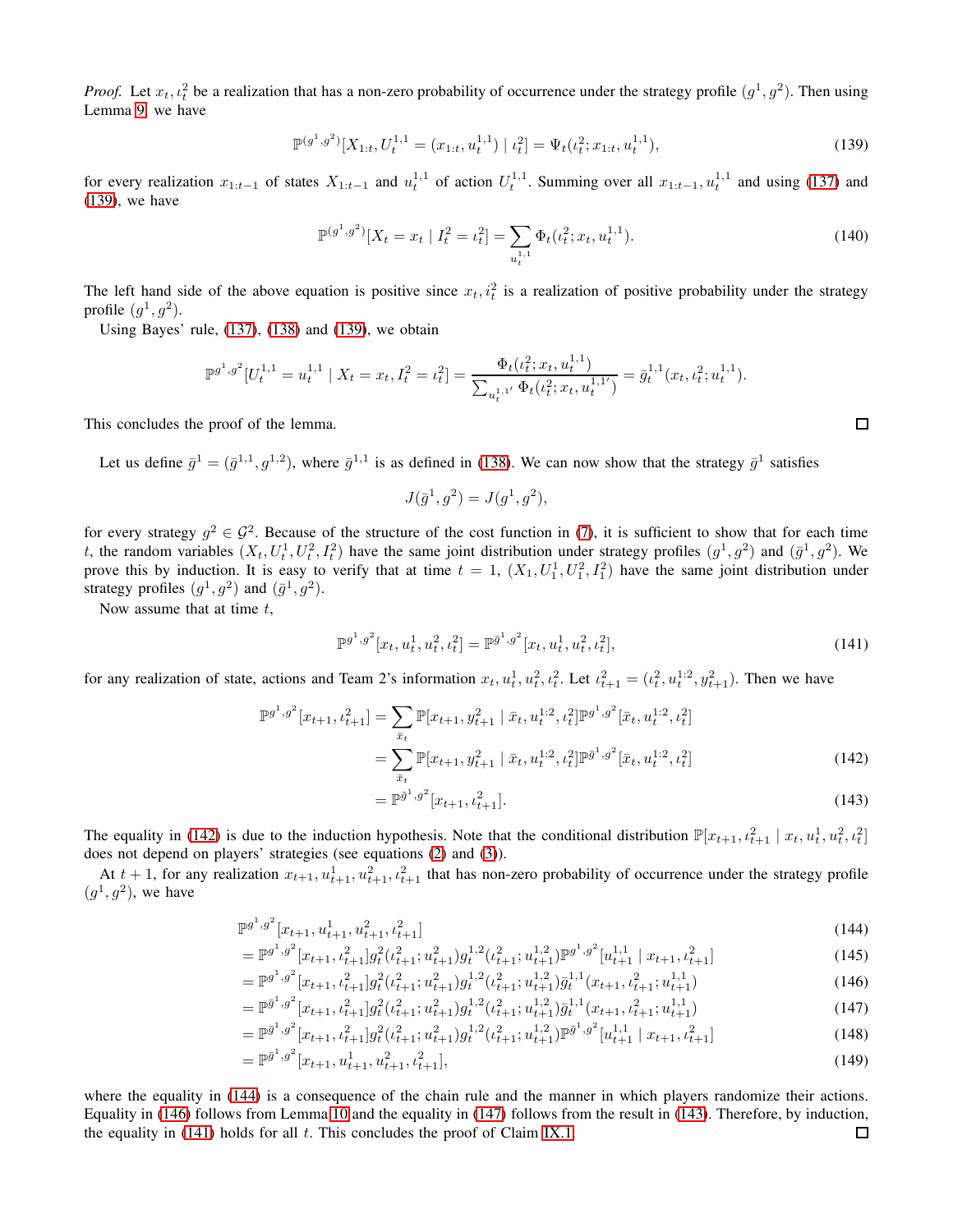TABLE I

<span id="page-22-1"></span>THE TRANSITION PROBABILITIES  $\mathbb{P}[X_{t+1}\mid X_t, U_t^2].$  Note that the dynamics do not depend on time  $t$  and Team 1's actions.

| $X_t=0$                                      | $X_t=1$                                      | $X_t=2$                                          | $X_t=3$                                          |
|----------------------------------------------|----------------------------------------------|--------------------------------------------------|--------------------------------------------------|
| (0.5, 0.5, 0.0, 0.0)<br>(0.0, 0.0, 1.0, 0.0) | (0.0, 0.0, 0.0, 1.0)<br>(0.5, 0.5, 0.0, 0.0) | (0.15, 0.15, 0.7, 0.0)<br>(0.15, 0.15, 0.7, 0.0) | (0.15, 0.15, 0.0, 0.7)<br>(0.15, 0.15, 0.0, 0.7) |
| (0.7, 0.0, 0.3, 0.0)                         | (0.0.0.7, 0.0.0.3)                           | (0.15, 0.15, 0.7, 0.0)                           | (0.15, 0.15, 0.0, 0.7)                           |

TABLE II

<span id="page-22-2"></span>THE COST  $c(X_t,U^{1,2}_t,U^{2,1}_t)$ . Note that the actions of Player 1 in Team 1 do not affect the cost. Each row corresponds to a pair of ACTIONS  $(U^{1,2}_t,U^{2,1}_t)$  and each column corresponds to a state  $X_t$ .

|                    | $X_t=0$ |         | $X_t = 1$ $X_t = 2$ $X_t = 3$ |   |
|--------------------|---------|---------|-------------------------------|---|
| $(\alpha, \alpha)$ | 15      |         |                               |   |
| $(\alpha, \beta)$  | 0       | 15      | $\mathbf{\Omega}$             |   |
| $(\alpha,\mu)$     | 10      | 20      | 0                             | 0 |
| $(\beta,\alpha)$   | 15      | $^{()}$ | 0                             | 0 |
| $(\beta, \beta)$   | 0       | 15      | $\mathbf{\Omega}$             |   |
| $(\beta,\mu)$      | 20      | 10      |                               |   |

# <span id="page-22-0"></span>APPENDIX X NUMERICAL EXPERIMENTS: DETAILS

#### *A. Game Model*

*a) States:* There are two players in Team 1 and one player in Team 2. We will refer to Player 2 in Team 1 as the defender and the Player in Team 2 as the attacker. Player 1 in Team 1 will be referred to as the signaling player. The state space of the system is  $\mathcal{X}_t = \{(l, a), (r, a), (l, p), (r, p)\}\$ . For convenience, we will denote these four states with  $\{0, 1, 2, 3\}$  in the same order. Recall that  $l$  and  $r$  represent the two entities and  $a$  and  $p$  denote the active and passive states of the attacker. Therefore, if the state  $X_t = (l, a)$ , this means that the vulnerable entity is l and the attacker is active. Similar interpretation applies for other states.

*b)* Actions: Each player in Team 1 has two actions and let  $\mathcal{U}_t^{1,1} = \mathcal{U}_t^{1,2} = \{\alpha,\beta\}$ . Player 2's action  $\alpha$  corresponds to defending entity l and  $\beta$  corresponds to defending entity r. Player 1's actions are meant only for signaling. The player (attacker) in Team 2 has three actions,  $U_t^{2,1} = \{\alpha, \beta, \mu\}$ . For the attacker,  $\alpha$  represents the targeted attack on entity l,  $\beta$ represents the targeted attack on entity  $r$  and  $\mu$  represents the blanket attack on both entities.

*c) Dynamics:* In this particular example, the actions of the players in Team 1 do not affect the state evolution. Only the attacker's actions affect the state evolution. We consider this type of setup for simplicity and one can let the players in Team 1 control the state evolution as well. On the other hand, note that the evolution of the CIB is controlled only by Team 1 (the signaling player) and not by Team 2 (attacker). The transition probabilities are provided in Table [I.](#page-22-1) We interpret these transitions below.

Whenever the attacker is passive, i.e.  $X_t = 2$  or 3, then the attacker will remain passive with probability 0.7. In this case, the system state does not change. With probability 0.3, the attacker will become active. Given that the attacker becomes active, the next state  $X_{t+1}$  may either be 0 or 1 with probability 0.5 each. In this state, even the attacker's actions do not affect the transitions.

When the current state  $X_t = 0$ , the following cases are possible:

- 1) Attacker plays  $\alpha$ : In this case, the attacker launches a successful targeted attack. The next state  $X_{t+1}$  is either 0 or 1 with probability 0.5.
- 2) Attacker plays  $\beta$ : The next state  $X_{t+1}$  is 2 with probability 1. Thus, the attacker becomes passive if it targets the invulnerable entity.
- 3) Attacker plays  $\mu$ : The state does not change with probability 0.7. With probability 0.3,  $X_{t+1} = 2$ .

The attacker's actions can be interpreted similarly when the state  $X_t = 1$ .

*d) Cost:* Player 1's actions in Team 1 do not affect the cost in this example (again for simplicity). The cost as a function of the state and the other players' actions is provided in Table [II.](#page-22-2)

Note that when the attacker is passive, the system does not incur any cost. If the attacker launches a successful targeted attack, then the cost is 15. If the attacker launches a failed targeted attack, then the cost is 0. When the attacker launches a blanket attack, if the defender happens to be defending the vulnerable entity, the cost incurred is 10. Otherwise, the cost incurred is 20.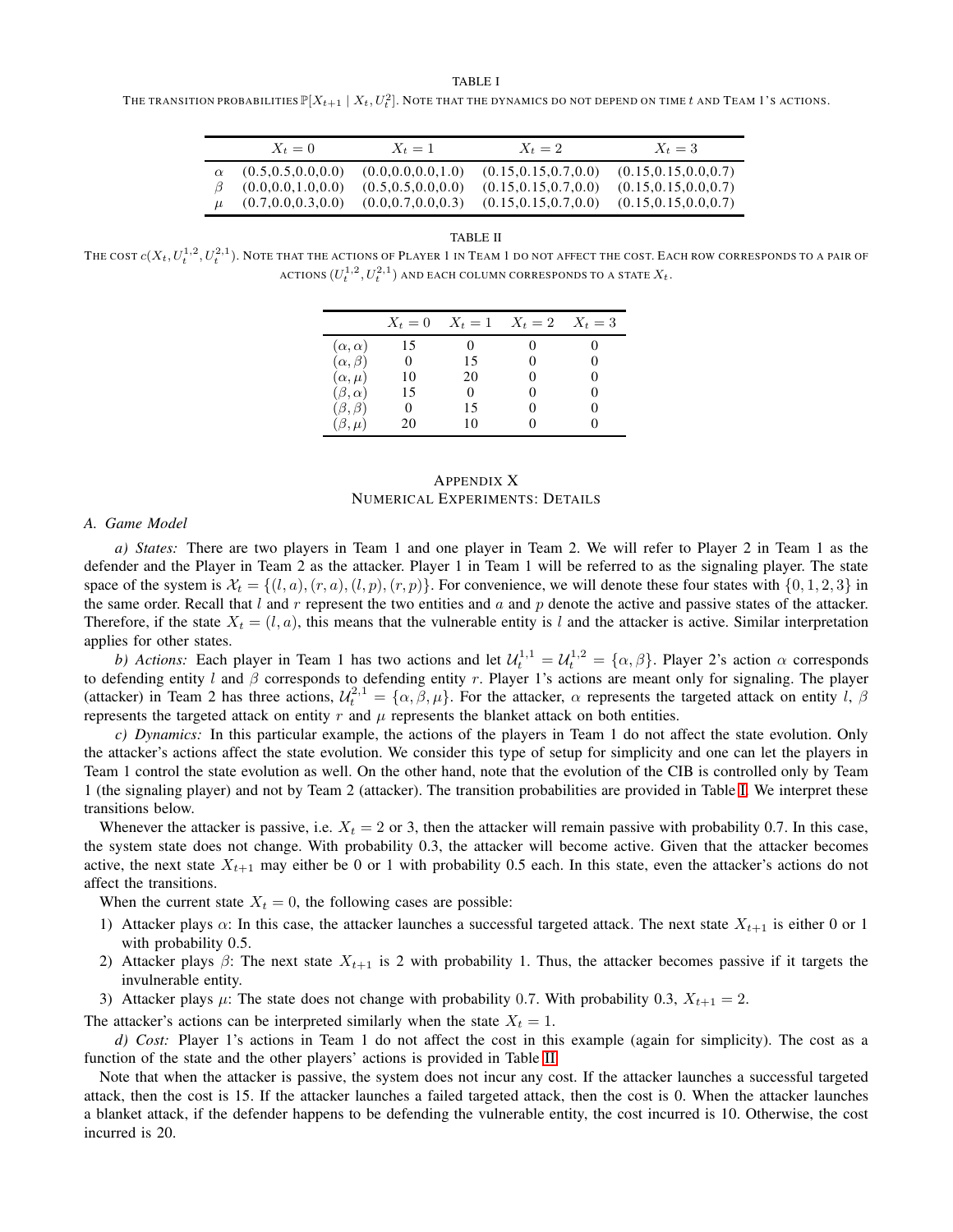We consider discounted cost with a horizon of  $T = 15$ . Therefore, the cost function  $c_t(\cdot) = \delta^{t-1} c(\cdot)$  at time t, where the function  $c(\cdot)$  is defined in Table [II.](#page-22-2) The discount factor  $\delta$  in our problem is 0.9.

### *B. Architecture and Implementation*

At any time t, we represent the value functions  $V_t^u$  using a deep fully-connected ReLU network. The network (denoted by  $\hat{V}_t$  with parameters  $\hat{\theta}_t$ ) takes the CIB  $\pi_t$  as input and returns the value  $\hat{V}_t(\pi_t, \theta_t)$ . The state  $X_t$  in our example takes only four values and thus, we sample the CIB belief space uniformly. For each CIB point in the sampled set, we compute an estimate of the value function  $\bar{V}_t$  as in [\(132\)](#page-18-2). Since Team 2 has only one player, we can use the structural result in Section [VIII-A](#page-19-0) to simplify the inner maximization problem in [\(132\)](#page-18-2) and solve the outer minimization problem in [\(132\)](#page-18-2) using gradient descent. The neural network representation of the value function is helpful for this as we can compute gradients using backpropagation. Since this minimization is not convex, we may not converge to the global optimum. Therefore, we use multiple initializations and pick the best solution. Finally, the interpolation step is performed by training the neural network  $\tilde{V}_t$  with  $\ell_2$  loss.

We illustrate this iterative procedure in Section [X-D.](#page-24-0) For each time t, we compute the upper value functions  $\bar{V}_t$  at the sampled belief points using the estimated value function  $\hat{V}_{t+1}$ . In the figures in Section [X-D,](#page-24-0) these points are labeled "Value function" and plotted in blue. The weights of the neural network  $V_t$  are then adjusted by regression to obtain an approximation. This approximated value function is plotted in orange. For the particular example discussed above, we can obtain very close approximations of the value functions. We can also observe that the value function converges due to discounting as the horizon of the problem increases.

### *C. The Value Function and Team 1's Strategy*

The value function computed using the methodology described above is depicted in Figure [1\(a\).](#page-6-0) Since the the initial belief is given by  $\pi_1(0) = \pi_1(1) = 0.5$ , we can conclude that the min-max value of the game is 65.2. We note that the value function in Figure [1\(a\)](#page-6-0) is neither convex nor concave. As discussed earlier in Section [V,](#page-5-0) the trade-off between signaling and secrecy can be understood from the value function. Clearly, revealing too much (or too little) information about the hidden state is unfavorable for Team 1. The most favorable belief according to the value function seems to be  $\pi_1(0) = 0.28$  (or 0.72).

We also compute a min-max strategy for Team 1 and the corresponding best-response<sup>[7](#page-23-0)</sup> for the attacker in Team 2. The min-max strategy is computed using Algorithm [1.](#page-5-1)

- 1) In the best-response, the attacker decides to launch a targeted attack (while it is active) on entity l if  $0 \le \pi_1(0) < 0.28$ and on entity r if  $0.72 < \pi_1(0) \leq 1$ . For all other belief-states it launches a blanket attack. Clearly, the attacker launches a targeted attack only if it is confident enough.
- 2) According to our computed min-max strategy, Player 2 in Team 1 simply computes the CIB and chooses to defend the entity that is more likely to be vulnerable.
- 3) The signaling strategy for Player 1 in Team 1 is more complicated. This can be seen from the strategy depicted in Figure [1\(b\).](#page-6-1) The signaling strategy can be divided into three broad regions as shown in Figure [1\(b\).](#page-6-1)
	- a) The grey region is where the signaling can be arbitrary. This is because the attacker in these belief states is confident enough about which entity is vulnerable and will decide to launch a targeted attack immediately.
	- b) In the brown region, the signaling is negligible. This is because even slight signaling might make the attacker confident enough to launch a targeted attack.
	- c) In the yellow region, there is substantial signaling. In this region, the attacker uses the blanket attack and signaling can help Player 2 in Team 1 defend better.

We also observe an interesting pattern in the signaling strategy. Consider the CIB  $\pi_1(0) = 0.6$  in Figure [1\(b\).](#page-6-1) Let the true state be 0. In this scenario, Player 1 in Team 1 knows that the state is 0 while Player 2 believes that state 1 is more likely. Therefore, Player 1's signaling strategy must be such that it quickly resolves this *mismatch* between the state and Player 2's belief. However, when the true state is 1, Player 2's belief is consistent with the state. Too much signaling in this case can make the attacker more confident about the system state. We note that there is an asymmetry w.r.t. the state in the signaling requirement, i.e., signaling is favorable when the state is 0 but unfavorable when the state is 1. The asymmetric signaling strategy for states 0 and 1 depicted in Figure [1\(b\)](#page-6-1) achieves this goal of asymmetric signaling efficiently.

<span id="page-23-0"></span> $7$ This is not to be confused with the max-min strategy for the attacker.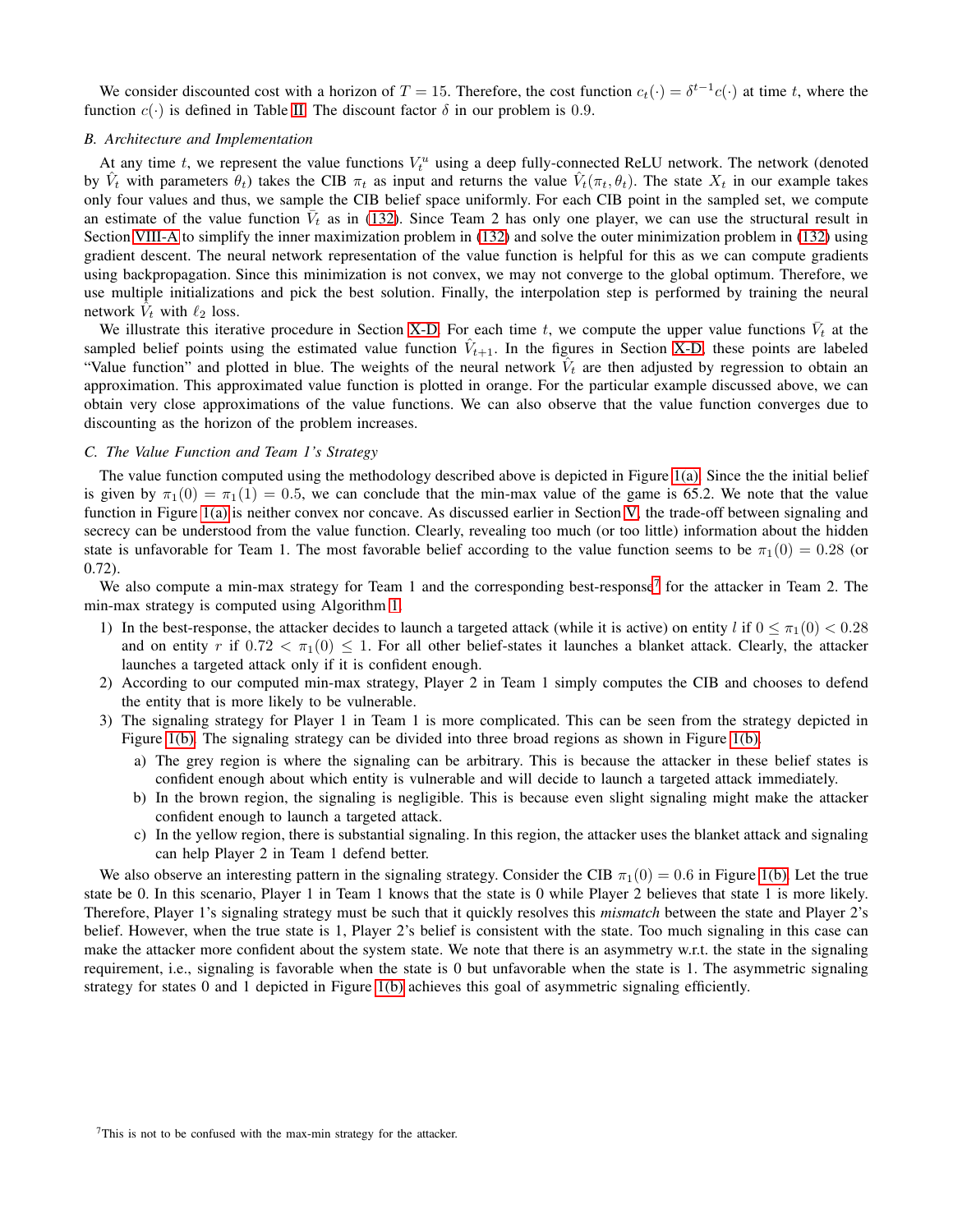### <span id="page-24-0"></span>*D. Value Function Approximations*

In this Section, we present successive approximations of the value functions obtained using our methodology in Section [VIII.](#page-18-0)



Fig. 2. Estimated value function  $V_{15}$ 



Fig. 3. Estimated value function  $\hat{V}_{14}$ 



Fig. 4. Estimated value function  $\hat{V}_{13}$ 



Fig. 5. Estimated value function  $\hat{V}_{12}$ 



Fig. 6. Estimated value function  $V_{11}$ 



Fig. 7. Estimated value function  $V_{10}$ 



Fig. 8. Estimated value function  $\hat{V}_9$